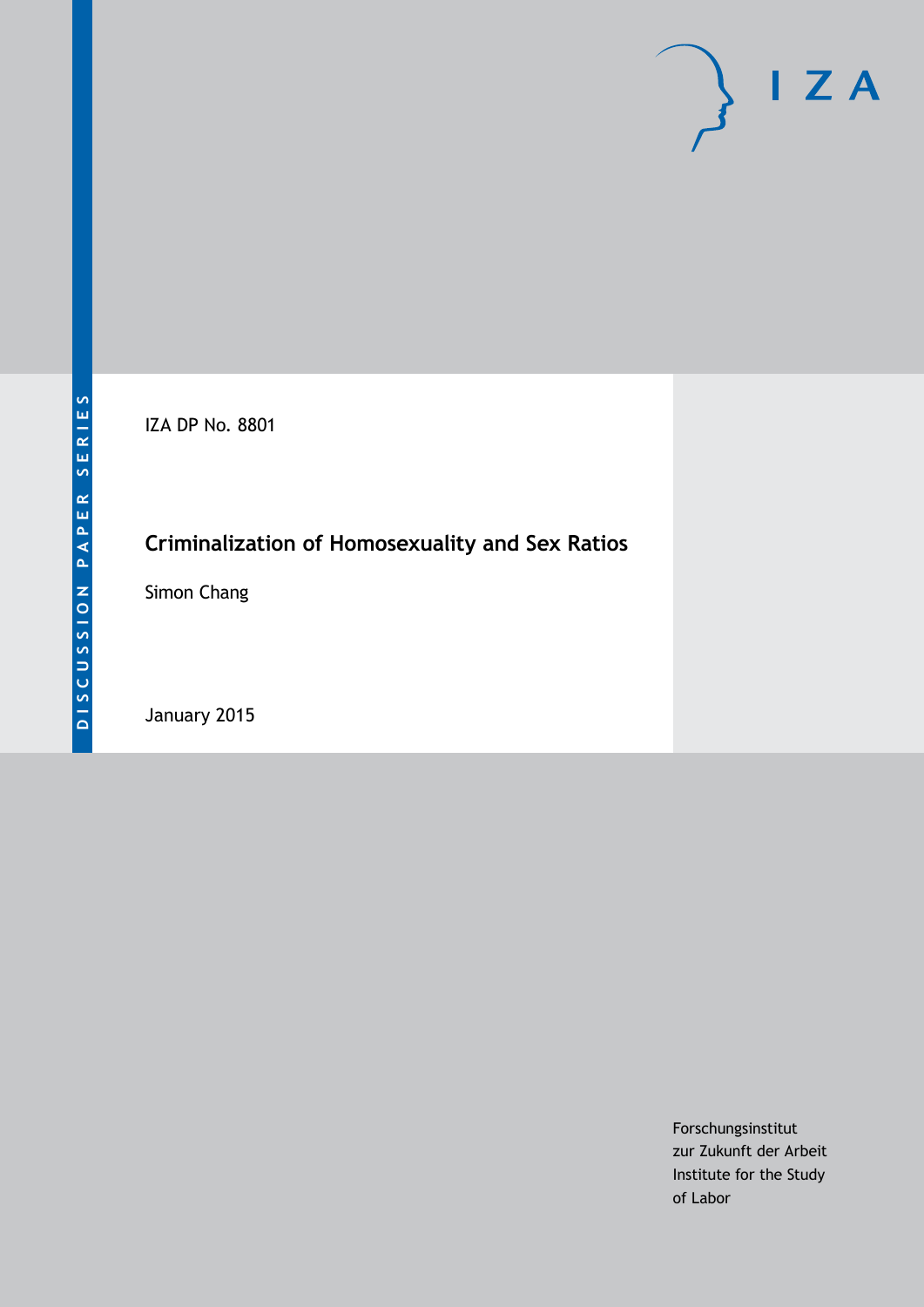# **Criminalization of Homosexuality and Sex Ratios**

## **Simon Chang**

*Central University of Finance and Economics and IZA*

## Discussion Paper No. 8801 January 2015

IZA

P.O. Box 7240 53072 Bonn **Germany** 

Phone: +49-228-3894-0 Fax: +49-228-3894-180 E-mail: [iza@iza.org](mailto:iza@iza.org)

Any opinions expressed here are those of the author(s) and not those of IZA. Research published in this series may include views on policy, but the institute itself takes no institutional policy positions. The IZA research network is committed to the IZA Guiding Principles of Research Integrity.

The Institute for the Study of Labor (IZA) in Bonn is a local and virtual international research center and a place of communication between science, politics and business. IZA is an independent nonprofit organization supported by Deutsche Post Foundation. The center is associated with the University of Bonn and offers a stimulating research environment through its international network, workshops and conferences, data service, project support, research visits and doctoral program. IZA engages in (i) original and internationally competitive research in all fields of labor economics, (ii) development of policy concepts, and (iii) dissemination of research results and concepts to the interested public.

IZA Discussion Papers often represent preliminary work and are circulated to encourage discussion. Citation of such a paper should account for its provisional character. A revised version may be available directly from the author.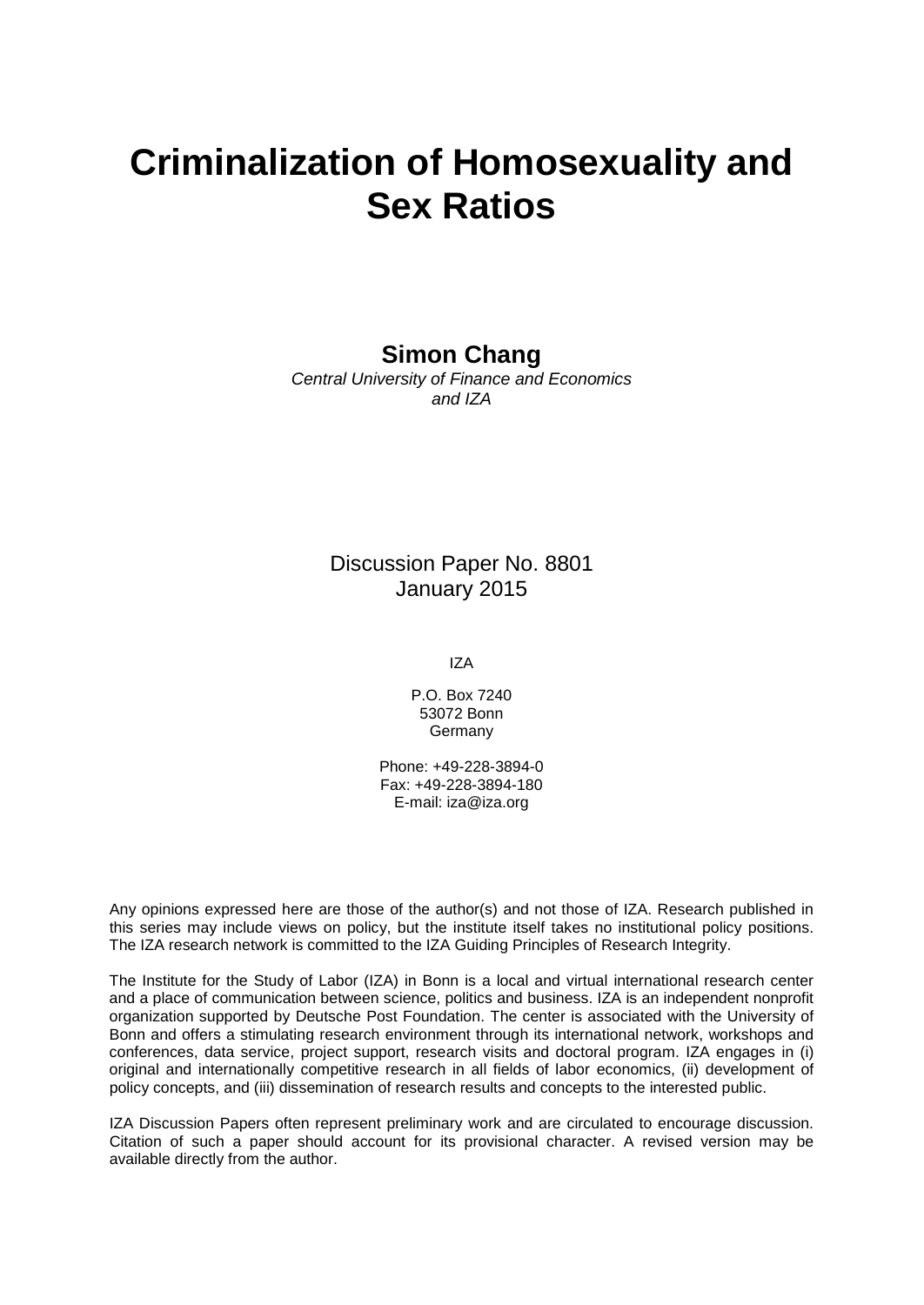IZA Discussion Paper No. 8801 January 2015

# **ABSTRACT**

# **Criminalization of Homosexuality and Sex Ratios**

Sexual activities between consenting adults of the same sex are still criminalized in more than one third of the countries in the world despite a global wave of decriminalization in the past sixty years. This paper empirically investigates the effect of sex ratios, i.e. relative number of men to women, on the criminalization of same-sex sexual conducts. At the individual level, people in high sex ratio countries are found to be more hostile against homosexuality and the homosexuals than their counterparts in low sex ratio countries. At the country level, sex ratios have a positive effect on criminalization. In particular, the two-stage least squares estimate using temperature as instrumental variable suggests that adding another man per 100 women in a country would increase the probability of criminalization by nearly three percentage points. Moreover, the fixed-effect estimate based on a US state-level panel data show that adding another man per 100 women in a state would have lowered the probability of revoking the state sodomy law by nearly two percentage points. These findings suggest that a high sex ratio creates a homophobic social environment that facilitates (hampers) the criminalization (decriminalization) of homosexuality.

JEL Classification: J1, K4

Keywords: sex ratio, sodomy law, social norm, homosexuality

Corresponding author:

Simon Chang Central University of Finance and Economics 39 Xueyuan South Road, Room 615 Academic Hall, Haidian District Beijing, China 100081 E-mail: [changkanghung@gmail.com](mailto:changkanghung@gmail.com)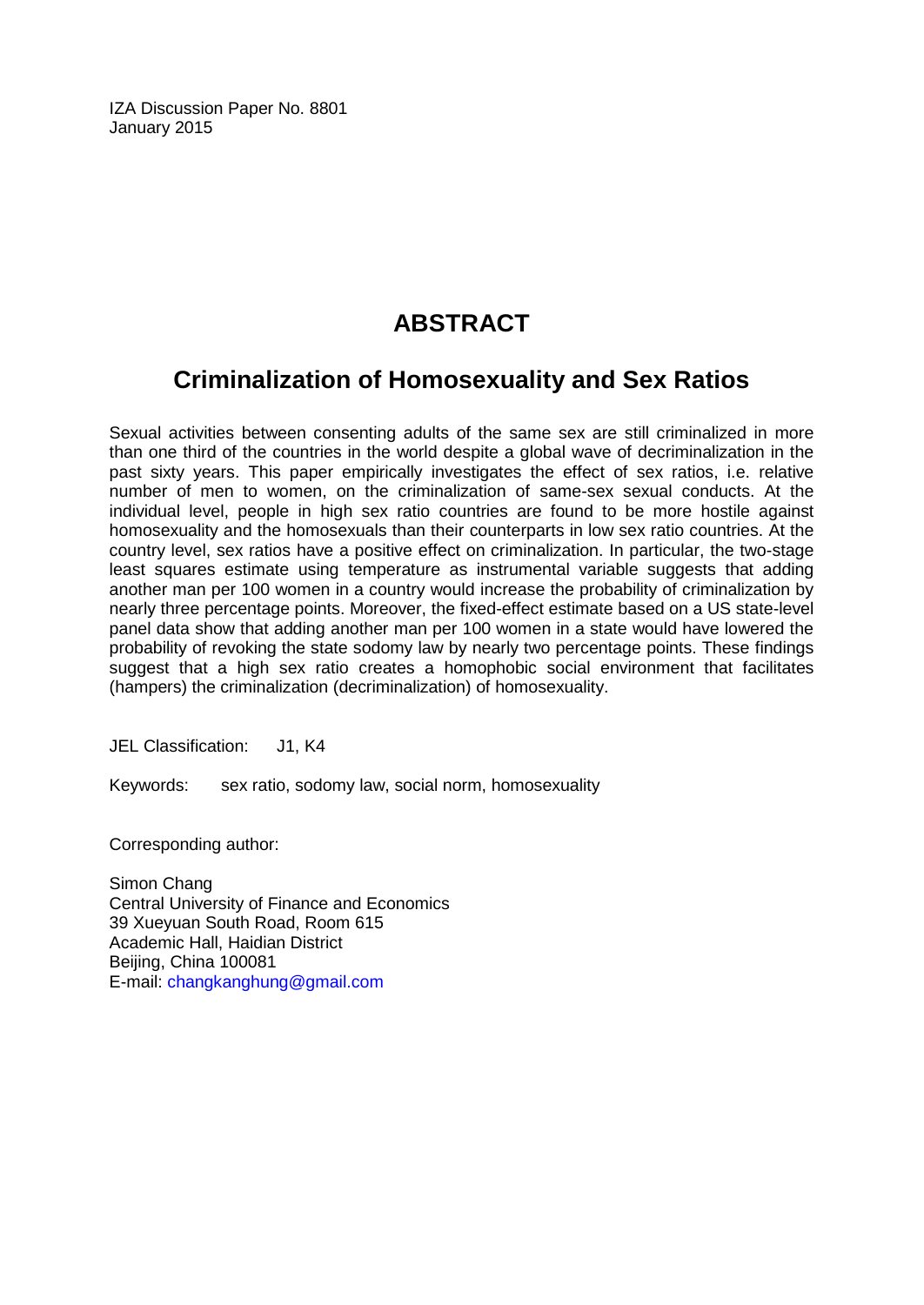#### 1. Introduction

֦

This paper investigates the interplay between demography and criminal law in the context of homosexuality. In 2013, sexual activities between consenting adults of the same sex were criminalized in more than one third of the countries in the world (ILGA 2013). The applied penal codes are generally known as *sodomy laws*.<sup>1</sup> As shown in Figure 1, these countries (shaded countries) tend to cluster in Africa and Asia, including the Middle East. Many of these countries are highly influenced by the Abrahamic religions, i.e. Judaism, Christianity and Islam, which condemn homosexuality in their religious teachings. $2$ 

In addition, more than half of them were once ruled by the British Empire, which undemocratically imposed its sodomy law upon its colonies (Human Rights Watch 2008).<sup>3</sup> Most of these former British colonies inherited the colonial sodomy

<sup>&</sup>lt;sup>1</sup> The word, sodomy, originates from a biblical city Sodom, which was destroyed by God for the sins of its inhabitants (the Book of Genesis). The sexual acts meant by the term sodomy generally refer to not only sexual intercourse between individuals of the same sex but also oral sex, anal sex and bestiality. <sup>2</sup> For example, a proscription in the *Old Testament* states: "If a man lies with mankind, as he lieth with a women, both of them have committed an abomination: they shall surely be put to death; their blood shall be upon you" (Leviticus 20:13). Similar prohibitions for Muslims can be found in the *Ouran* and the Hadith.

<sup>&</sup>lt;sup>3</sup> One famous example is the introduction of the Section 377 into the Indian Penal Code in 1860 by the British colonial government. It states that "Whoever voluntarily has carnal intercourse against the order of nature with any man, woman or animal, shall be punished with imprisonment for life, or with imprisonment of either description for term which may extend to ten years, and shall also be liable to fine." In fact, Section 377 was inherited by most of the former British colonies in Africa, Asia and the Pacific. Among them, only New Zealand, Australia, Hong Kong and Fiji have recently repealed it (Human Rights Watch 2008).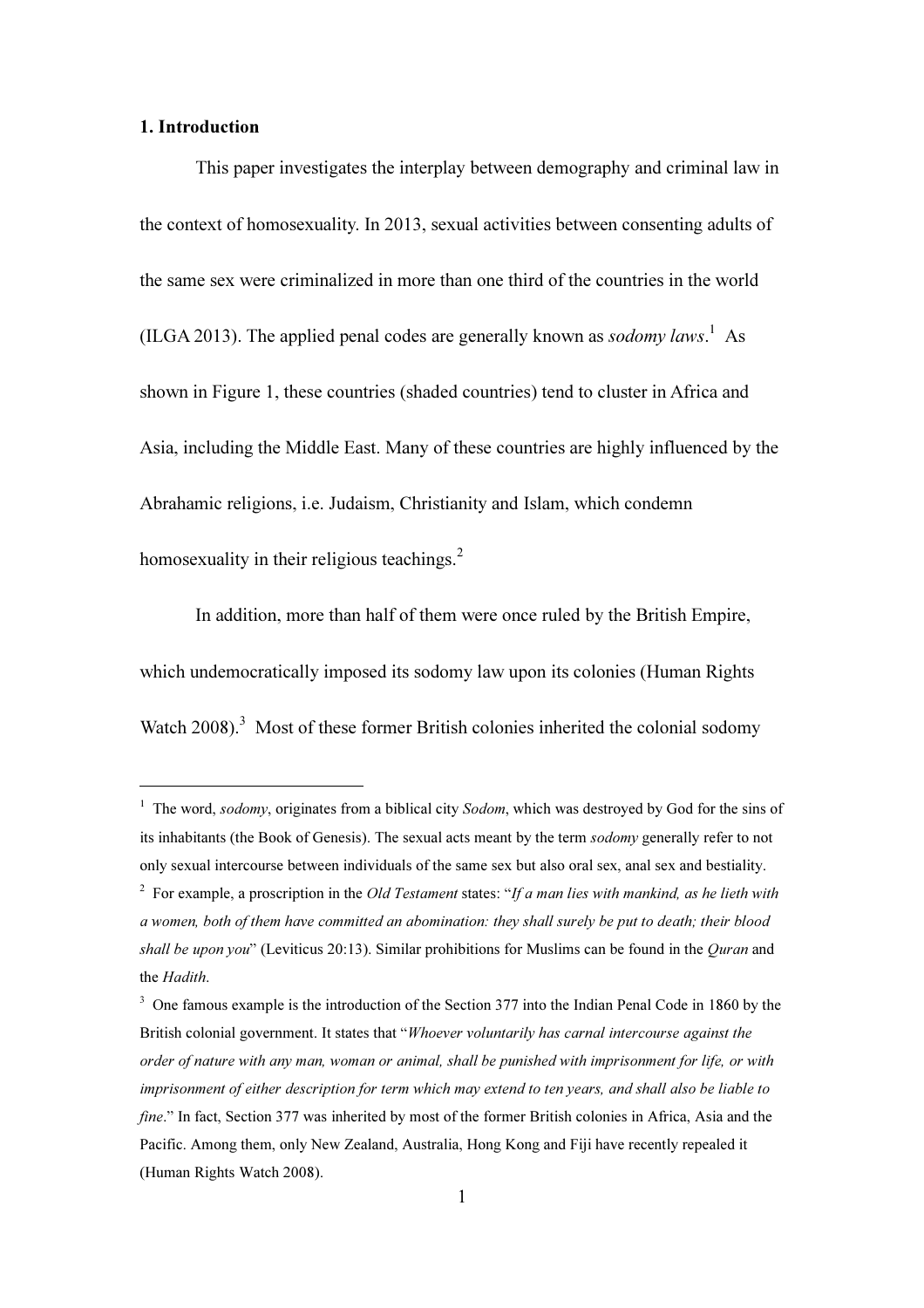law even after they became independent (Kirby 2011).

#### [Figure 1 about here]

Nevertheless, there is a global wave of decriminalization initiated in the second-half of the twentieth century. In 1957, the famous *Wolfenden Report* in Britain recommended that homosexual behavior between consenting adults in private should no longer be a criminal offense. Many believed that this report eventually resulted in the repeal of the sodomy laws in England and Wales in 1967. Since then, the world has witnessed an exponential growth of decriminalization. More specifically, 70 countries have rescinded their sodomy laws during 1950-2012 (ILGA 2013).

A natural question arises: why some countries still punish homosexual sexual acts, while many others have revoked their sodomy laws? In the scant literature that directly deals with reforms of sodomy laws and related gay rights, researchers have investigated a variety of factors. Haider-Markel and Meier (1996) focused on the influence of interest group politics. Kane (2003, 2007) stressed the importance of social movement. All of these papers, however, only study the case of the United States. As a welcome exception, Frank et al. (2009, 2010) scrutinized the repeal of sodomy laws across countries and even more broadly the worldwide trends in the criminal regulation of sex after the Second World War. They argued that a world-level support for criminal laws has shifted from protecting collective entities, e.g. the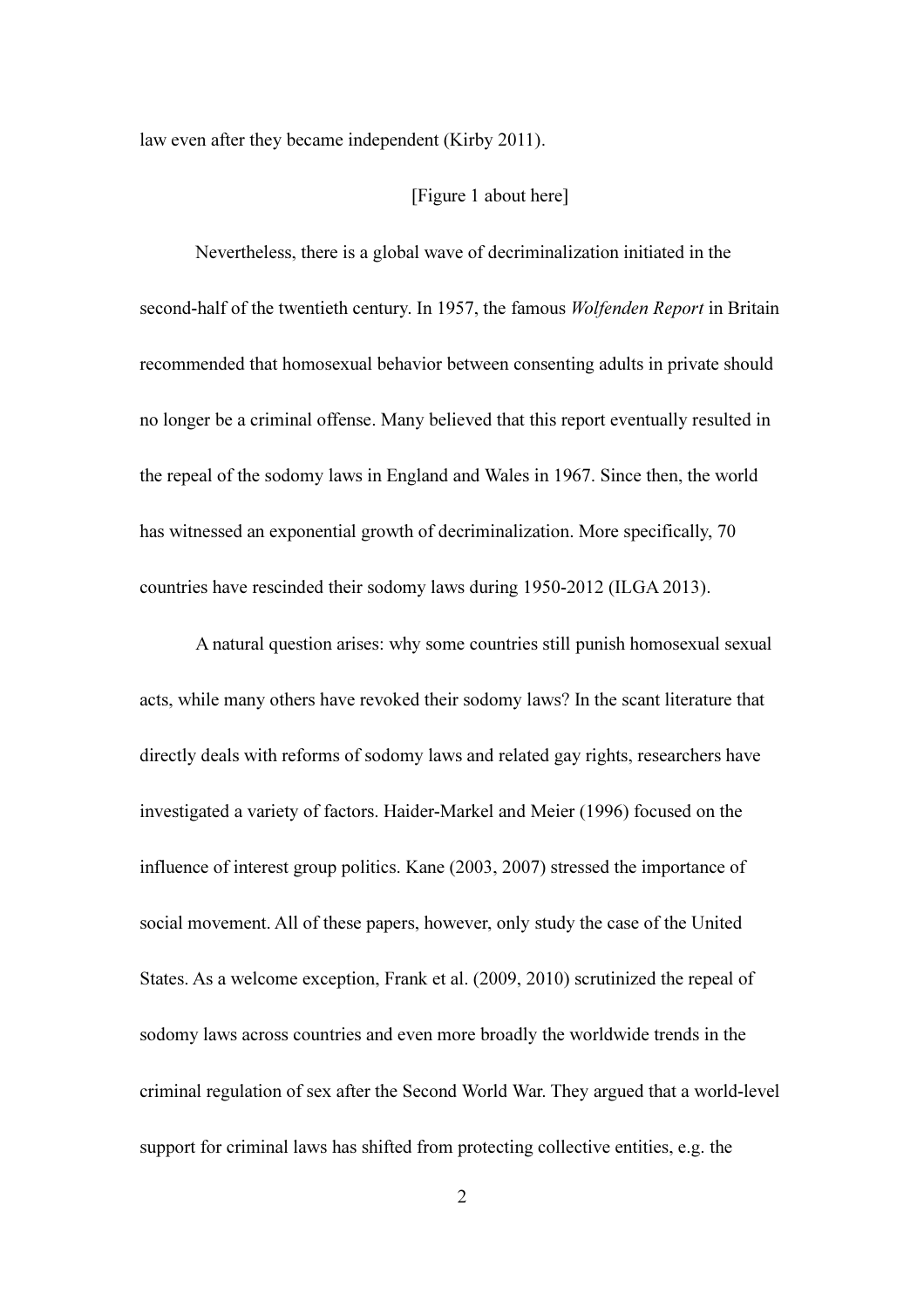family and the nation, to protecting individuals, leading to decriminalization of sodomy and other sex laws around the world.

This paper contributes to this literature by investigating the effects of a less noticed demographic factor—sex ratios, i.e. relative number of men to women. Countries that criminalize same-sex sexual conducts in Figure 1 tend to have higher sex ratios than others. Their average population sex ratio in 2010 is 107 men per 100 women. 4 However, the other countries on average have only 98 men per 100 women. In other words, the former group tends to have more men than women, while the latter group is more likely to have more women than men.

Historically, countries that used to criminalize same-sex sexual conducts in the past also tend to have lower sex ratios when they repealed their sodomy laws. Figure 2 plots historical sex ratios—men per women in this figure—for these countries at the time when they decriminalized homosexual conducts. As shown, most of their sex ratios lied below either the world sex ratio (the solid line) or the unity line, suggesting that decriminalization is more likely to occur in lower sex ratio countries.

#### [Figure 2 about here]

These two observations on sex ratios are not a coincidence for two reasons.

First, the sex research literature has well documented that heterosexual men hold

֦

<sup>4</sup> Data are from World Population Prospects 2012 (WPP 2012). More details about WPP 2012 are provided in section 3.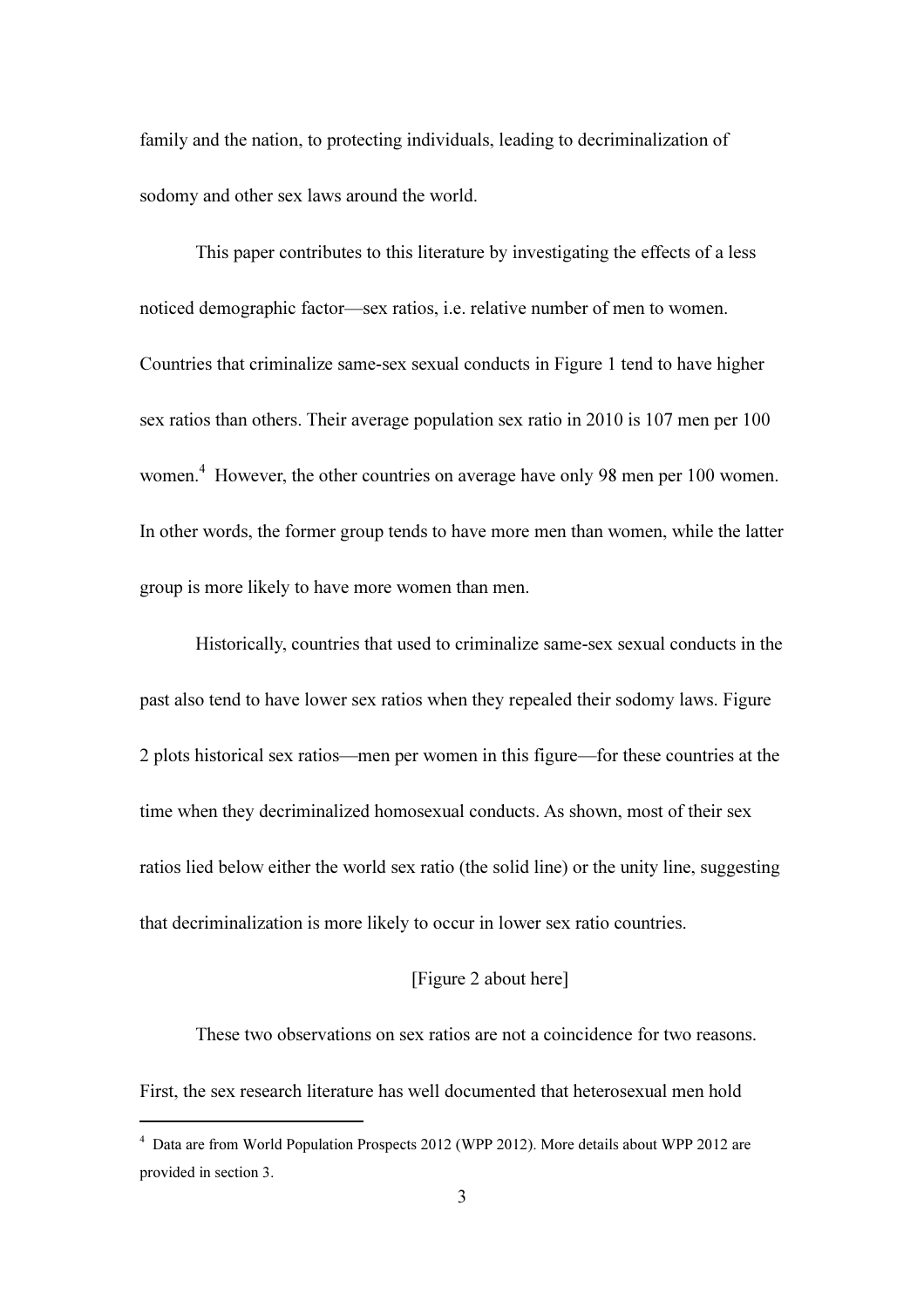more hostile attitudes toward the homosexuals than heterosexual women (Kite 1984; Herek 1988; LaMar and Kite 1998). Second, a high sex ratio indicates an aggregate scarcity of women in a society, in which the mating competition among heterosexual men would be intensified. The intensified competition is likely to promote masculinity, which in turn generates antagonistic attitudes against homosexuality. Therefore, a high sex ratio creates a hostile social environment against the homosexuals and facilitates the criminalization. The next section elaborates more on the potential mechanisms for sex ratios to affect the criminalization of homosexuality. For clarification, homosexuality in this paper mainly refers to the sexual behaviors between people of the same sex.

To empirically estimate the effect of sex ratios on criminalization, I employ data at three levels. Empirical findings based on individual-level data show that sex ratios are correlated with negative views of homosexuality and the homosexuals. At the country level, two-stage least squares (2SLS) estimates suggest that adding another man per 100 women in a country would increase the probability of criminalization by about three percentage points. Moreover, the fixed-effect estimate based on a US state-level panel data show that adding another man per 100 women in a state would lower the probability of revoking the state sodomy law by nearly two percentage points.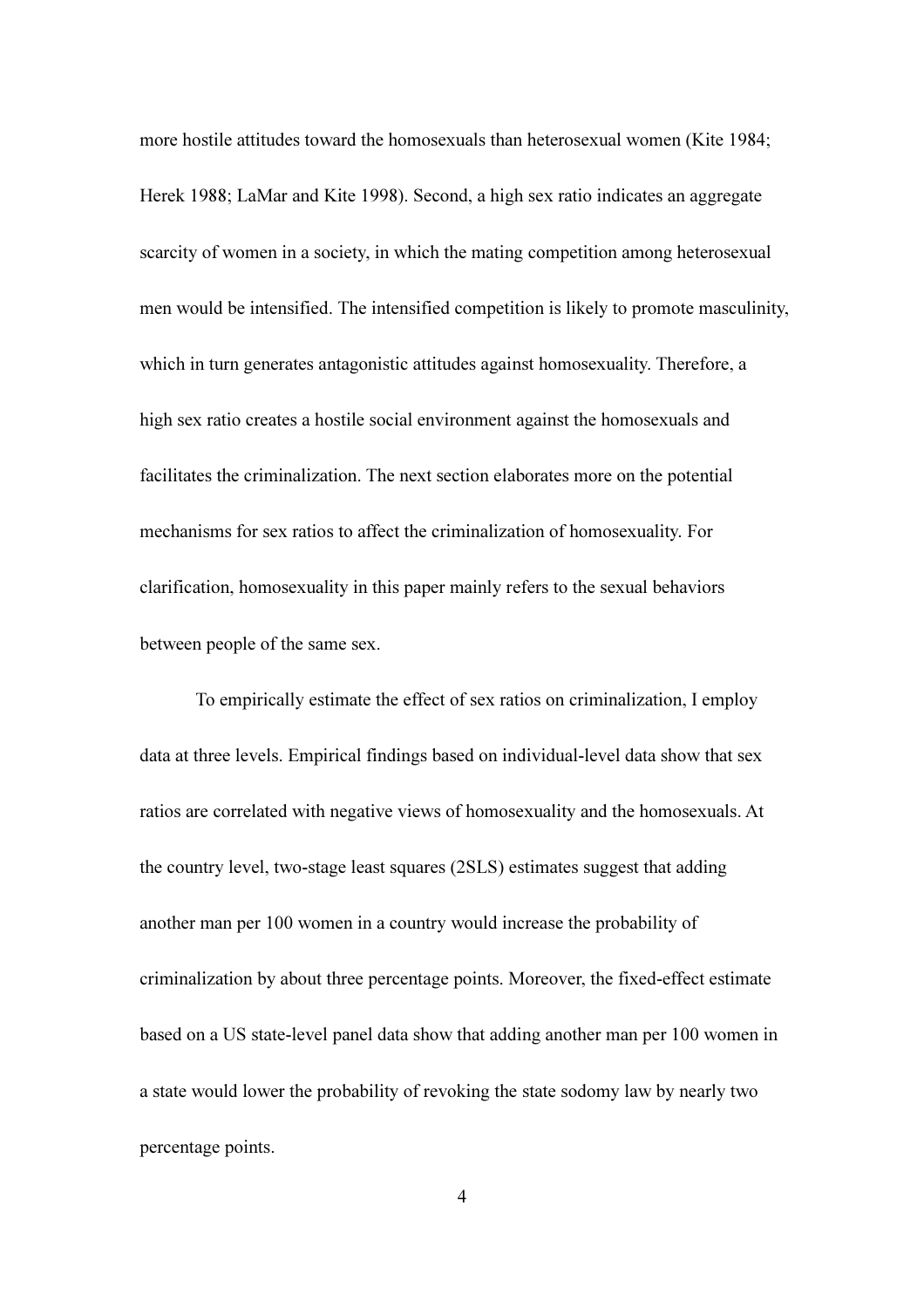All these findings suggest that a high sex ratio creates a homophobic social environment that facilitates (or hampers) the criminalization (or decriminalization) of homosexuality. In retrospect, the findings offer an alternative, but not exclusive, explanation on why the global wave of decriminalization in the past sixty years has removed sodomy laws mostly in lower sex ratio—thus less homophobic—countries, especially in Europe.

The rest of this paper is organized as follows. In section 2, I propose a framework that conceptualizes the interplay between sex ratios and sodomy laws. Section 3 investigates the determinants of individuals' attitude toward homosexuality and the homosexuals with a focus on sex ratios and gender. Section 4 estimates the effect of sex ratios on criminalization by OLS and 2SLS method. Section 5 estimates the effect of sex ratios on the repeals of state sodomy laws in the US. The last section discusses and concludes the findings.

#### 2. Conceptual Framework

In criminal justice, there are two major perspectives on criminal lawmaking (Chambliss and Seidman 1971). The first perspective is the so-called *consensus model*, which asserts that most members in a society agree on what constitutes criminal offenses and thus a criminal law is simply a codification of the agreed-upon social values. The second one is the *conflict model*, which argues that a criminal law is the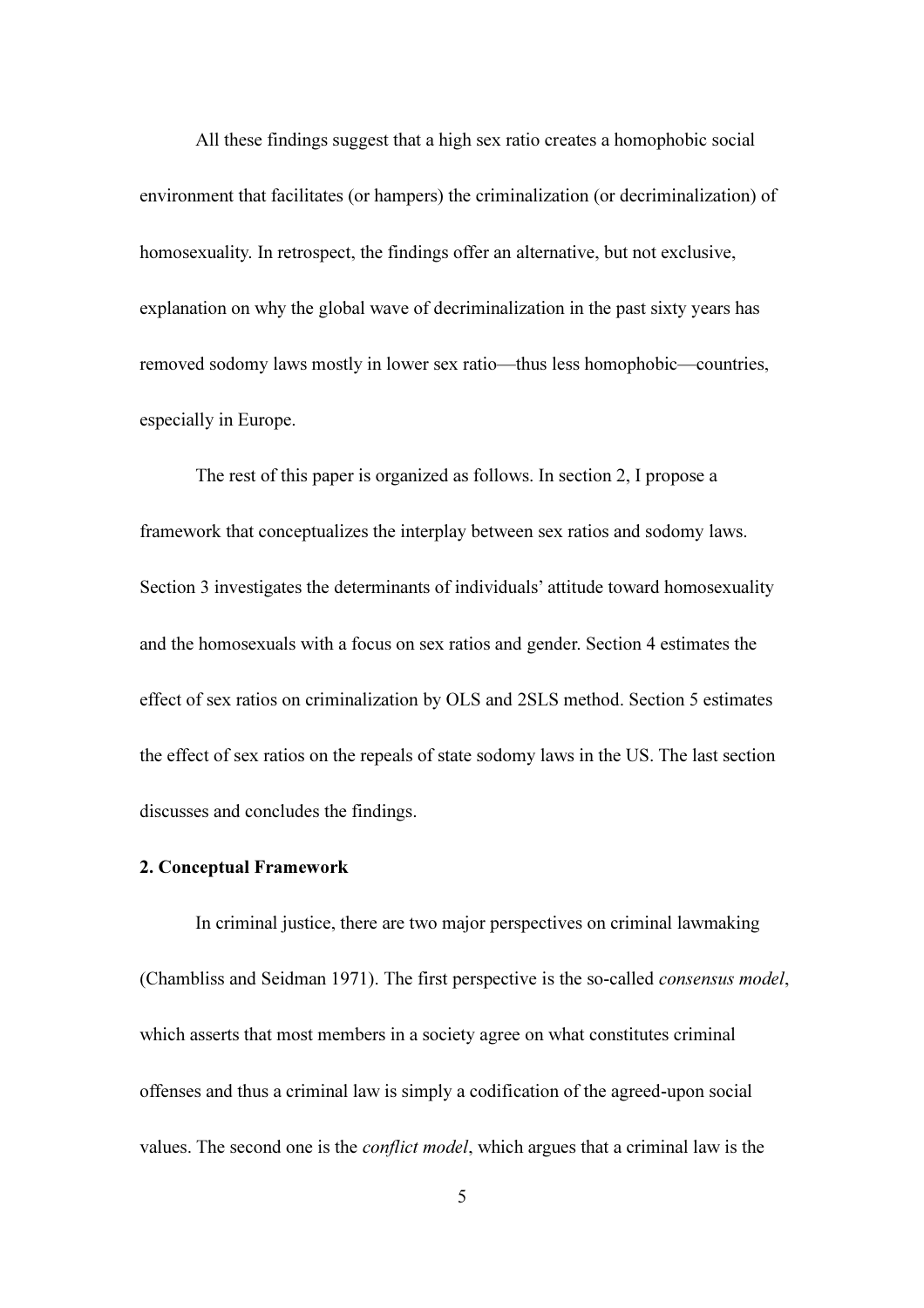prize for antagonistic struggle among vested interest groups and only reflects the values of those who eventually grab the power, sometimes leading to the criminalization of those without power.

The two perspectives are not necessarily mutually exclusive and intertwine heavily with the political system in a state. In democratic countries, legislative candidates are more likely to be elected if they hold the same values as those held by the majority of their constituency. Once elected, they are more likely to pass or rescind criminal laws in accordance with the value-consensus. On the contrary, laws in totalitarian countries are more likely to reflect only the values of the few in power and to be used as a means of social control or even suppression.

Following these two models, one can infer that revoking sodomy laws would require either the majority of members in a society or those with power to at least tolerate, if not encourage, same-sex sexual relations. Even though laws can be nullified through the judicial approach in some countries, judges' rulings are often influenced by public opinion. $5$ 

Building upon the insight derived from criminal justice, I argue that sex ratios affect the criminalization of homosexuality through changing the social hostility against homosexuality and the homosexuals. More specifically, a high sex ratio

<sup>&</sup>lt;sup>5</sup> For example, in *Lawrence and Garner v Texas* in 2003, the US Supreme Court found the Texas sodomy law unconstitutional, invalidating all remaining state sodomy laws.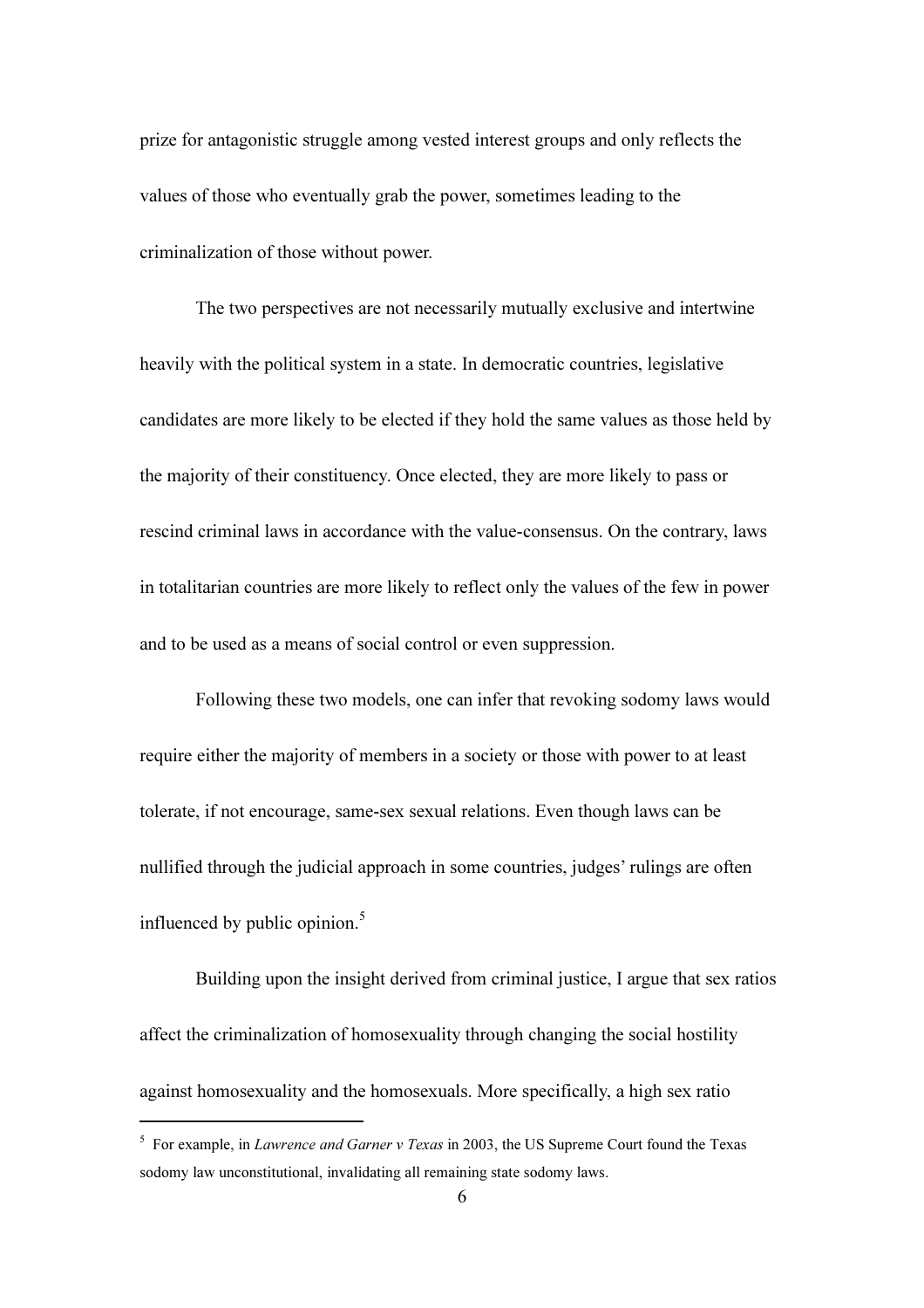creates a more homophobic social environment that is conducive to the retaining of sodomy or other anti-homosexuality laws and *vice versa*. There are two channels for sex ratios to create a homophobic social environment, which I elaborate below.

The first channel arises from the sex difference in the heterosexuals' attitudes toward homosexual people. The sex research literature has well documented that heterosexual men hold more hostile attitudes toward the homosexuals than heterosexual women (Kite 1984; Herek 1988; LaMar and Kite 1998). In addition, heterosexual men's attitudes toward gay men are even more negative than toward lesbians. In a high sex ratio society where the heterosexuals constitute the majority, therefore, men's hostility against the homosexuals is more likely to dominate the social consensus. Moreover, throughout the human history, men generally hold more power than women in determining social norms and laws. All things considered, it implies that a high sex ratio society is more likely to criminalize homosexuality than a low sex ratio counterpart.

The second channel derives from the heterosexual mating competition intensified by the aggregate scarcity of women. A shortage of women in a country aggravates the competition among men who woo women for a formal or informal romantic relationship. The enhanced competition bestows women more bargaining power to demand more out of a relationship (Becker 1981; Guttentag and Secord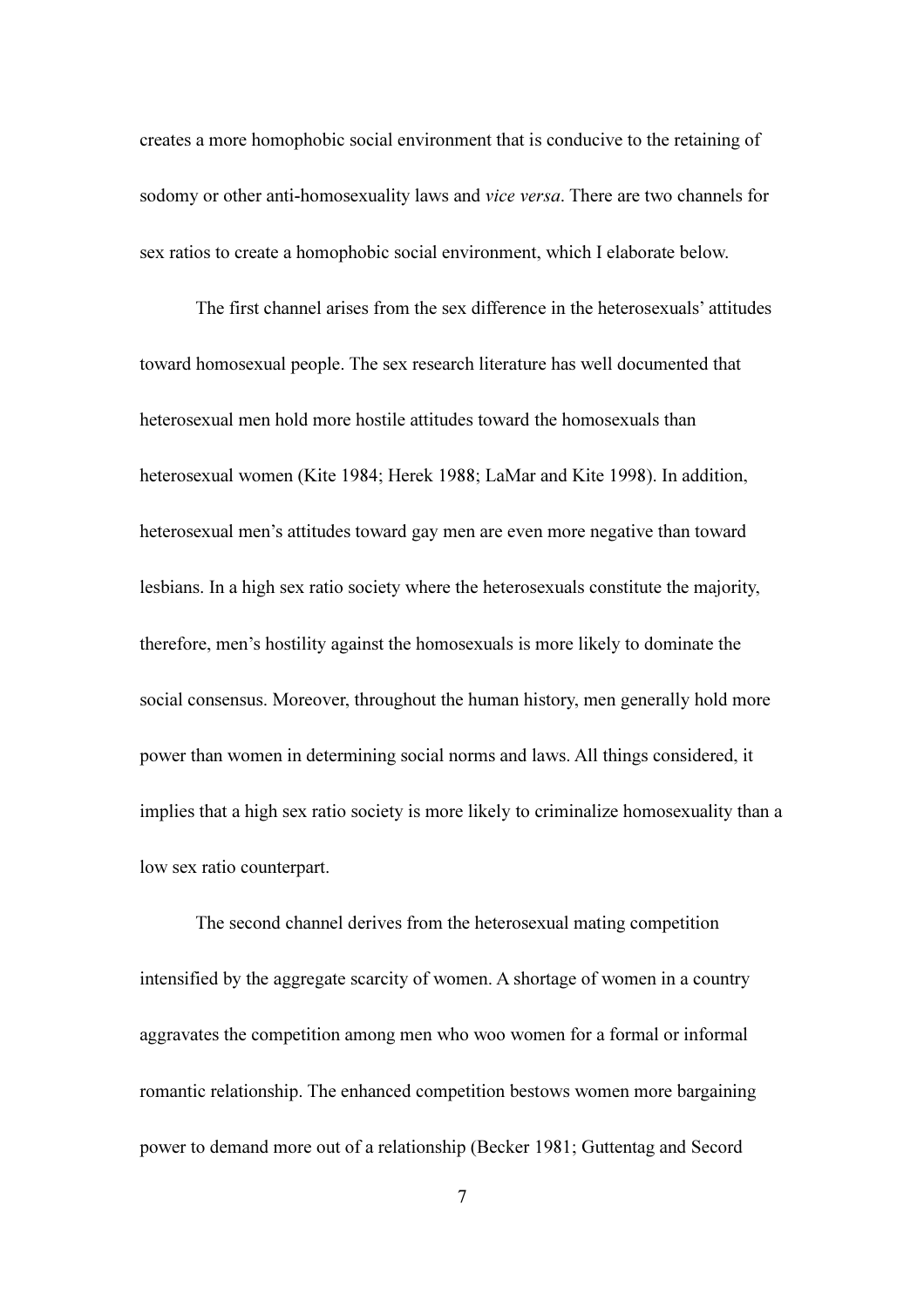1983). As a result, the male traits preferred by women would be highly valued by both sexes.

Masculinity is one such trait. It refers to a collection of qualities that are generally considered typical of men such as physical strength, aggression, and restricted emotions etc. (Levant and Kopecky 1995). Studies have shown that more masculine men tend to have more sexual partners than their less masculine counterparts (Rhodes, Simmons and Peters 2005; Pleck, Sonenstein and Ku 1993a, 1993 b). Some researchers tried to explain the difference from an evolutionary biology perspective by arguing that masculinity signals good health and greater developmental stability, both of which attract women (Rhodes et al. 2003; Thornhill and Gangestad 2006). This leads a hypothesis that masculinity would be highly valued in a high sex ratio environment as a result of the enhanced mating competition.

Yet, more masculine men are also more homophobic than less masculine men. Parrot and Zeichner (2008) found in a lab experiment that men with greater masculinity are more likely to inflict physical aggression toward a gay after being exposed to a male-to-male erotic video. One can thus infer that through mating competition a high sex ratio environment would promote masculinity, which in turns enhances homophobia.

Overall, above two channels suggest that a high sex ratio would lead to a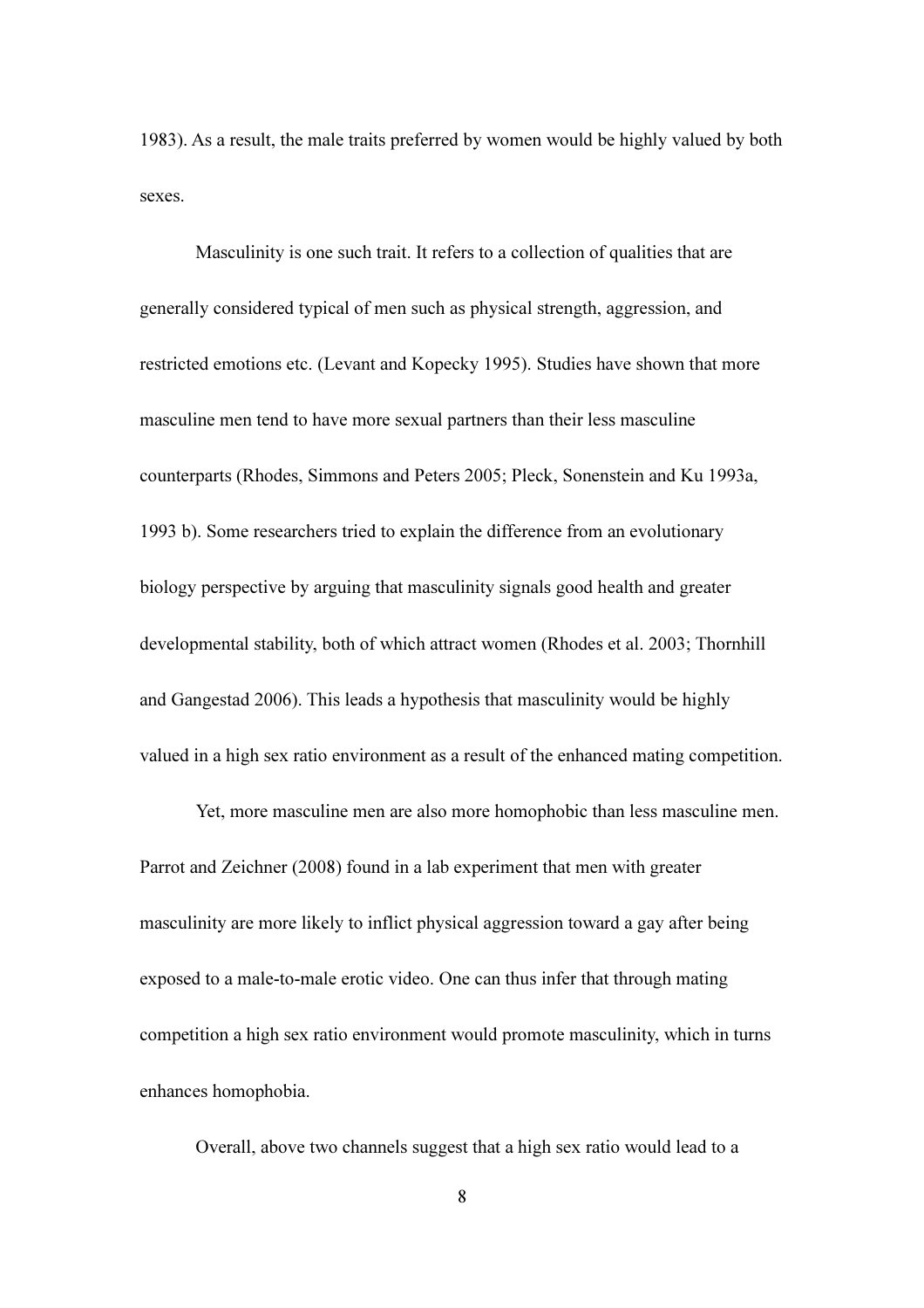hostile environment against homosexuality. Coupled with the two aforementioned perspectives in criminal justice, three testable hypotheses can be derived. First, individuals in a high sex ratio society are more hostile against homosexuality than those in a low sex ratio society. Second, countries with a high sex ratio are more likely to criminalize homosexuality.<sup>6</sup> Third, sex ratios have a greater influence on the criminalization of homosexuality in democratic countries than in autocratic countries. This is because lawmaking in democratic countries is more likely to reflect the preferences of social members. In the following sections, I use data at both individual and country level to test these hypotheses.

#### 3. Determinants of Individual Attitudes toward Homosexuality

This section investigates the determinants of individual attitudes toward homosexuality with a focus on gender and country sex ratio. I employ a sample extracted from the fifth wave of the *World Values Survey* (WVS 5) conducted during 2005-2008. The sample consists of 44,596 individuals from 46 countries across the world.<sup>7</sup> I use two measures of individual attitudes toward homosexuality and the homosexuals. First, in WVS 5, respondents were asked about whether they think homosexuality can be justified on a 10-point scale, ranging from never justified (1) to

 $6$  If a country already has a sodomy law, a high sex ratio would imply that this country is less likely to repeal the law.

<sup>7</sup> Among them, 13 countries are in Asia, 7 in Africa, 7 in the Americas, 18 in Europe and 1 in Oceania.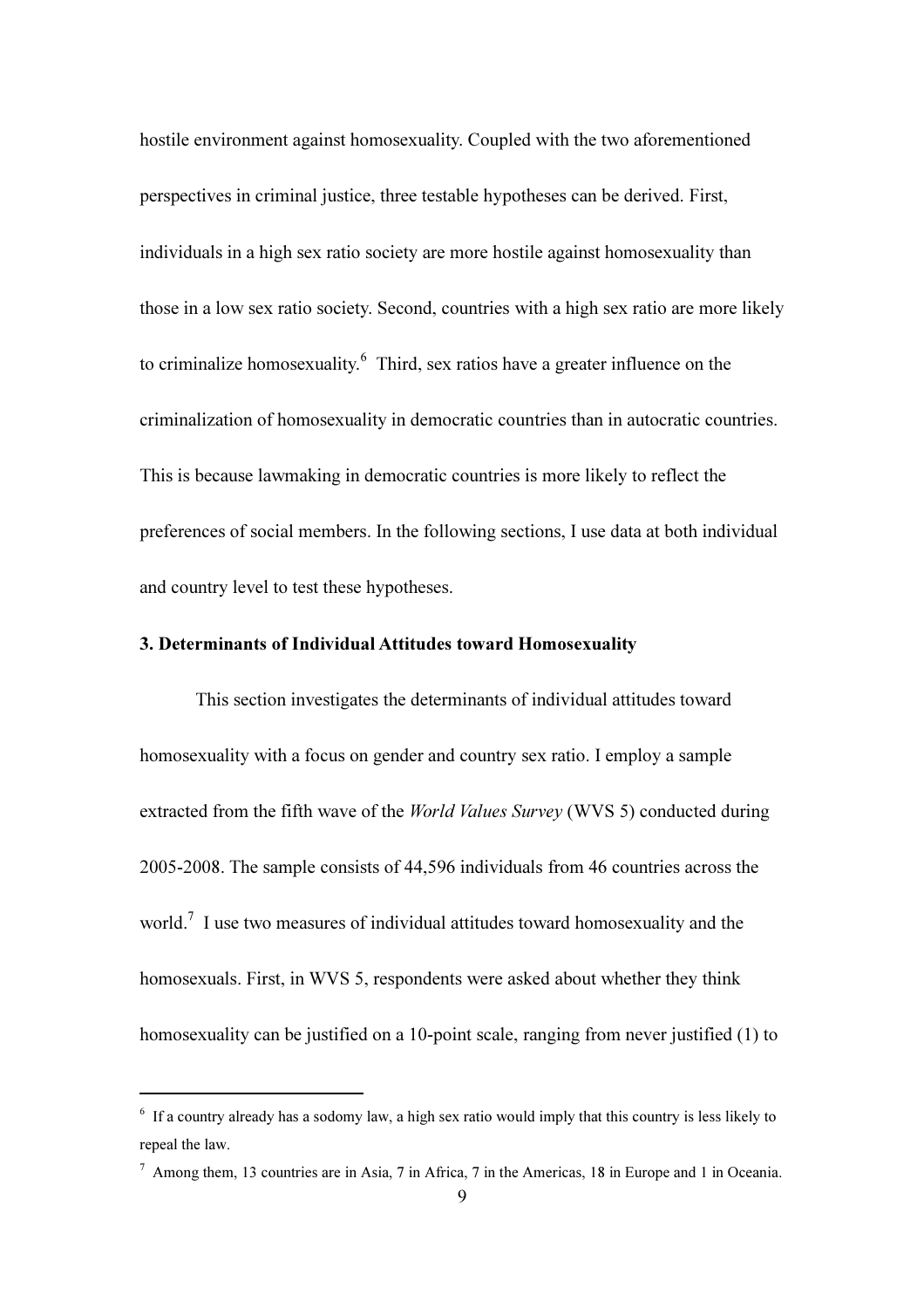always justified (10). Second, they were also asked to choose from a list of various groups of people who they would *not* like to have as neighbors.<sup>8</sup> I construct a dummy variable to indicate if one would not like to have homosexual neighbors.

Table 1 summarizes these two measures by gender (Panel A) and country sex ratio (Panel B) as well as tests the equality of group averages. <sup>9</sup> Country sex ratio is defined as the number of men per 100 women in the country in the year of survey. Sex ratio data are obtained from the *World Population Prospects*, *the* 2012 *Revision* (WPP 2012), which was produced by the Department of Economic and Social Affairs, Population Division of the United Nations.<sup>10</sup>

#### [Table 1 about here]

As shown in Panel A, men are more hostile against homosexuality and the homosexuals than women. In terms of the justifiability of homosexuality, men's average score is only 3.08, which is 11% lower than women's average score. Meanwhile, men are also more likely than women to reject homosexual neighbors (56% for men versus 52% for women). The differences between men and women of these two measures are both statistically significant.

In Panel B, people in countries that have more men than women—thus

<sup>&</sup>lt;sup>8</sup> Respondents were allowed to choose multiple groups.

<sup>&</sup>lt;sup>9</sup> Country-specific sampling weights are used when calculating the averages.

<sup>&</sup>lt;sup>10</sup> The data can be downloaded from http://esa.un.org/wpp/. It is worth noting that the WPP 2012 sex ratios are estimated under various assumptions. Its methodology can be found at http://esa.un.org/wpp/.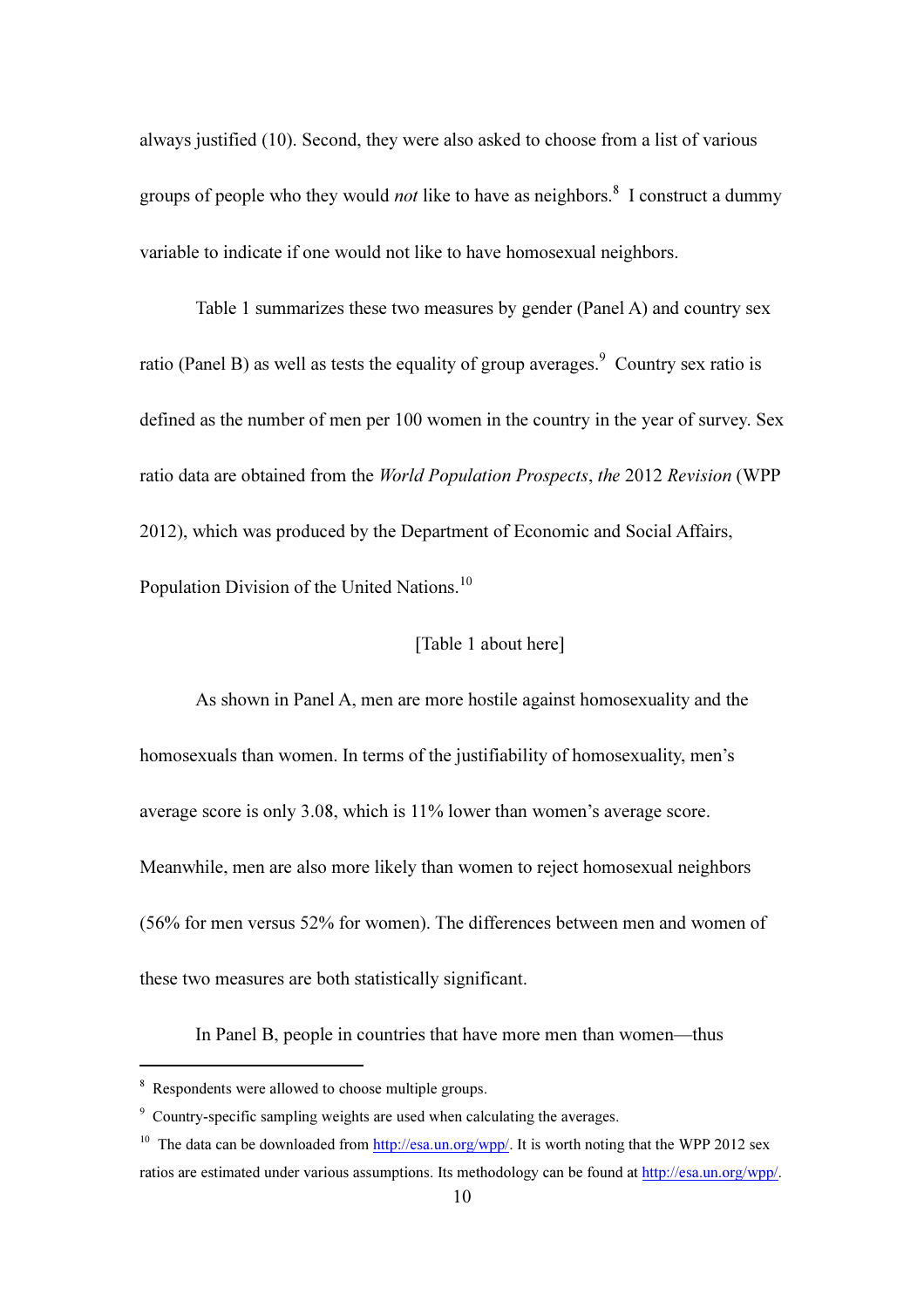country sex ratio is greater than 100—appear to be, on average, less tolerant of homosexuality and the homosexuals than people in countries that have more women than men. In particular, the average score of justifiability in the high sex ratio countries (SR>100) is 46% lower than that in the low sex ratio countries (SR $\leq$ 100) (1.97 versus 3.62). The high sex ratio countries also have 74% of people rejecting homosexual neighbors, which is 25-percentage-point higher than the low sex ratio countries. It is worth noting that the differences in attitudes between the high and low sex ratio countries are much larger than the differences between men and women in Panel A.

To identify the effect of gender and sex ratio more precisely, I further control for individuals' age, marital status, education, employment, income and religion as well as the regime type of their own country. To measure the regime type, I use the polity2 score from the *Polity IV Project* to construct a dummy variable to indicate if a country is a democracy.<sup>11</sup> In addition, I include a full set of country dummies and survey year dummies to control for country and year fixed effects. For statistical inference, I use robust standard errors clustered at country level.

#### [Table 2 about here]

http://www.systemicpeace.org/polity/polity4.htm.

<sup>&</sup>lt;sup>11</sup> The original polity2 score ranges from  $+10$  (full democracy) to  $-10$  (full autocracy). As recommended by the Polity IV Project, countries with a score between -10 and -6 are autocracy, -5 and +5 anocracy and +6 and +10 democracy. Data are available at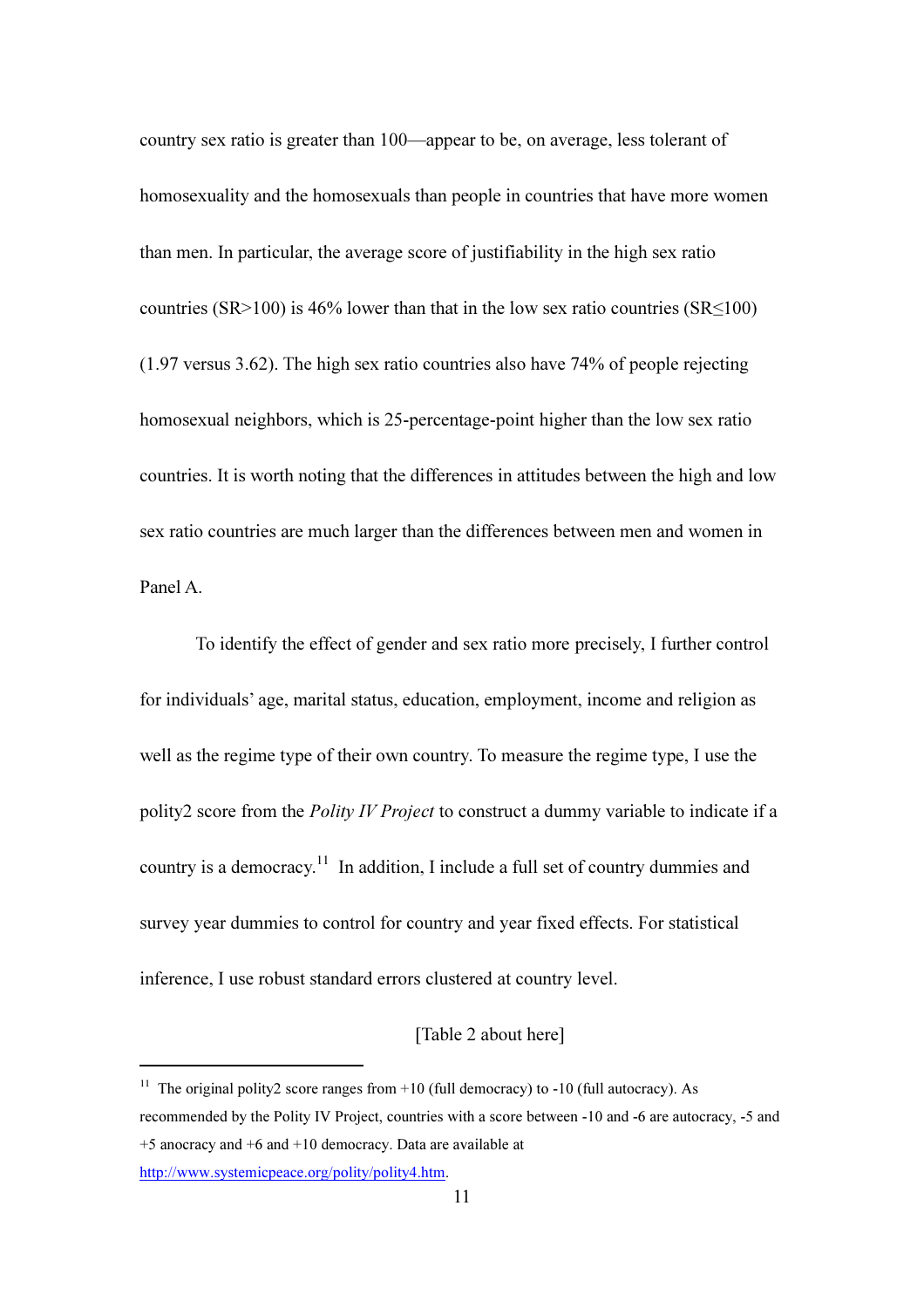Table 2 reports the regression results. Dependent variable in column (1) and (2) is the 10-point scale measure of justifiability. The difference between the two columns is an additional control for individuals' gender in column (2). The coefficient on *Sex Ratio* in column (1) implies that all else being the same, adding another man per 100 women in a country would lower the average justifiability score by 0.533, which is about 16% of the overall average score (3.28). Its magnitude only decreases by about 4% to 0.513 in column (2) after the gender dummy, *Male*, is being controlled. This suggests that the difference between men and women only partially explains the sex ratio effect. A larger portion of the sex ratio effect is attributable to the relative scarcity of women in the population. The coefficient on *Male* shows that men's justifiability is lower than women's by 0.345, which is slightly smaller than the sex difference without any control (0.37) in Table 1.

In column (3) and (4), the dependent variable is the dummy variable indicating if one rejects homosexual neighbors. The coefficient on *Sex Ratio* in column (3) shows that adding another man per 100 women into a country would increase the probability of rejecting homosexual neighbors by 22.9 percentage points, which is about 43% of the average probability (0.53). Similarly, controlling for individuals' gender in column (4) only slightly attenuates the coefficient. Meanwhile, the coefficient on *Male* shows that men's probability of rejecting homosexual neighbors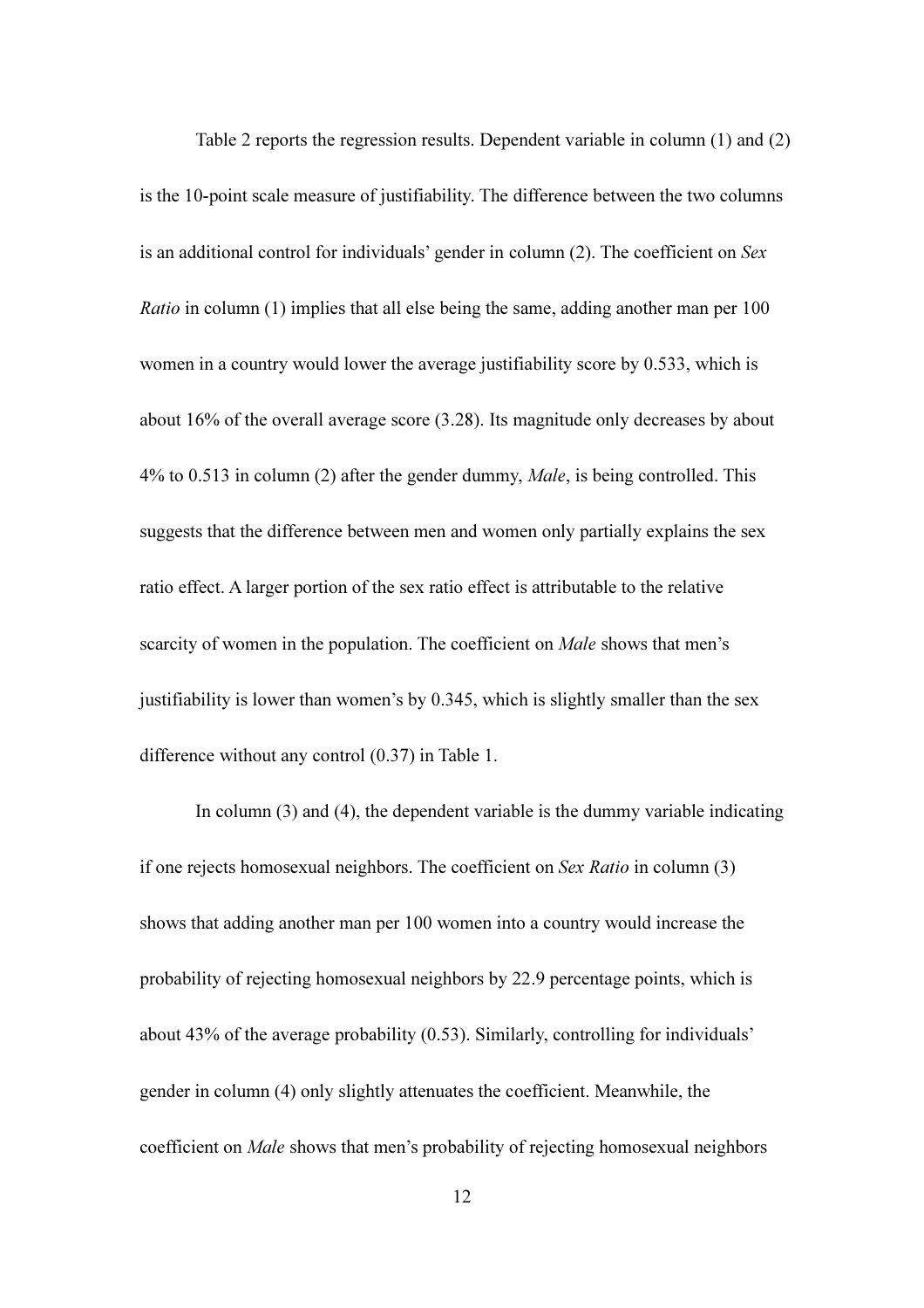is higher than women's by 4.2 percentage points, which is slightly larger than the sex difference without controls (4 percentage points) in Table 1.

As for other covariates, the results suggest that people in democratic countries, of younger age, unmarried, having no children, having higher education and income tend to be more tolerant of homosexuality and the homosexuals. Besides, religion also plays an important role. In comparison to Buddhists, Muslims appear to have the most negative attitudes.

Overall, the profound implication of the regression results in Table 2 is that a country with more men than women is likely to form a social environment—as a result of both the sex difference and the aggregate scarcity of women—that is more hostile against homosexuality and the homosexuals. Such environment is therefore conducive to retaining the extant anti-homosexuality laws, if there is any in a country.

#### 4. The Effects of Sex Ratios on the Legal Status of Homosexual Sexual Conducts

Building upon the previous findings on individual attitudes, this section tests the hypothesis that all else being equal a high sex ratio country is less likely than a low sex ratio country to decriminalize homosexual sexual conducts using a cross-section data set of 190 countries or territories in the world in 2013.<sup>12</sup> Note that at the country level, both the sex difference and the aggregate scarcity of women

<sup>&</sup>lt;sup>12</sup> Some places such as Hong Kong and Macau are not independent countries but have their own legal system.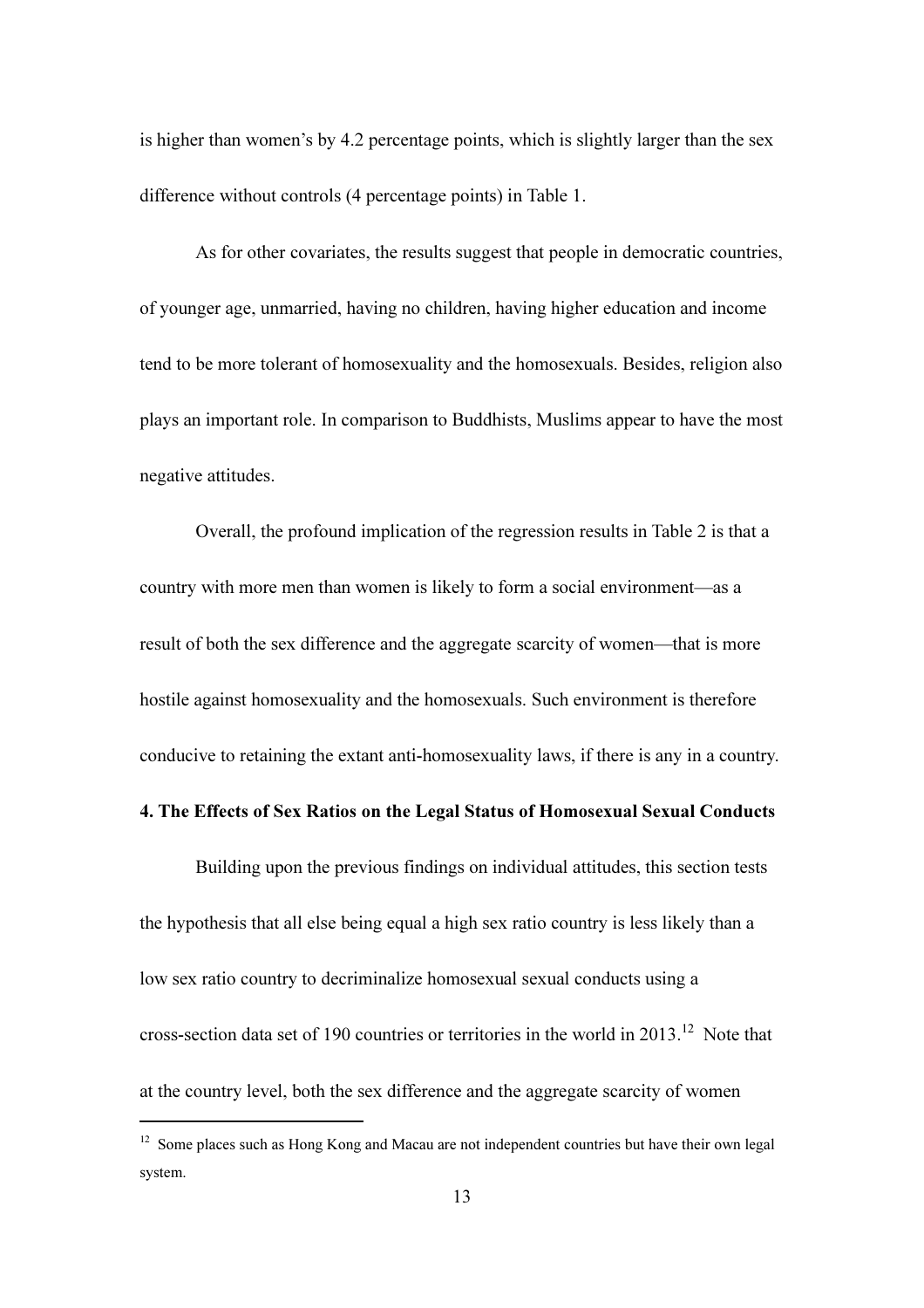operate through the aggregate country sex ratios.

#### 4.1 *Country-level Data*

ׇ֬֒

I collected data regarding the country-level legal status on homosexual sexual conducts from the website of the *International Lesbian, Gay, Bisexual, Trans and Intersex Association* (ILGA).<sup>13</sup> The legal status was evaluated at the end of 2013. In the following regressions, the key outcome is a dummy variable equal to one if at least one same-sex sexual conduct is illegal in a country and zero if otherwise. The same-sex sexual conducts refer to both male-to-male and female-to-female sexual relationships.

Sex ratios and population data were obtained from WPP 2012.<sup>14</sup> In addition to the overall country sex ratio, I also utilized sex ratios for three age groups: 0-19, 20-49 and 50 and older. Age-specific sex ratios allowed me to examine the heterogeneous sex ratio effects by age. Data regarding each country's largest religious group, Gross Domestic Product (GDP) per capita adjusted for purchasing power parity (PPP) and literacy rate were acquired from the CIA Factbook website.<sup>15</sup> These variables were evaluated in either 2013 or the latest year available.

<sup>&</sup>lt;sup>13</sup> The URL for ILGA is http://ilga.org/ilga/en/index.html. Data were retrieved in December 2013.

<sup>&</sup>lt;sup>14</sup> Since WPP 2012 only updates its data up to 2010 by the time of this paper. I have to use sex ratios and population in 2010 in the regressions. Between 2010 and 2013, only Lesotho repealed its sodomy law in 2012 among the 190 countries in the sample. Thus, using sex ratio in 2010 should not lead to a serious bias in the estimation.

<sup>&</sup>lt;sup>15</sup> The URL is https://www.c<u>ia.gov/library/publications/the-world-factbook/</u>.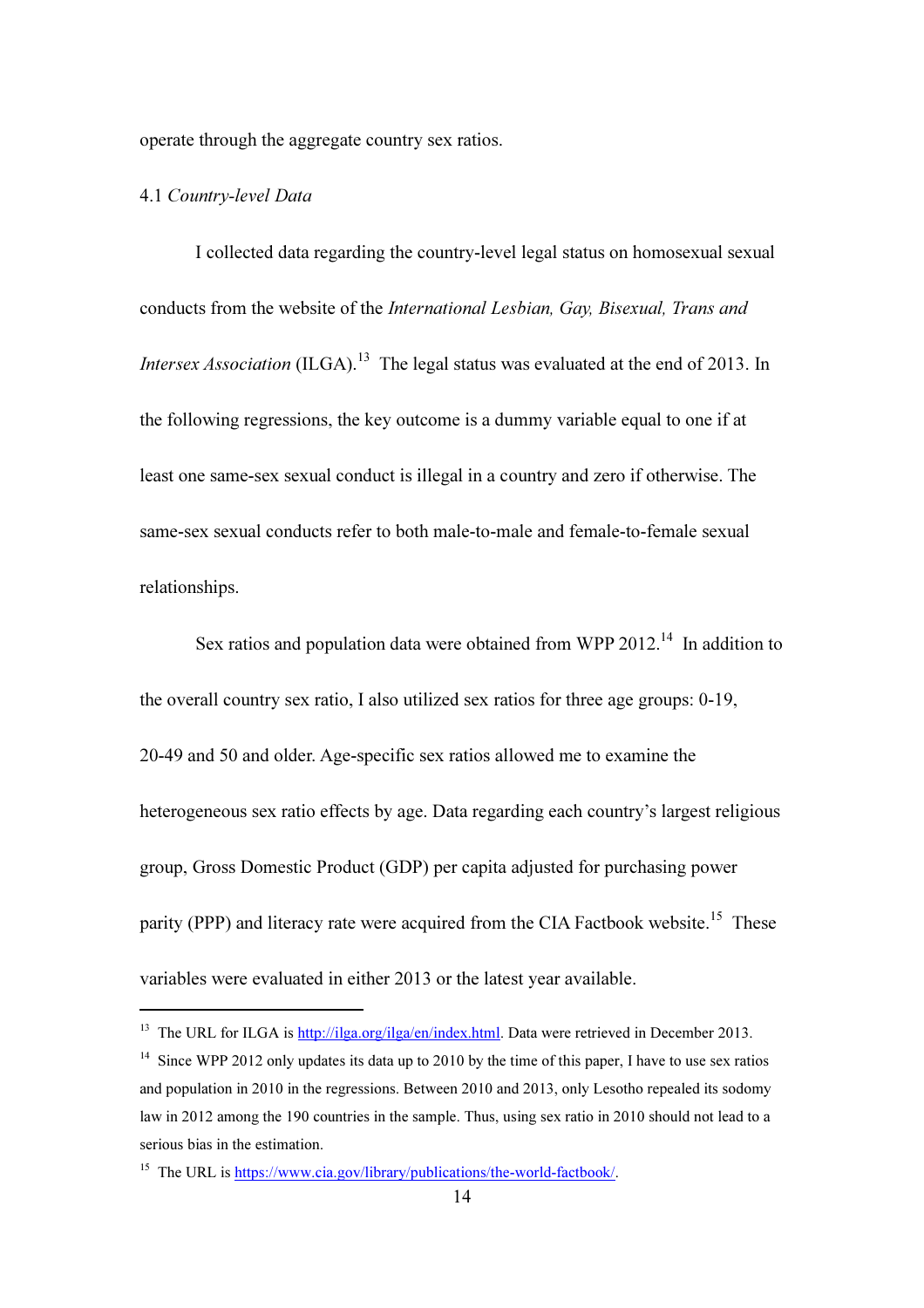Table 3 summarizes country characteristics by the legal status of same-sex sexual acts. Among the 190 countries, same-sex sexual acts are legal in 119 countries (called legal countries hereafter) and illegal in the other 71 countries (called illegal countries hereafter).<sup>16</sup> The overall sex ratio for the whole world is quite balanced. Yet, the illegal countries have a much higher overall sex ratio than the legal countries (1.07 versus 0.98). Note that from now on the sex ratios are defined as the number of men per women. By age, the largest difference occurs to the oldest age group (50+) and the second largest to the group of age 20-49. It is interesting, however, to note that their sex ratios are very similar for the minors of age 0-19.

#### [Table 3 about here]

In terms of religion, the Christians are the largest religious group for 71% of the legal countries but only 39% of the illegal countries. The Muslims are the largest group for only 14% of the legal countries but 45% of the illegal countries. As for the geographic distribution, the illegal countries are more likely to cluster in Africa and Asia, including the Middle East, while the legal countries spread out across continents. At last, in comparison to the legal countries, the illegal countries are more likely to be poorer, have a larger population size and a lower literacy rate.

#### 4.2 *Benchmark Regressions*

<sup>&</sup>lt;sup>16</sup> Among the 71 countries, all of them penalized male-to-male sexual relation, but only 48 of them also criminalized female-to-female sexual relation.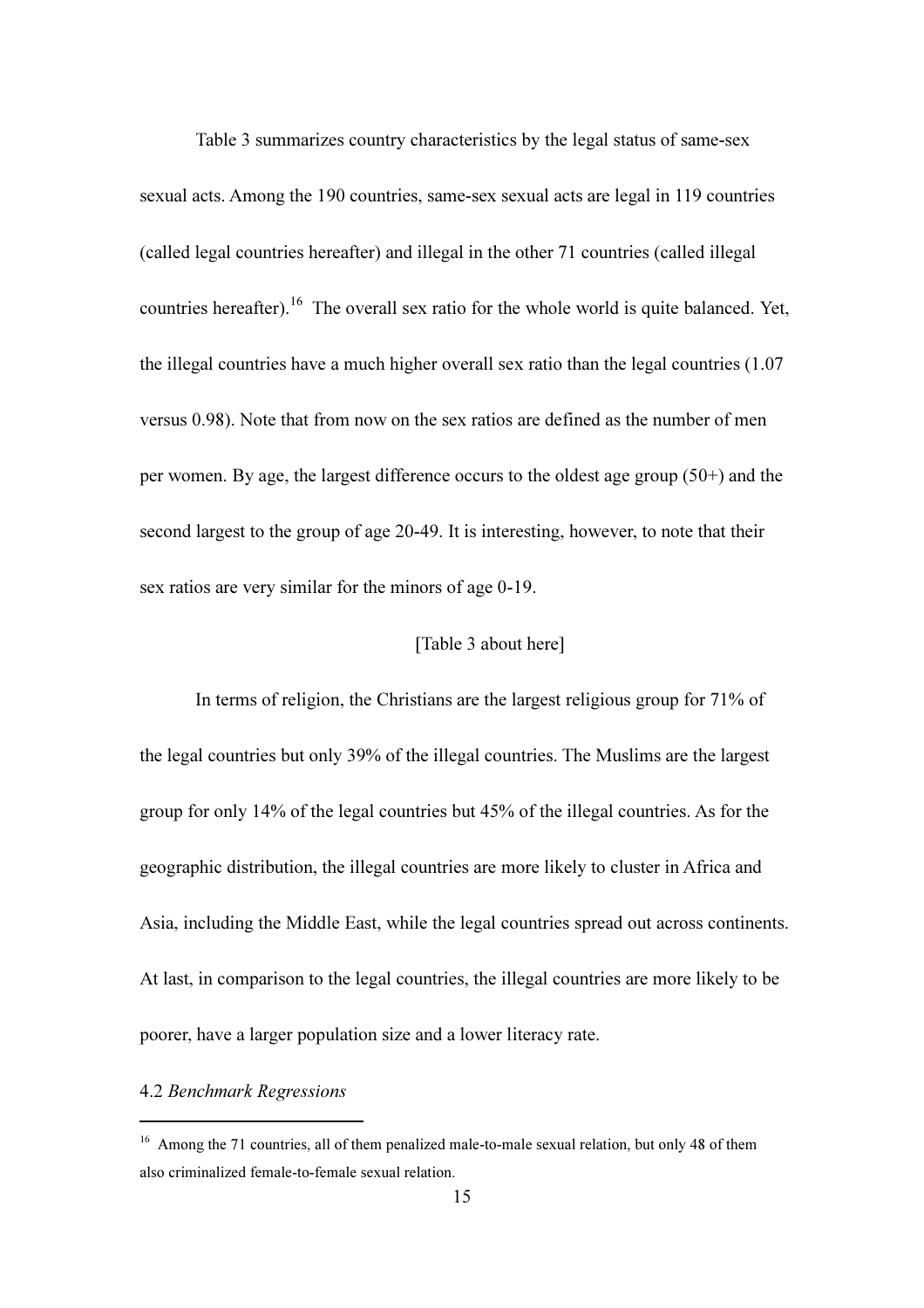In the benchmark regressions, I regress the legal status dummy on different sex ratios, literacy rate, logarithm of GDP per capita, logarithm of population size and a full set of religious group and region dummies. The results are reported in Table 4. Column (1) through (4) respectively uses overall sex ratio, sex ratio for age 0-19, 20-49 and 50 and older. Robust standard errors clustered at region are reported for statistical inferences.

#### [Table 4 about here]

The estimate of the overall sex ratio in column (1) is 0.218 and statistically significant. This implies that all else being equal, if a country's overall sex ratio increases by 0.01, i.e. one additional man per 100 women, the probability for it to criminalize homosexual conducts would increase by about 0.218 percentage points. It is probably more helpful to interpret this estimate from the perspective of the whole world. The world sex ratio has increased from 0.996 in 1950 to 1.016 in 2010, which is equivalent to two men per 100 women (WPP 2012). Assuming the number of countries is fixed and no structural changes in the parameters over this period, the OLS estimate implies that additional 0.8 countries have criminalized same-sex sexual conducts in the past 60 years due to the rise in sex ratio ((1.016-0.996)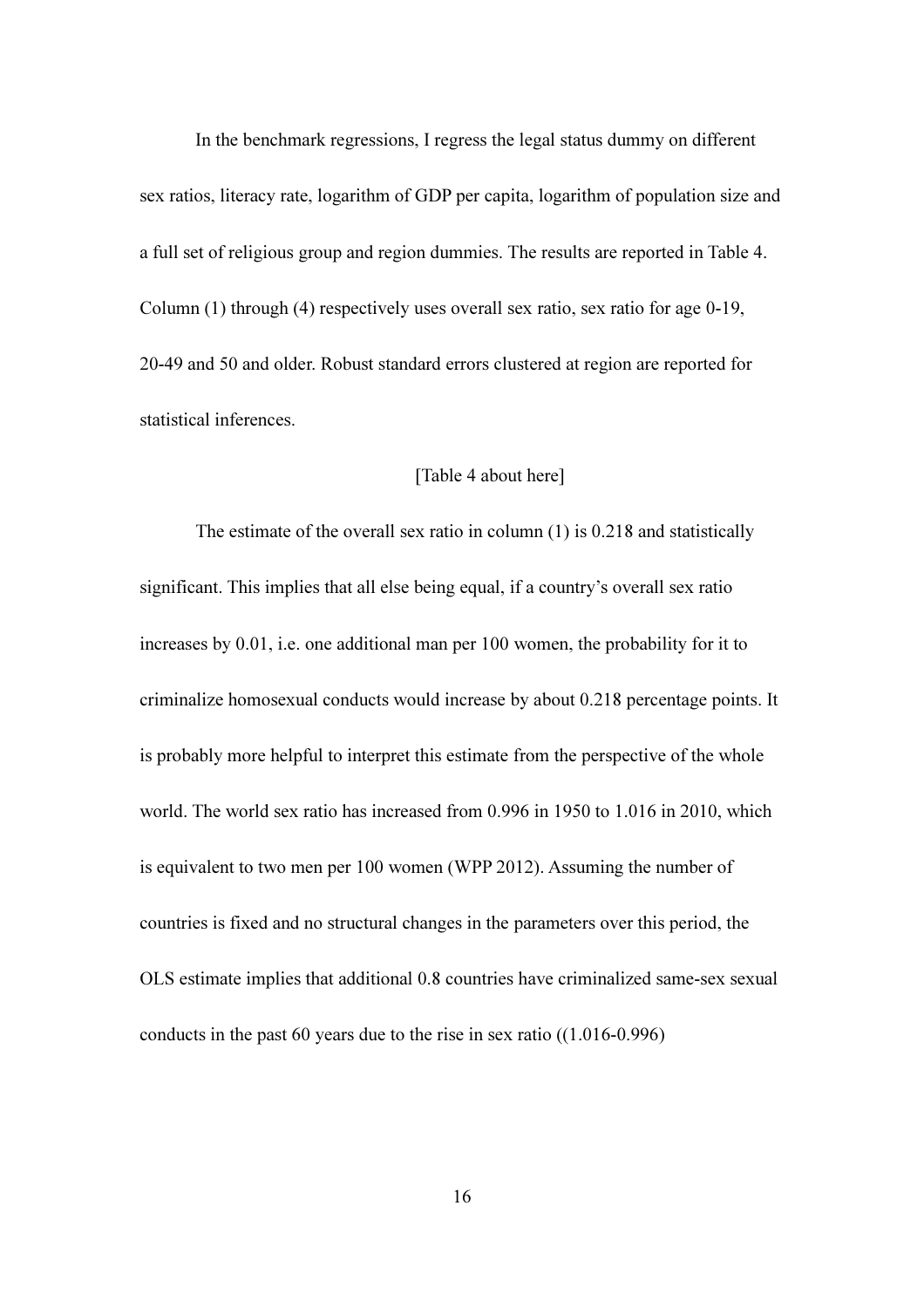$\times$ 0.218 $\times$ 190=0.828).<sup>17</sup>

ׇ֬֒

Estimates in column (2)-(4) show that the sex ratio effect increases by age. The group of 50+ has the largest effect at 0.279 and the group of 20-49 has the second largest effect at 0.126. On the contrary, the effect for the group of 0-19 is negative but not statistically significant. One explanation for the heterogeneity by age is that in most countries, the older cohorts have the most political and economic powers to influence social norms and laws. Therefore, the legal status is most likely to reflect the values of the older adults, rather than the values of the minors.

Table 4 also reports the estimates on the largest religious groups. As shown, countries where the Muslims are the largest religious group are more likely to criminalize homosexual conducts in comparison to countries where the Buddhists are the largest group. It is also the only statistically significant estimate among all religions.

In addition to the legal status, I also conducted an ordered probit estimation of the sex ratio effects on the maximum penalties on homosexual sex sexual acts. The maximum penalties include in ascending order imprisonment up to 14 years, 14 years

 $17$  I also examined the non-linearity of the sex ratio effect by adding a squared sex ratio. The estimate of the sex ratio and the squared sex ratio are 0.88 and -0.17 respectively. However, neither of them is statistically significant. The signs of them do suggest an inverted U-shape with a turning point occurring at 2.6, i.e. 260 men per 100 women. Yet, only one country, Qatar with a sex ratio at 3.12, among the 190 countries has a sex ratio higher than 2.6.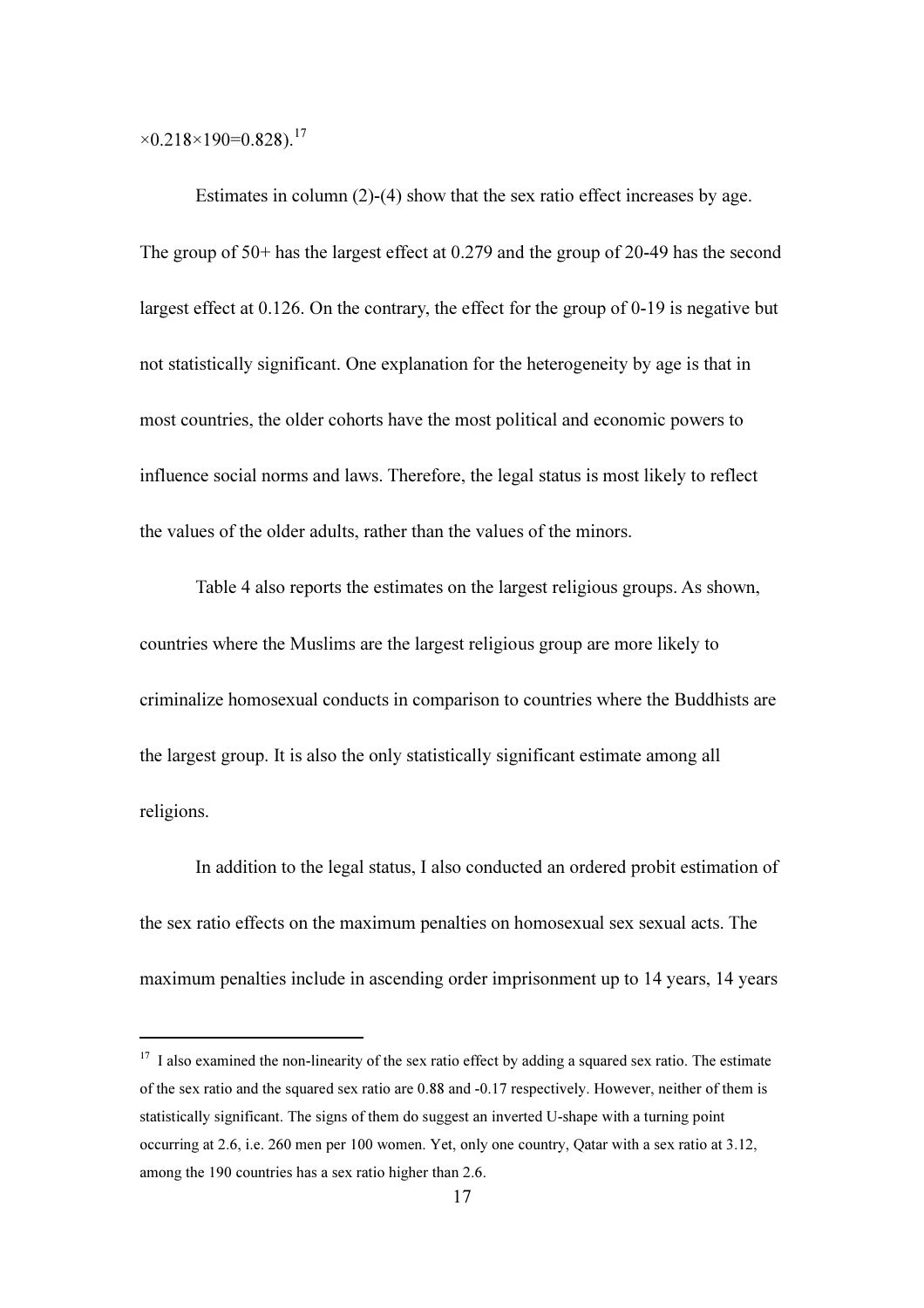to life and death penalty. The results show that a country with a higher sex ratio would impose more severe punishments on homosexual conducts (Table A1 in the online appendix).

#### 4.3 *Interaction with Politics*

ׇ֬֒

In general, democratic countries are more likely to pass or repeal laws in accordance with the values of the majority of its citizens than do autocratic countries. Therefore, whether and how sex ratios affect laws likely depends on the regime type. To explore such dependency, I interact the sex ratios with two regime dummy variables—one indicating anocracy and the other democracy—again, based on the *polity*2 score from the Polity IV Project in 2012. The reference group is autocracy. The *polity*2 score, however, is only available for 161 countries in the sample for various reasons.<sup>18</sup>

Panel A in Table 5 reports the original OLS estimates, while Panel B reports the average marginal effects (AME) of sex ratios for each regime type. Although none of the interaction terms is statistically significant, most of them are positive. In terms of the magnitudes of the AMEs, the largest sex ratio effects always occur to

<sup>&</sup>lt;sup>18</sup> One reason is that the Polity IV project only covers countries with total population of 500,000 or more. Another reason is that some countries, e.g. Afghanistan, were intervened by foreign powers in 2012. Among the 161 countries which the polity2 score is available, 105 are legal countries and 56 are illegal countries. The legal status dummy thus has a mean of 0.35, which is only slightly smaller than the original mean of 0.37 when we have 190 countries.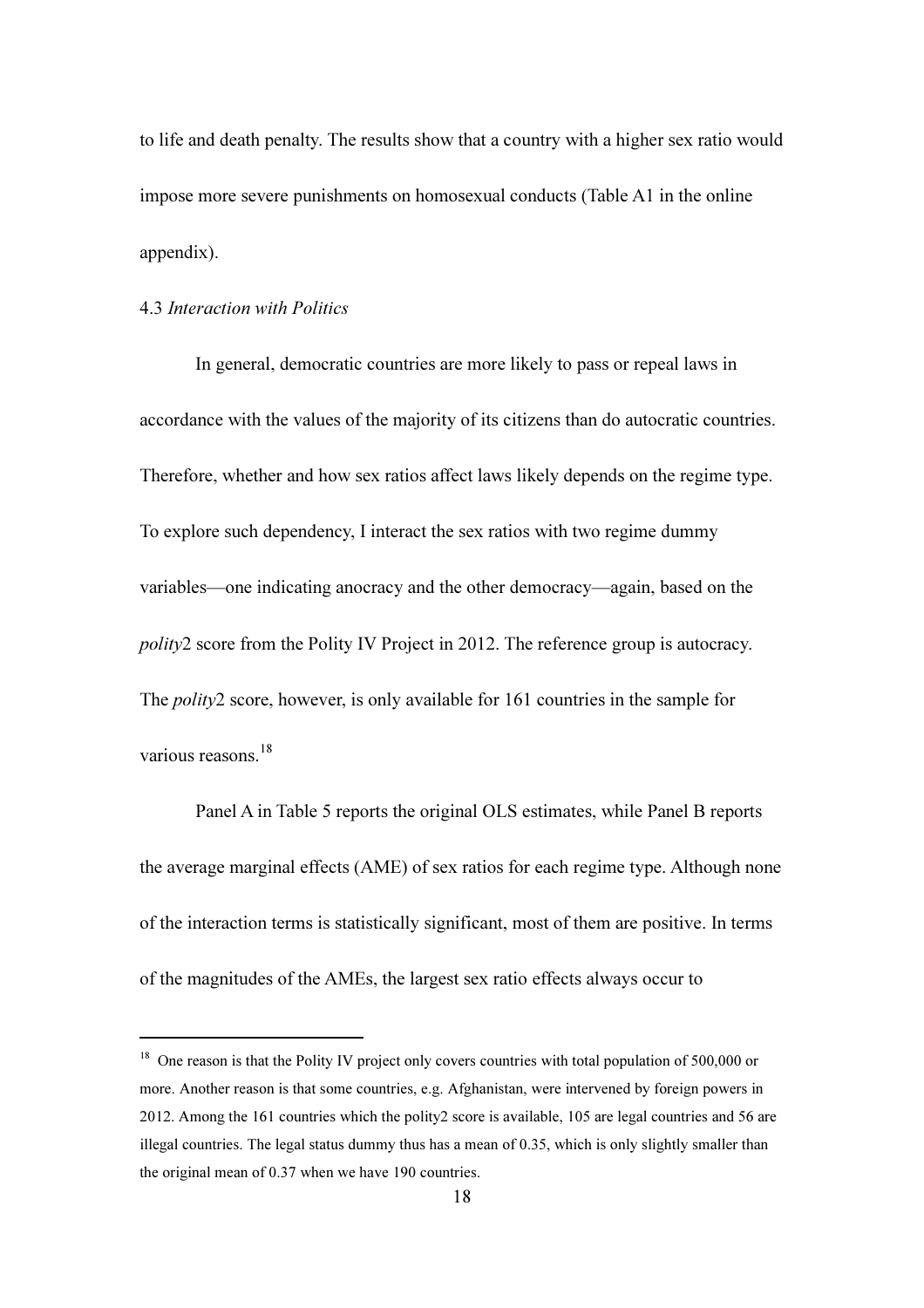democratic countries, although only the case for age 50+ is statistically significant. Nevertheless, the findings still suggest that if sex ratios could influence anti-homosexuality laws, their effect would be larger in a democratic regime. Of course, the caveat is still that the results lack statistical significance.

#### [Table 5 about here]

#### 4.4 *Two-stage Least Squares Estimation*

There are two major identification concerns with the OLS estimates of the sex ratio effect. The first concern is the potential measurement errors in the sex ratios. As noted earlier, the WPP 2012 sex ratios were estimated under various assumptions, instead of using the raw data from each country. Moreover, due to data limitation, I had to use the sex ratios in 2010, instead of 2013 when the legal status was measured. If the classic errors-in-variables assumptions hold, the previous OLS estimates could be underestimated.

The second concern is that there could be an unobserved country-level cultural factor that affects both the laws and sex ratios. For example, patriarchal societies typically prefer sons over daughters in order to pass assets along the male line, thus leading to a high sex ratio (Das Gupta et. al. 2003; Hesketh and Zhu 2006). Meanwhile, such societies are unlikely to welcome homosexuality as it would pose as a threat to the continuation of the male lineage, although it remains unclear whether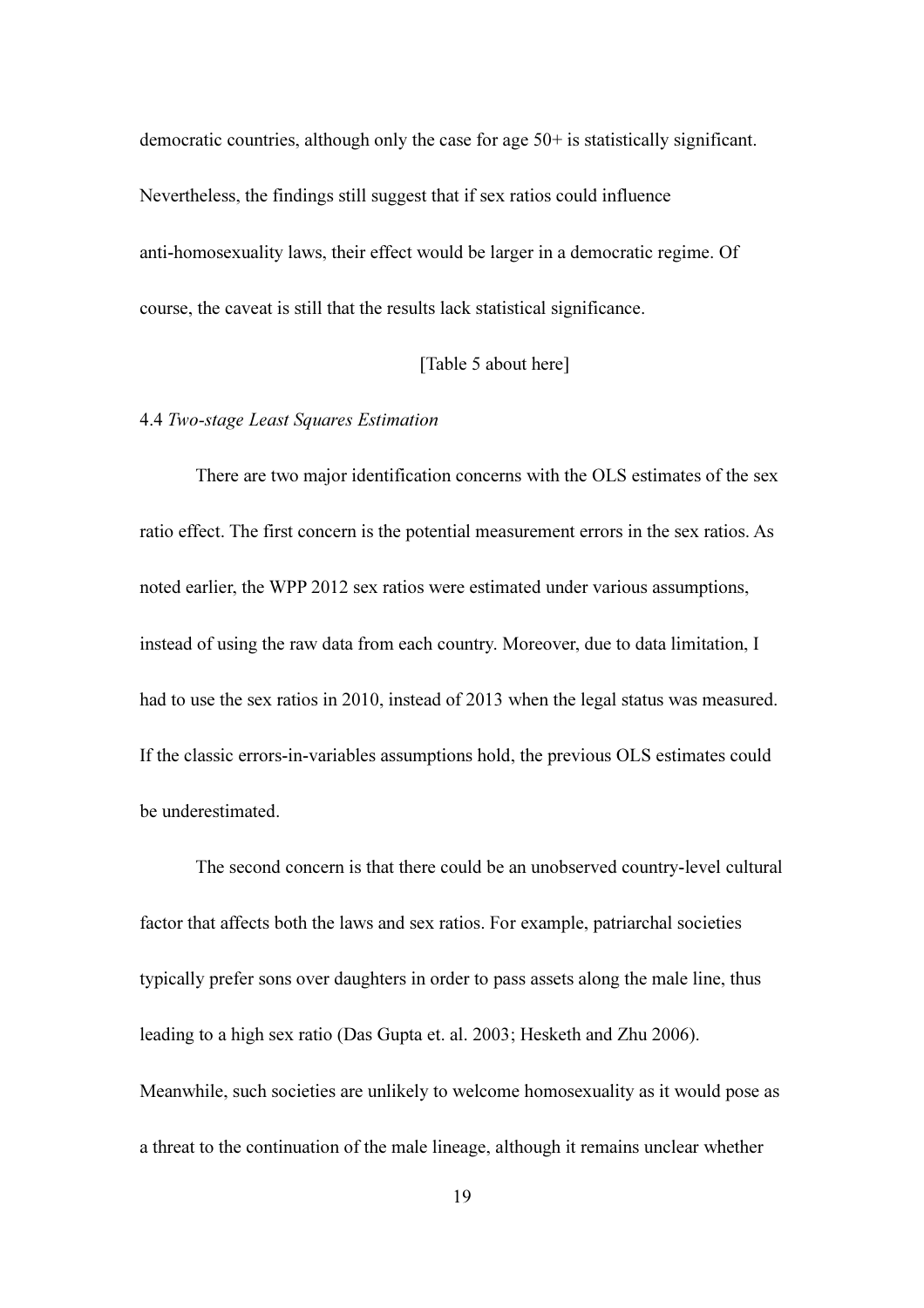non-patriarchal societies are more tolerant of homosexuality. Unfortunately, there exists no well-accepted measure of the patriarchal culture and failing to control for it may result in an overestimate of the sex ratio effect.

The two potential estimation biases move in the opposite directions and thus may offset each other to an extent about which we do not have any prior knowledge. Nor do we know that if one of them would be large enough to dominate the net bias. To mitigate these concerns, I employ temperature to instrument for the sex ratios and apply the two-stage least squares (2SLS) estimation method. I discuss the validity of using temperature as an instrumental variable in the following.

Catalano et al. (2008) found that in Nordic countries cold ambient temperatures during gestation lowered the sex ratio at birth, because male fetuses are more likely than female fetuses to be aborted by women under environment stressors. In another study, Catalano et al. (2012) found that Swedish male infant of age 1-4 who experienced relatively warm times in utero but encountered relatively cold temperatures in early life had a shorter lifespan than other males. These two studies suggest that temperatures are correlated with sex ratios at young ages. Moreover, there is a lengthy literature documenting heat-related mortality (see a recent review by Basu and Samet 2002). In general, men are more likely than women to do strenuous jobs, e.g. construction works, in an unsheltered environment. It is thus reasonable to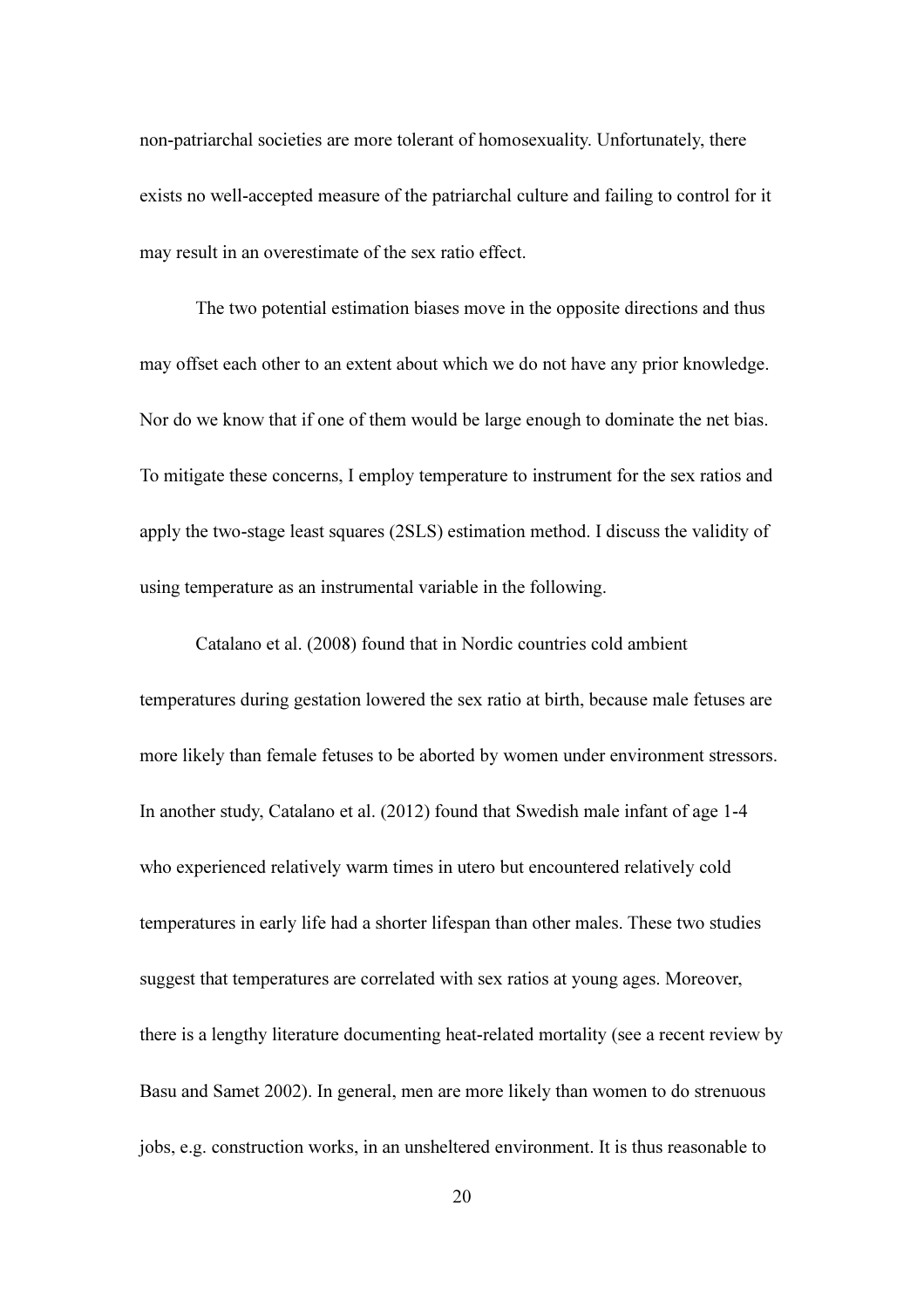suspect that men and women are on average exposed to different levels of temperature-related mortality risk. If this is true, temperature could also affect the sex ratio among adults.

On the other hand, I argue that temperature is unlikely to be correlated with the measurement errors and the unobserved patriarchal culture. None of the assumptions that WPP 2012 made in order to impute sex ratios is related to temperature. On the other hand, patriarchal societies can be found in all climatic regions.

I collected the average temperature for each country during 1990-2009 from the World Bank's Climate Change Knowledge Portal (CCKP). <sup>19</sup> The 2SLS estimates are reported in Panel A of Table 6. The same set of control variables from Table 4 is used. In column (1), the 2SLS estimate on overall sex ratio is 2.941, implying that if an individual country adds one additional man per 100 women, the probability for it to criminalize homosexual sexual conducts would increase by nearly three percentage points.

From the world perspective, the 2SLS estimate implies that additional eleven countries have criminalized same-sex sexual conducts in the past sixty years (1950-2010) due to the rise in the world sex ratio ((1.016-0.996)  $\times 2.941 \times 190 = 11.18$ ).

<sup>&</sup>lt;sup>19</sup> Its URL is http://sdwebx.worldbank.org/climateportal/index.cfm.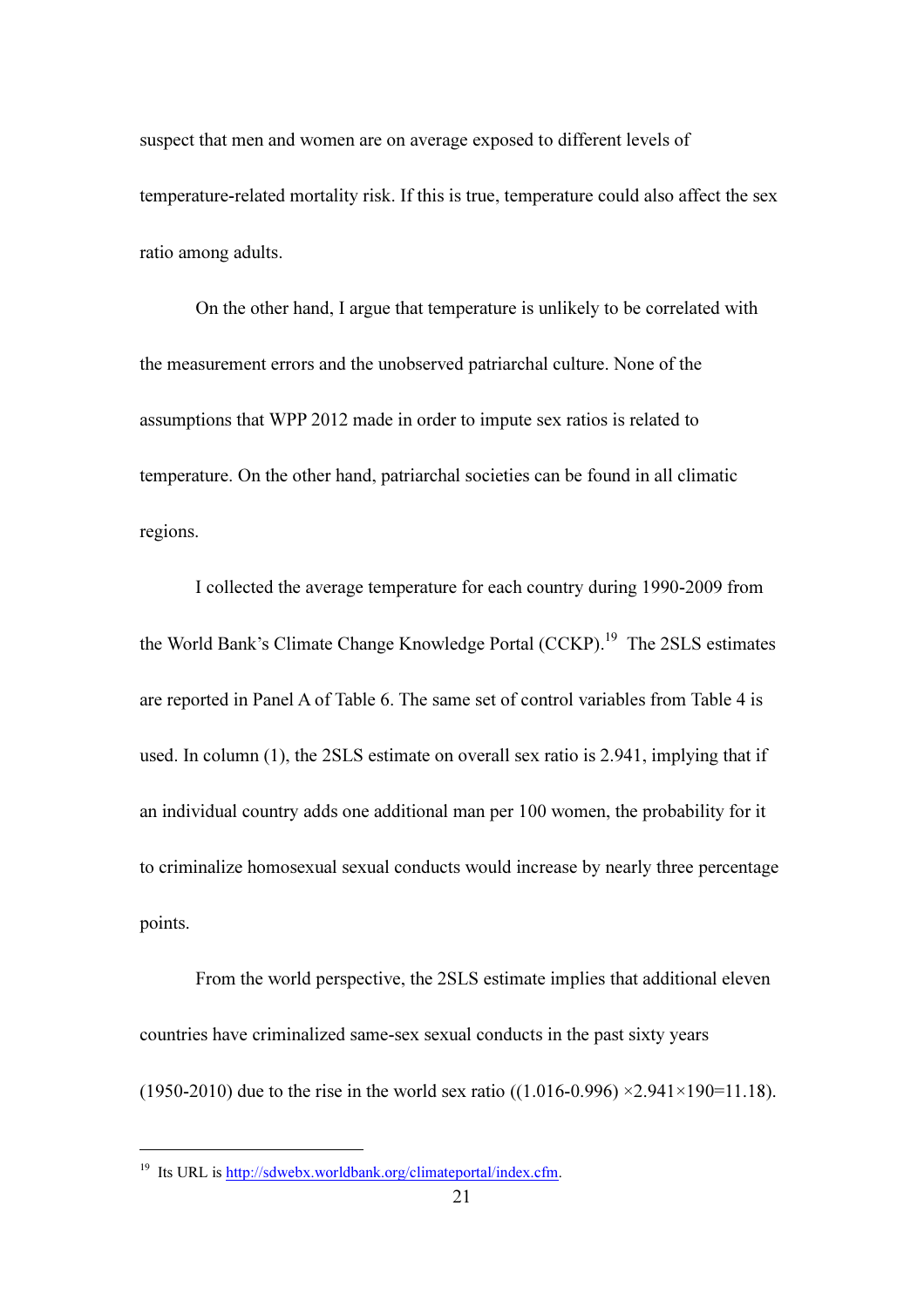In fact, about 74% of the 190 countries already criminalized homosexuality in 1950 and about 69 countries decriminalized it in the following 60 years. Therefore, a better interpretation of the 2SLS estimate would probably be that about eleven countries could have decriminalized homosexuality but failed to do so. At any rate, the 2SLS estimate is much larger than the OLS estimate, suggesting the bias seems to be dominated by the measurement errors. As for the age-specific sex ratios in column (2)-(4), the 2SLS estimates are also much larger than the OLS counterparts in Table 4.

#### [Table 6 about here]

The first stage estimation results are reported in Panel B. The results show that the average temperature is positively correlated with the sex ratios. The *F* statistics, however, suggest that the correlations between temperature and sex ratios are not very strong.<sup>20</sup>

#### 4.5 *Can High Sex Ratios Create More Homosexual Behaviors?*

ׇ֬֒

There is no consensus in the nature versus nurture debate about the determinants of human sexual orientation. It is theoretically plausible, however, that a high sex ratio environment could lead to more homosexual behaviors, if not more gays, among heterosexual men. If this was true, heterosexual men may become more

 $20$  Factors that could cause large changes in human sex ratios typically are immigrations, wars, sex-selective abortions etc. Unfortunately, these factors are all related to laws and cultures in a country and thus cannot be used as instrumental variables.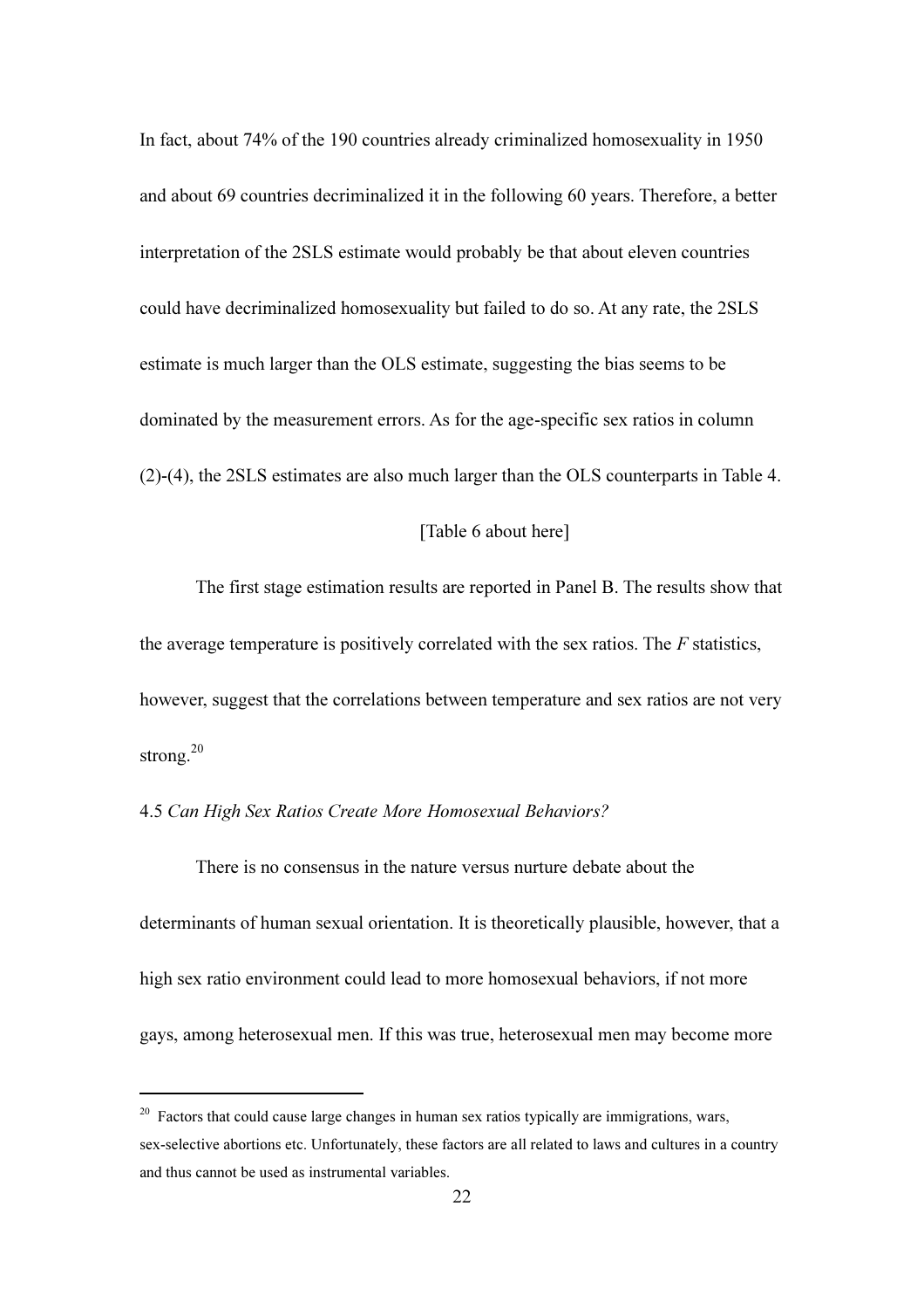tolerant with or sympathetic toward gays as homosexual behaviors become more prevalent among them. In other words, this could be a third channel for sex ratios to affect anti-homosexuality laws, although it works in the opposite direction as predicted by the aforementioned theory.

To investigate the possibility of this channel, I use the Human Immunodeficiency Virus (HIV) adult (age 15-49) prevalence rate to proxy for the size of homosexual behaviors. It has been found that men who have sex with men (MSM) are the group that has the highest HIV adult prevalence rate in the world (Beyrer et al 2012). If high sex ratios do increase homosexual behaviors among men, it is reasonable to expect that countries with high sex ratios should also have higher HIV adult prevalence rates.

I collected the HIV adult prevalence rates data from the CIA Factbook and regress it on sex ratios and the same set of controls as before. As shown in Table 7, the signs of the coefficients are mixed and none of them is statistically significant. The findings show little evidence on the link between sex ratios and homosexual behaviors at least measured in terms of the HIV prevalence rate.

#### [Table 7 about here]

#### 5. The Effect of Sex Ratio on the Repeals of State Sodomy Laws in the US

Until 1961, every state in the US had a sodomy law that criminalized same-sex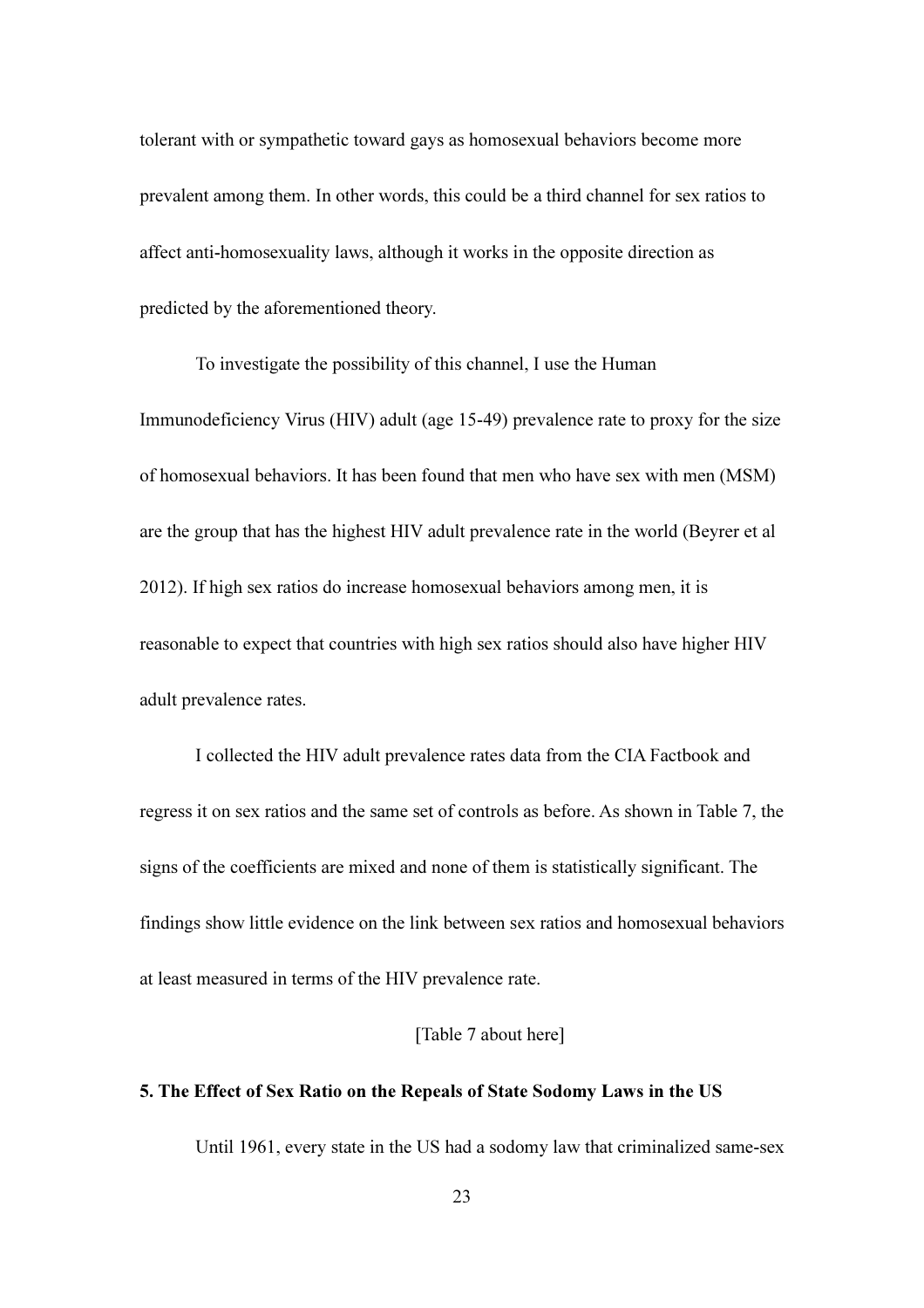sexual acts (Kane 2003, 2007). Illinois was the first state that repealed its sodomy law in 1961. During 1961-2002, 36 other states also rescinded their sodomy law (see Table A2 in the online appendix). In 2003, the Supreme Court decision on *Lawrence and Gardner v. Texas* found the sodomy law in Texas unconstitutional, thus making all remaining state sodomy laws void. The case of the US state sodomy law repeals offers another great opportunity to examine the effect of sex ratio on sodomy laws at the state level. It also allows me to conduct fixed-effect estimations using a state-level panel data set, which I explain in more details below. One advantage of the fixed-effect estimation is that it can remove time-invariant unobserved state factors.

I constructed a decennial panel data set at the state level for 1960-2000. It is decennial because the state-level regressors were mostly acquired from decennial *Census of Population and Housing* 1960-2000, except for the GDP per capita, which was collected from the website of *Bureau of Economic Analysis*. <sup>21</sup> The regressors include state overall sex ratio (number of men per women), percentage of African Americans, percentage of adults who were aged 25 and older and completed at least high school and GDP per capita.<sup>22</sup>

<sup>&</sup>lt;sup>21</sup> The census data were retrieved from http://www.census.gov/prod/www/decennial.html#y1970. The GDP data were retrieved from http://www.bea.gov/iTable/index\_regional.cfm.

 $22$  State GDP per capita is evaluated in current dollars. The real term is unavailable. Unlike the previous regressions, the state regressors do not include regime type and religion because all fifty states are in the same regime and overwhelmingly dominated by the Christians.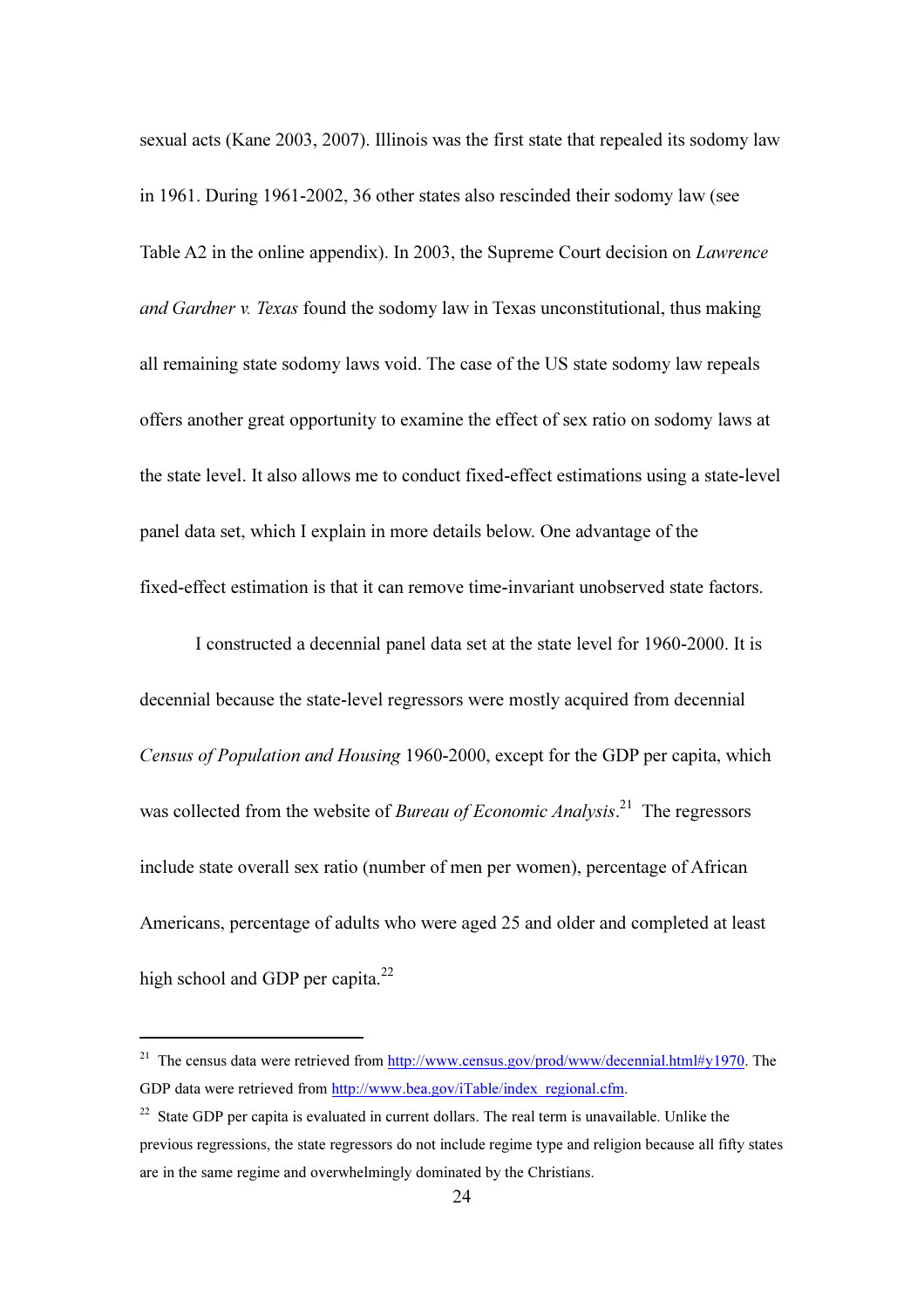The dependent variable is a dummy variable indicating whether the state sodomy law had been repealed in each decennial year. Each of the fifty states has five observations in year 1960, 1970, 1980, 1990 and 2000. Hence, the sample has a total of 250 observations. In addition to the aforementioned regressors, I also include a full set of year dummies in the fixed effect estimation. For statistical inference, I report standard errors clustered at state level. The regression results are reported in Table 8.

#### [Table 8 about here]

The specification difference between column (1) and (2) is the control of race, education and per capita GDP. The fixed effect estimates on the overall sex ratio in both columns are similar. They imply that if a state reduced one man per 100 women, the probability for it to repeal the sodomy law would increase by nearly two percentage points. During 1960-2000, the US sex ratio actually decreased from 0.98 to 0.96. This means that it could have accounted for nearly two state repeals  $((0.98-0.96)\times1.8\times50=1.8).$ 

One concern about the fixed effect estimation is that the repeals may have caused migrations across states and changed the state sex ratios. To check this, I regress the changes in migrants on the changes in state sodomy law status and found little evidence on the effect of repeals on migration. The details are offered in A3 in the online appendix.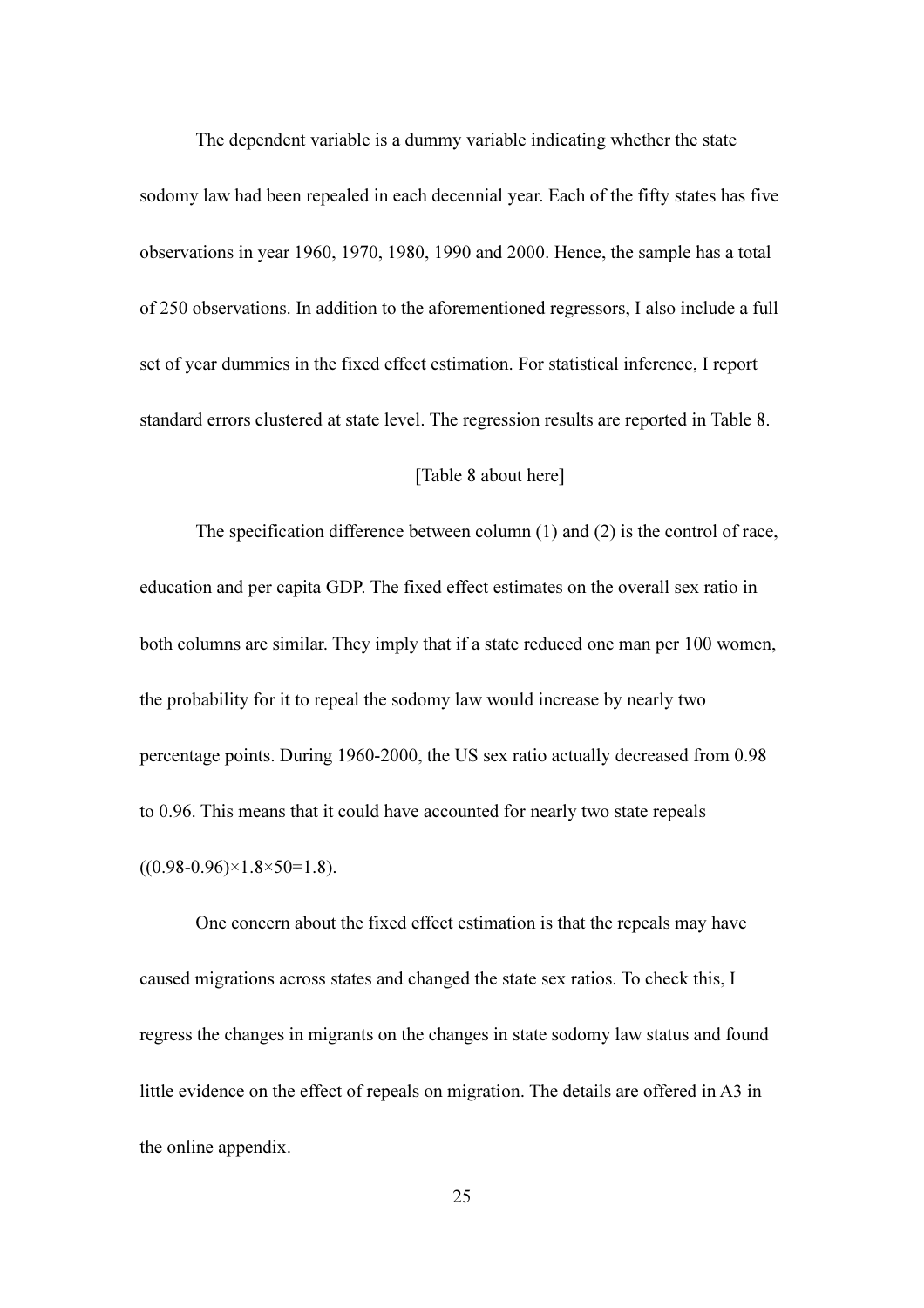#### 6. Conclusions

This paper explores the interplay between demography and criminal law in the context of homosexuality. Empirical findings based on various data sources all lead to a robust conclusion: a high sex ratio creates a homophobic social environment that facilitates (or hampers) the criminalization (or decriminalization) of homosexuality. In retrospect, the findings offer an alternative, but not exclusive, explanation on why the global wave of decriminalization in the past sixty years has removed sodomy laws mostly in lower sex ratio—thus less homophobic—countries especially in Europe.

As for policy implications, manipulating sex ratios through policies in an attempt to change social hostility against homosexuality is likely to be controversial and even unethical. Nevertheless, previous findings show that individuals with higher education tend to have more liberal attitudes. Therefore, education could serve as a better policy instrument to mitigate the social hostility in the long run.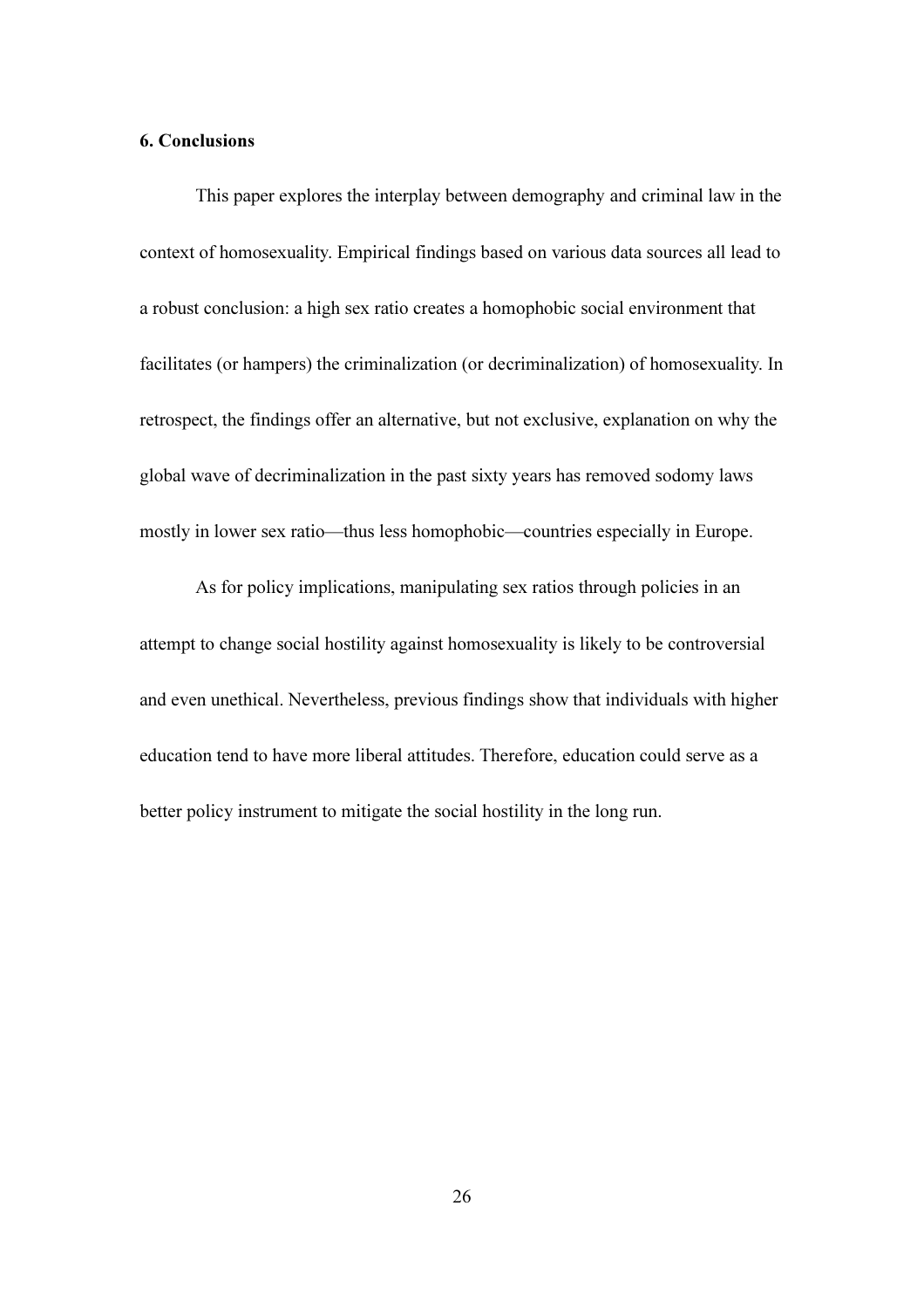#### References

- Basu, R. and J. M. Samet, (2002), "Relation between Elevated Ambient Temperature and Mortality: A Review of the Epidemiologic Evidence," *Epidemiologic Reviews*, 24(2) 190-202.
- Becker, G., (1981), *A Treatise on the Family*, Cambridge, MA: Harvard University Press.
- Beyrer, C., S. D. Baral, F. van Griensven, S. M. Goodreau, S. Chariyalertsak, A. L. Wirtz and R. Brookmeyer, (2012), "Global Epidemiology of HIV Infection in Men Who Have Sex with Men," *the Lancet*, 380,367-377.
- Catalano, R. A., T. A. Bruckner and K.R. Smith, (2008), "Ambient Temperature Predicts Sex Ratios and Male Longevity," *Proceedings of the National Academy of Sciences*, 105(6), 2244-2247.
- Catalano, R. A., T. A. Bruckner, K.R. Smith and K. B. Saxton, (2012), "Temperature Oscillations May Shorten Male Lifespan via Natural Selection in utero," *Climate Change*, 110, 697-707.
- Chambliss, W., and R. Seidman, (1971), *Law, Order and Powe*r, Reading: Addison-Wesley Publishing Company.
- Das Gupta, M., Jian Z., Li B., Xie Z., W. Chung and Bae H., (2003), "Why is Son Preference so Persistent in East and South Asia? A Cross-Country Study of China,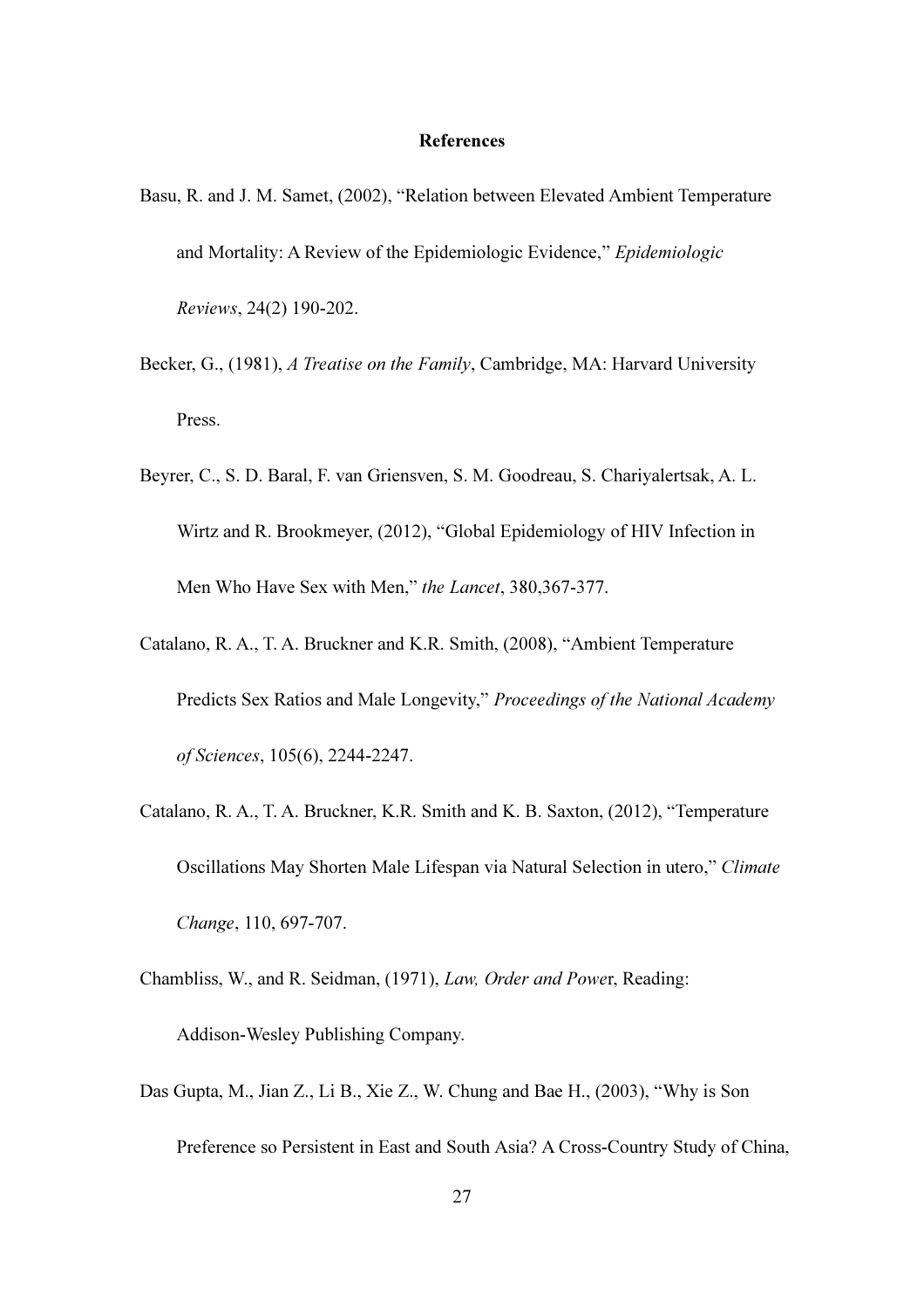India and the Republic of Korea," *the Journal of Development Studies*, 40(2), 153-187.

- Frank, D. J., S. A. Boutcher, and B. J. Camp, (2009), "The Repeal of Sodomy Laws from a World-Society Perspective," in *Queer Mobilizations: LGBT Activists Confront the Law*, edited by S. Barclay, M. Bernstein, and A. M. Marshall, New York, NY: New York University Press.
- Frank, D. J., B. J. Camp, and S. A. Boutcher, (2010), "Worldwide Trends in the Criminal Regulation of Sex, 1945 to 2005," *American Sociological Review*, 75(6), 867-893.
- Guttentag, M., and P. F. Secord, (1983), *Too Many Women? The Sex Ratio Question*, Newbury Park, CA: Sage Publications.
- Haider-Markel, D. P., and K. J. Meier, (1996), "The Politics of Gay and Lesbian Rights: Expanding the Scope of the Conflict," *the Journal of Politics*, 58(2), 332-349.
- Herek, G. M., (1988), "Heterosexuals' Attitudes toward Lesbians and Gay Men: Correlates and Gender Differences," *the Journal of Sex Research*, 25(4), 451-477.
- Hesketh, T. and Zhu W. X., (2006), "Abnormal Sex Ratios in Human Populations: Causes and Consequences," *Proceedings of the National Academy of Sciences*,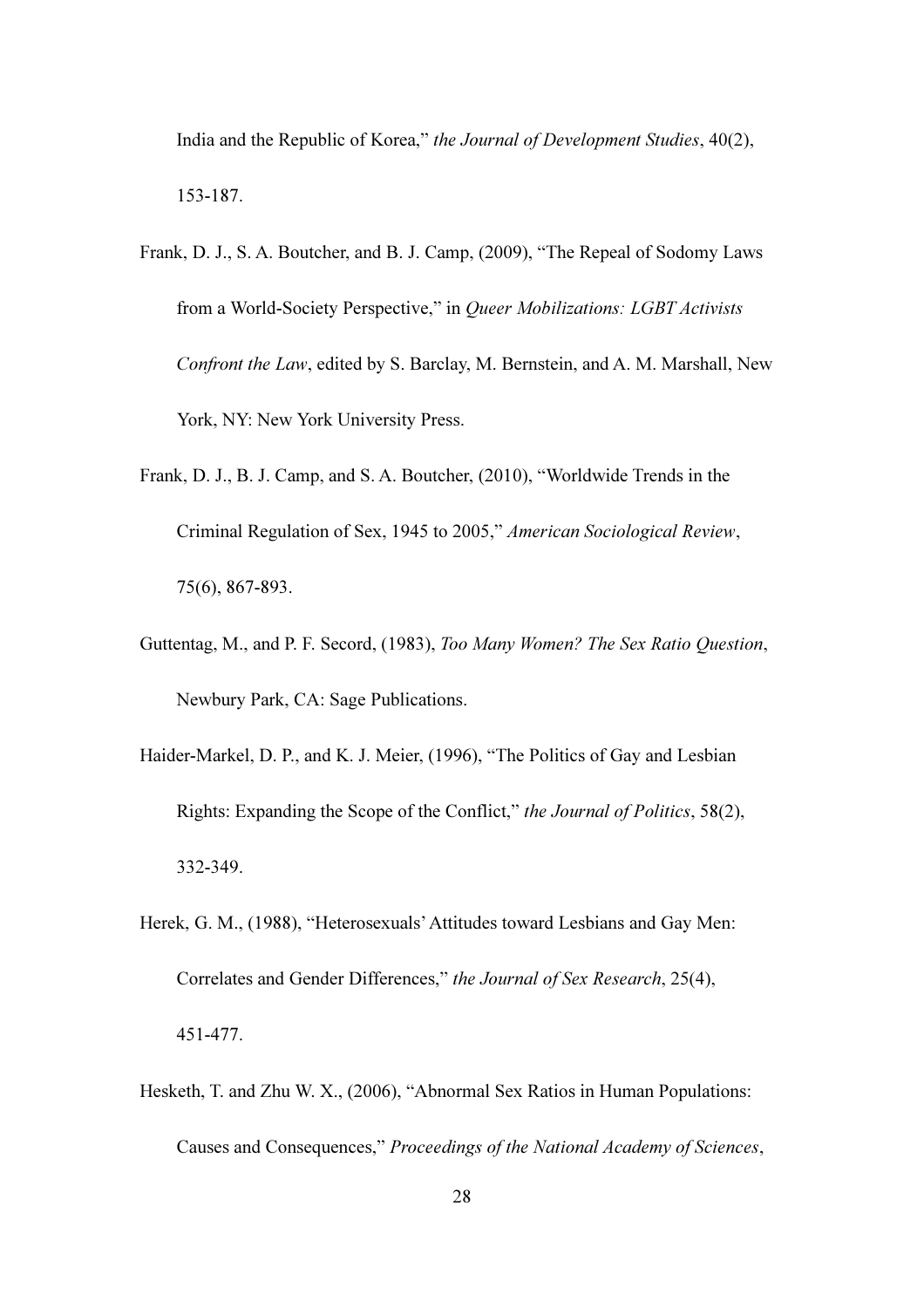103(36), 13271-13275.

- Human Rights Watch, (2008), *This Alien Legacy: the Origins of "Sodomy" Laws in British Colonialism*.
- International Lesbian Gay Bisexual Trans and Intersex Association (ILGA), (2013), *State-sponsored Homophobia: A World Survey of Laws: Criminalization, Protection and Recognition of Same Sex Love*.
- Kane, M. D., (2003), "Social Movement Policy Success: the Influence of the Gay and Lesbian Movement on the Decriminalization of State Sodomy Laws, 1969-1998," *Mobilization*, 8, 313-334
	- —————(2007), "Timing Matters: Shifts in the Causal Determinants of Sodomy

Law Decriminalization, 1961-1998," *Social Problems*, 54(2), 211-239.

- Kite, M., (1984), "Sex Differences in Attitudes toward Homosexuals: A Meta-analytic Review," *Journal of Homosexuality*, 10(1/2), 69-81.
- Kirby, M., (2011), "The Sodomy Offence: England's Least Lovely Law Export?" *Journal of Commonwealth Criminal Law*, 22-43.
- LaMar, L., and M. Kite, (1998), "Sex Difference in Attitudes toward Gay Men and Lesbians: A Multidimensional Perspective," *the Journal of Sex Research*, 35(2), 189-196.
- Levant, R., and G. Kopecky, (1995), *Masculinity Reconstructed: Changing the Rules*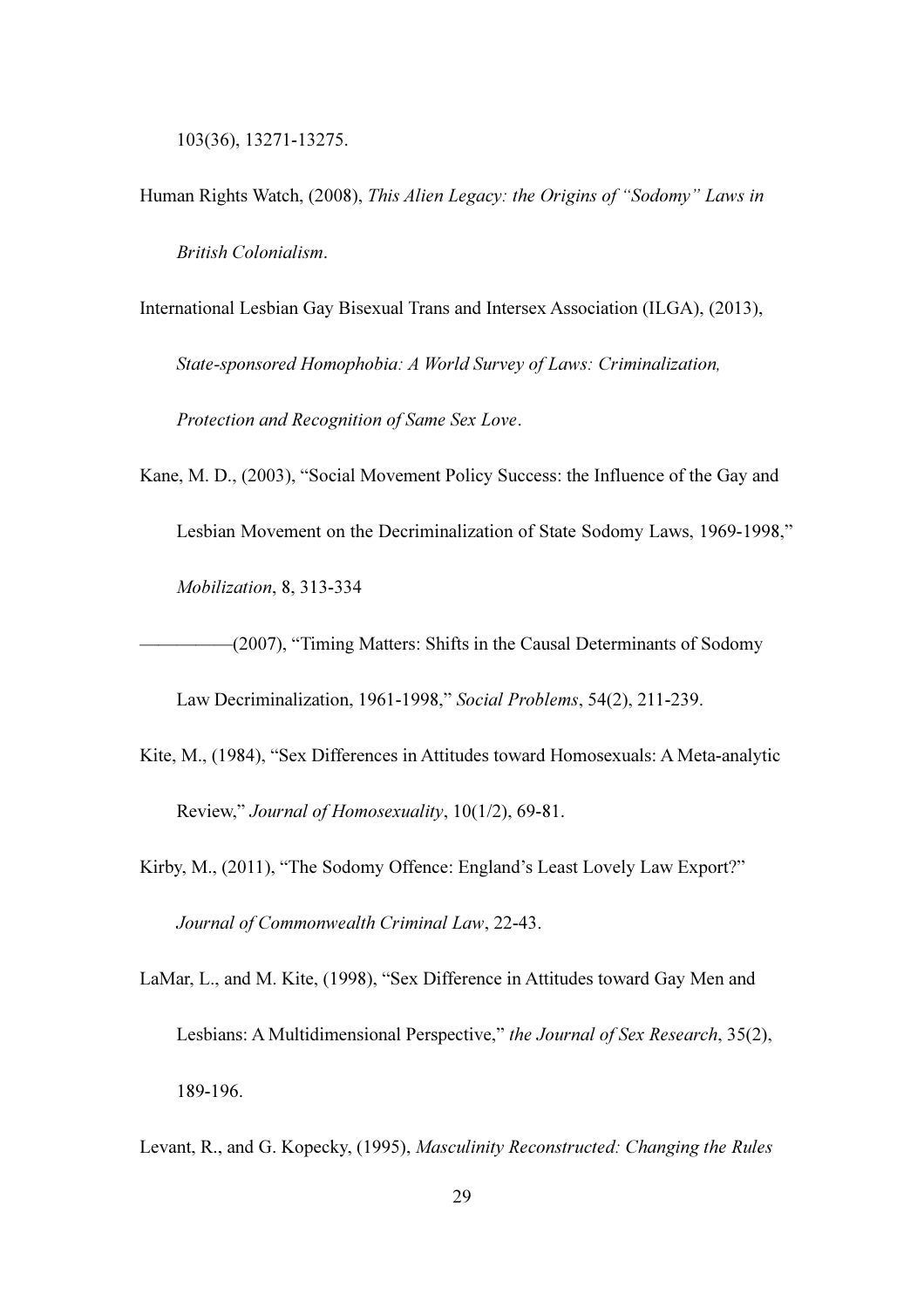*of Manhood---at Work, in Relationships and in Family Life*, New York: Dutton.

Parrot, D. J., and A. Zeichner, (2008), "Determinants of Anger and Physical Aggression Based on Sexual Orientation: An Experimental Examination of Hypermasculinity and Exposure to Male Gender Role Violations," *Archives of Sexual Behavior*, 37, 891-901.

Pleck, J. H., F. L. Sonenstein and L. C. Ku, (1993a), "Masculinity Ideology: its Impact on Adolescent Males' Heterosexual Relationships," *Journal of Social Issues*, 49(3), 11-29.

—————(1993b), "Masculinity Ideology and its Correlates," in *Gender Issues in Social Psychology*, edited by Stuart Oskamp and Mark Costanzo, Newbury Park, CA: Sage Publications.

- Rhodes, G., J. Chan, L. A. Zebrowitz and L. W. Simmons, (2003), "Does Sexual Dimorphism in Human Faces Signal Health?" *Proceedings of the Royal Society of London* B (suppl.), 270, S93-S95.
- Rhodes, G., J., L. W. Simmons and M. Peters, (2005), "Attractiveness and Sexual Behavior: Does Attractiveness Enhance Mating Success?" *Evolution and Human Behavior*, 26(2), 186-201.
- Thornhill, R., and S. W. Gangestad, (2006), "Facial Sexual Dimorphism,

Developmental Stability, and Susceptibility to Disease in Men and Women,"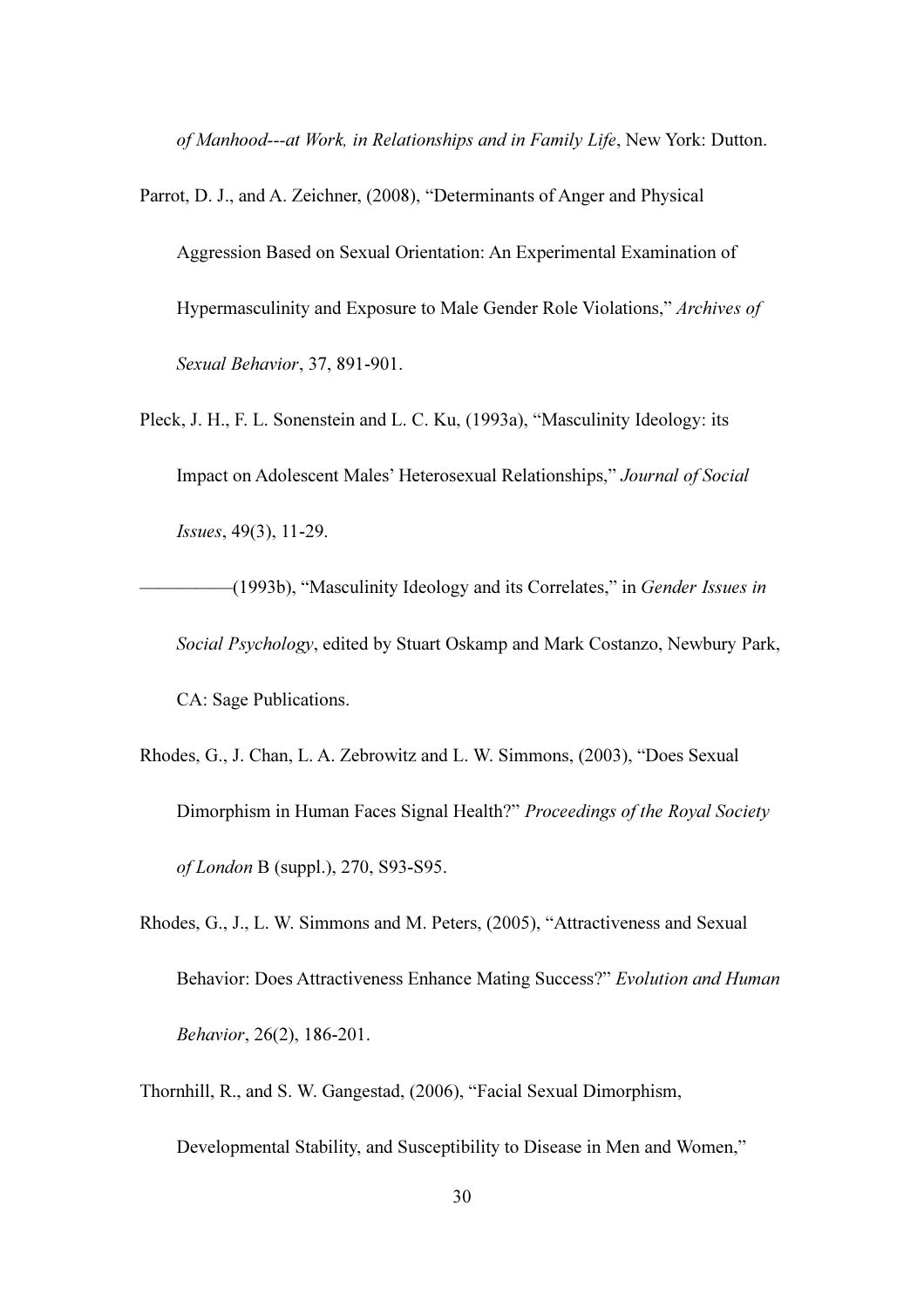*Evolution and Human Behavior*, 27, 131-144.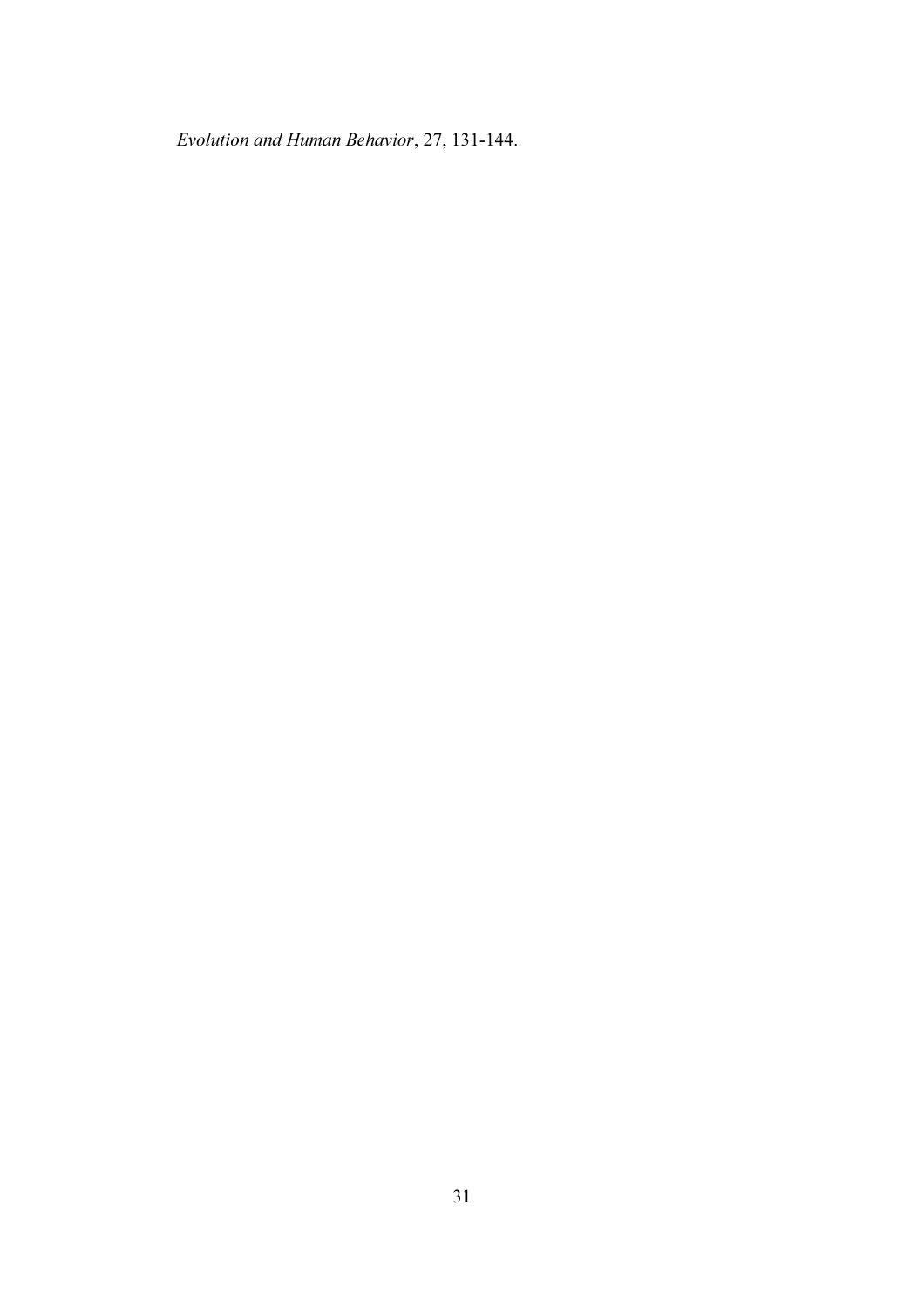

Figure 1. Legal Status of Homosexuality in the World in 2013

Note: countries marked grey criminalize sexual conducts between people of the same sex in 2013. Source: the International Lesbian, Gay, Bisexual, Trans and Intersex Association (ILGA) (http://ilga.org/ilga/en/index.html).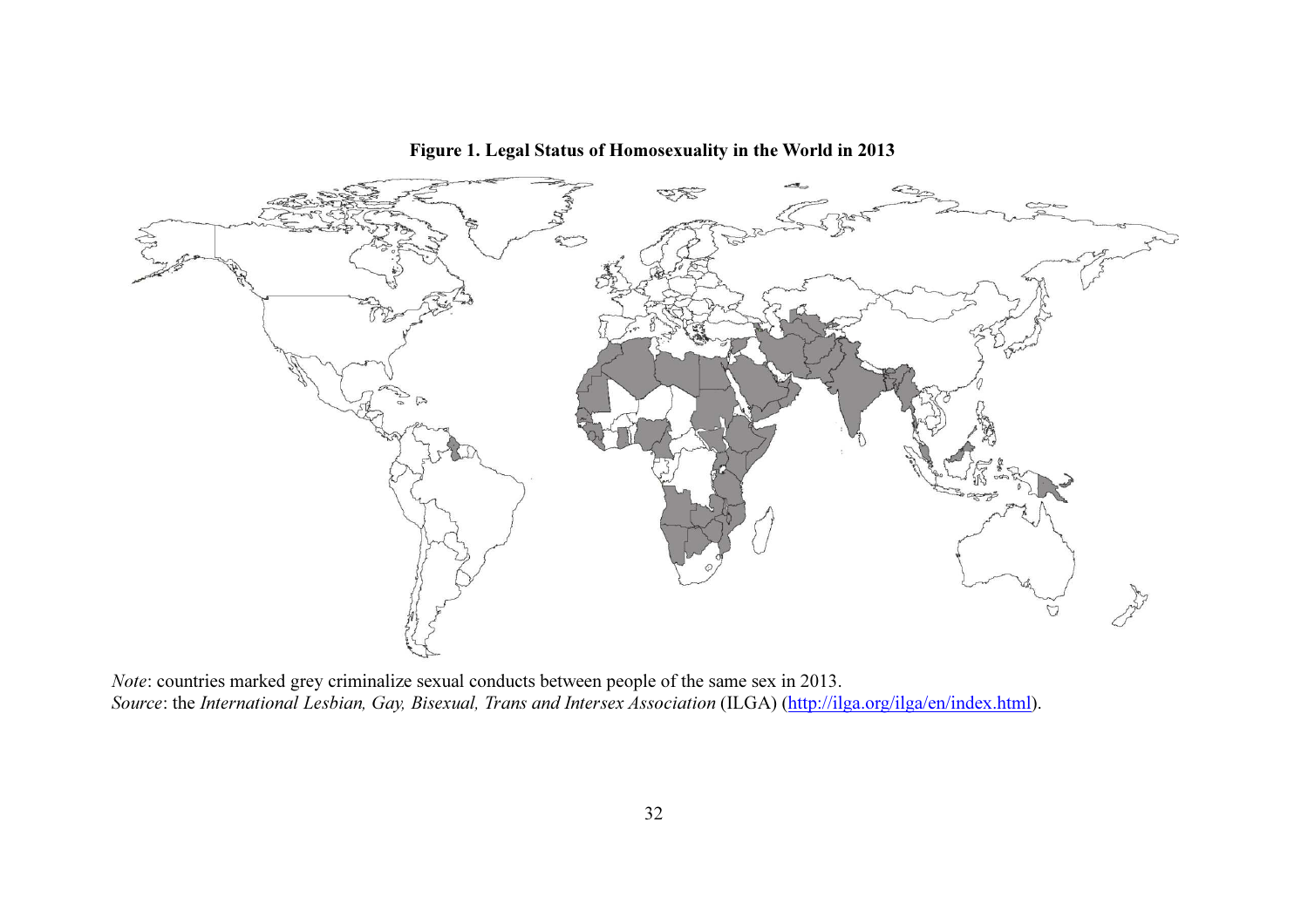

Figure 2. Country Sex Ratios upon Decriminalization: 1950-2012

Note: the solid line is the world sex ratio. 70 countries decriminalized same-sex sexual acts during 1950-2012.

Source: World Population Prospects: the 2012 Revision, Department of Economic and Social Affairs, Population Division, United Nations (http://esa.un.org/wpp/).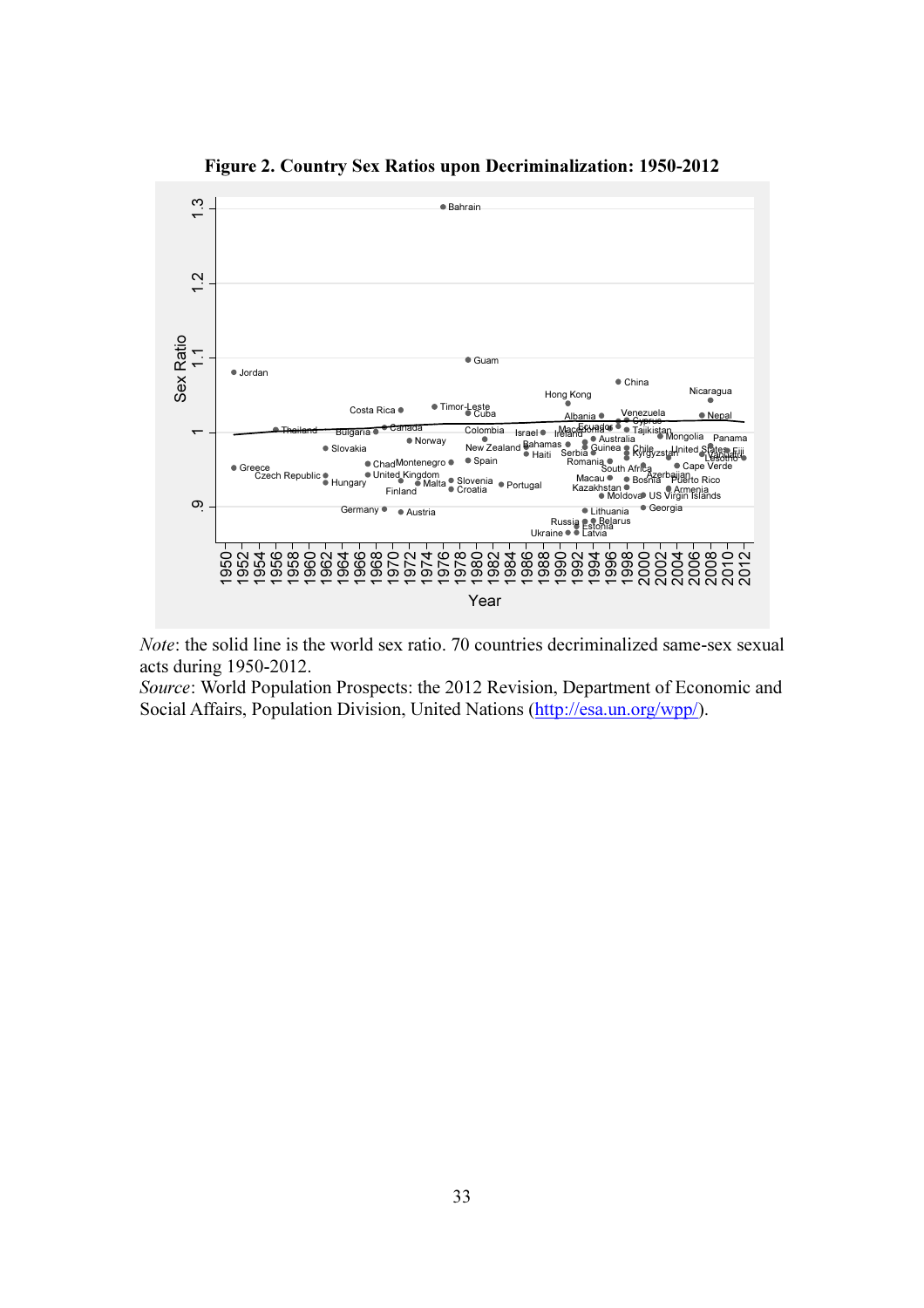|                                 |           | Panel A: by Gender            |            |
|---------------------------------|-----------|-------------------------------|------------|
|                                 | (1)       | (2)                           | (3)        |
|                                 | Men       | Women                         | Difference |
| Justifiability of Homosexuality | 3.08      | 3.45                          | $-0.37$    |
| $(10$ -point scale)             | (21, 286) | (23,310)                      | $[-12.85]$ |
| Rejecting Homosexual            | 0.56      | 0.52                          | 0.04       |
| <i>Neighbors</i> (Dummy)        | (20, 983) | (22, 932)                     | [9.48]     |
|                                 |           | Panel B: by Country Sex Ratio |            |
|                                 | (1)       | (2)                           | (3)        |
|                                 | SR > 100  | $SR \leq 100$                 | Difference |
| Justifiability of Homosexuality | 1.97      | 3.62                          | $-1.65$    |
| $(10$ -point scale)             | (9,714)   | (34, 882)                     | $[-59.23]$ |
| Rejecting Homosexual            | 0.74      | 0.49                          | 0.25       |
| <i>Neighbors</i> (Dummy)        | (9,653)   | (3,4262)                      | [48.1]     |

ratio is defined as men per 100 women. Country-specific sampling weights are used when calculating averages.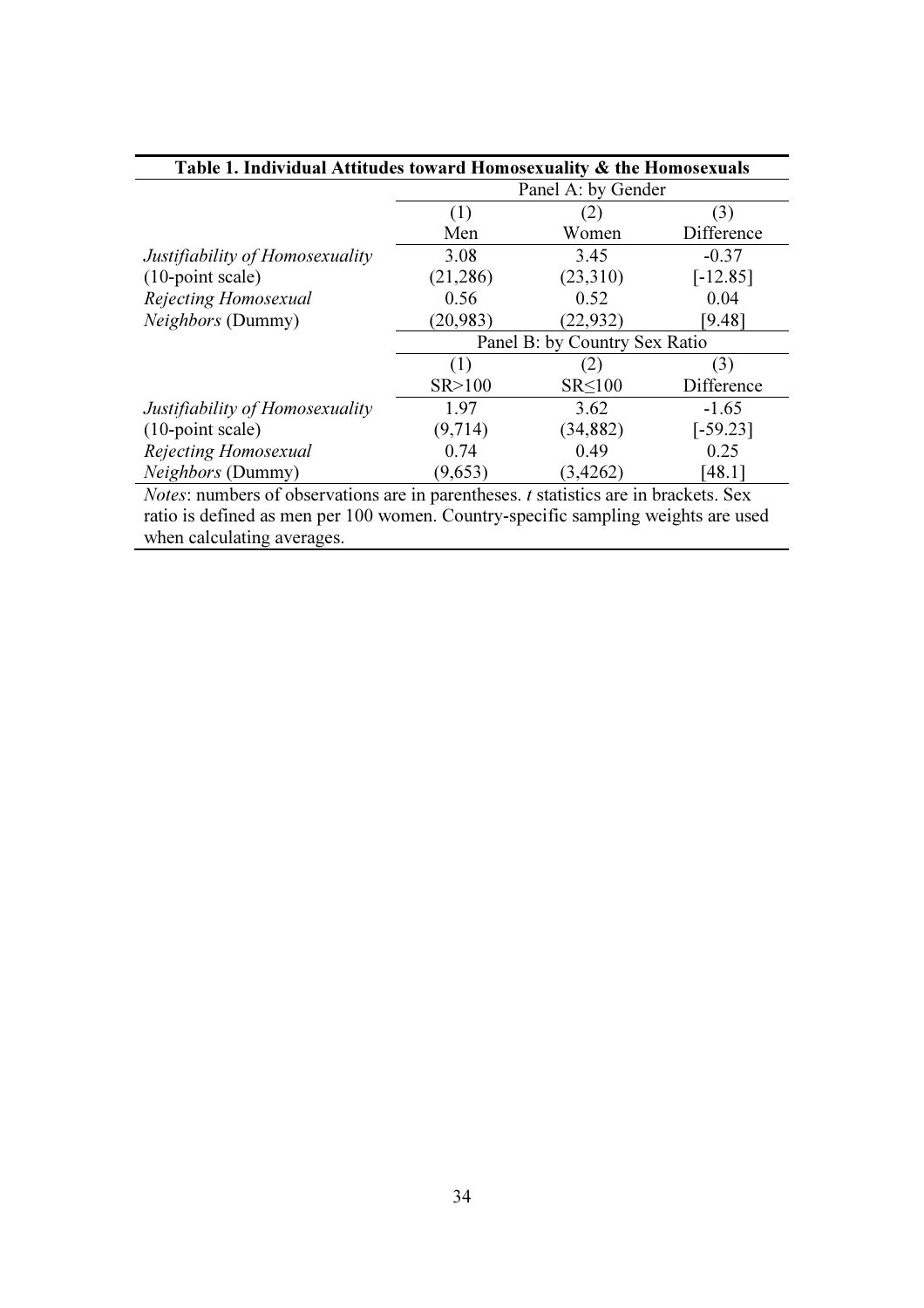|                |                | LLUMIUƏVAUAIS  |                      |                      |
|----------------|----------------|----------------|----------------------|----------------------|
|                |                |                | No Homo              | No Homo              |
|                | Justifiability | Justifiability | <b>Neighbors</b>     | Neighbors            |
|                | $(mean=3.28)$  | $(mean=3.28)$  | $(\text{mean}=0.53)$ | $(\text{mean}=0.53)$ |
|                | (1)            | (2)            | (3)                  | (4)                  |
| Sex Ratio      | $-0.533***$    | $-0.513***$    | $0.229***$           | $0.227***$           |
|                | (0.019)        | (0.016)        | (0.002)              | (0.002)              |
| Male           |                | $-0.345***$    |                      | $0.042***$           |
|                |                | (0.071)        |                      | (0.008)              |
| Democracy      | $1.501***$     | 1.466***       | $-0.419***$          | $-0.414***$          |
|                | (0.090)        | (0.090)        | (0.013)              | (0.013)              |
| Age            | $-0.022***$    | $-0.021***$    | $0.002***$           | $0.002***$           |
|                | (0.003)        | (0.003)        | (0.000)              | (0.000)              |
| <i>Married</i> | $-0.035$       | $-0.039$       | 0.010                | 0.011                |
|                | (0.039)        | (0.037)        | (0.007)              | (0.007)              |
| Education      |                |                |                      |                      |
| Secondary      | 0.057          | 0.080          | $-0.005$             | $-0.008$             |
|                | (0.062)        | (0.063)        | (0.010)              | (0.010)              |
| Tertiary       | $0.502***$     | $0.523***$     | $-0.060***$          | $-0.063***$          |
|                | (0.132)        | (0.134)        | (0.016)              | (0.016)              |
| Employed       | $0.159***$     | $0.239***$     | $-0.019***$          | $-0.029***$          |
|                | (0.041)        | (0.047)        | (0.005)              | (0.006)              |
| <i>Income</i>  |                |                |                      |                      |
| Step 2         | $0.106**$      | $0.106**$      | $-0.011$             | $-0.011$             |
|                | (0.052)        | (0.052)        | (0.011)              | (0.011)              |
| Step 3         | $0.236***$     | $0.232***$     | $-0.026**$           | $-0.026**$           |
|                | (0.065)        | (0.065)        | (0.011)              | (0.011)              |
| Step 4         | $0.443***$     | $0.440***$     | $-0.044***$          | $-0.044***$          |
|                | (0.107)        | (0.107)        | (0.013)              | (0.013)              |
| Religion       |                |                |                      |                      |
| Christian      | $-0.214*$      | $-0.217*$      | 0.029                | 0.029                |
|                | (0.110)        | (0.109)        | (0.026)              | (0.025)              |
| Islam          | $-0.594***$    | $-0.571***$    | $0.101***$           | $0.098***$           |
|                | (0.132)        | (0.128)        | (0.030)              | (0.029)              |
| Hindu          | $-0.245$       | $-0.225$       | $0.067***$           | $0.064***$           |
|                | (0.270)        | (0.271)        | (0.024)              | (0.024)              |
| Others         | $-0.359**$     | $-0.339**$     | $0.050**$            | $0.047**$            |
|                | (0.135)        | (0.137)        | (0.023)              | (0.023)              |
| Observations   | 44,596         | 44,596         | 43,915               | 43,915               |

#### Table 2. Regressions of Individual Attitudes toward Homosexuality & the Homosexuals

Notes: sex ratio is the number of men per 100 women in the country. All regressions additionally include a full set of country dummies and survey year dummies. Income is divided into four steps with step 4 as the highest. The reference religious group is Buddhist. Robust standard errors clustered at country in parentheses. \*, \*\* and \*\*\* denotes significant at 10%, 5% and 1% respectively.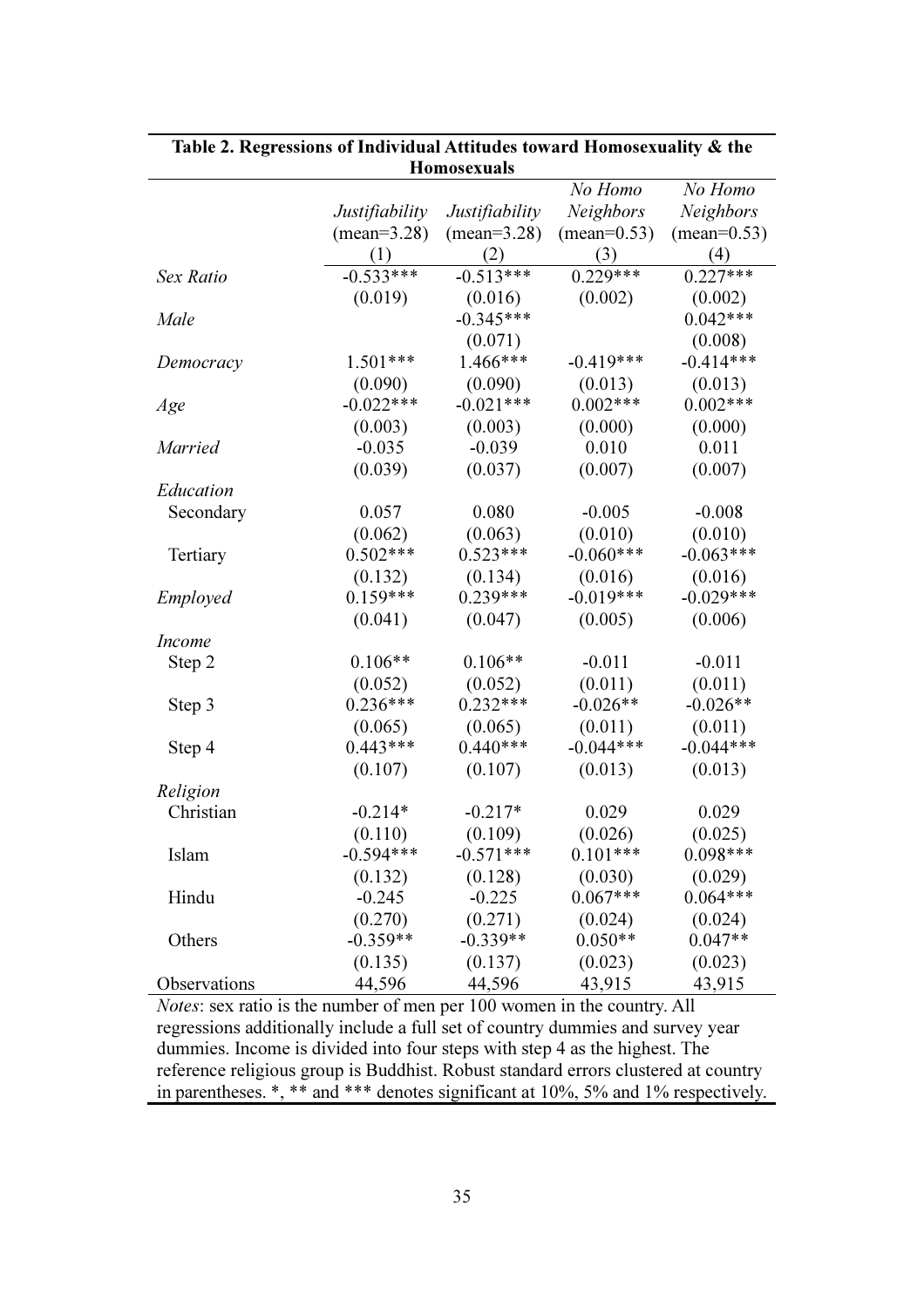| Table 3. Summary Statistics by Legal Status of Same-sex Sexual Acts |               |                        |                          |
|---------------------------------------------------------------------|---------------|------------------------|--------------------------|
|                                                                     | (1)           | (2)                    | (3)                      |
|                                                                     | All countries | <b>Legal Countries</b> | <b>Illegal Countries</b> |
| Sex ratios                                                          |               |                        |                          |
| Overall                                                             | 1.01          | 0.98                   | 1.07                     |
| $0-19$                                                              | 1.04          | 1.05                   | 1.04                     |
| 20-49                                                               | 1.04          | 1.01                   | 1.10                     |
| $50+$                                                               | 0.91          | 0.87                   | 0.98                     |
| Largest Religious Group                                             |               |                        |                          |
| Christian                                                           | 0.59          | 0.71                   | 0.39                     |
| <b>Buddhist</b>                                                     | 0.08          | 0.08                   | 0.07                     |
| Muslim                                                              | 0.26          | 0.14                   | 0.45                     |
| Hindu                                                               | 0.02          | 0.02                   | 0.03                     |
| Others                                                              | 0.05          | 0.05                   | 0.06                     |
| Region                                                              |               |                        |                          |
| Asia                                                                | 0.19          | 0.19                   | 0.18                     |
| Africa                                                              | 0.28          | 0.15                   | 0.51                     |
| America & the                                                       | 0.19          | 0.23                   | 0.13                     |
| Caribbean                                                           |               |                        |                          |
| Europe                                                              | 0.21          | 0.33                   | $\theta$                 |
| Oceania                                                             | 0.06          | 0.07                   | 0.06                     |
| Middle East                                                         | 0.07          | 0.03                   | 0.13                     |
| <i>Population</i> (millions)                                        | 36.4          | 35.6                   | 38.2                     |
| GDP per capita (PPP)                                                | 15712.6       | 18652.5                | 11016.9                  |
| Literacy Rate $(\%)$                                                | 84.7          | 89.8                   | 76.1                     |
| Observations                                                        | 190           | 119                    | 71                       |

Notes: legal status was evaluated at the end of 2013. Sex ratios were defined as the number of men per women and evaluated in 2010. All other variables were evaluated in 2013 or the most recent year available.

Sources: legal status data are from the International Lesbian, Gay, Bisexual, Trans and Intersex Association (ILGA) (http://ilga.org/ilga/en/index.html). Sex ratios and population data are from World Population Prospects: the 2012 Revision, Department of Economic and Social Affairs, Population Division, United Nations (http://esa.un.org/wpp/). Religion, GDP per capita and literacy rate are collected from the CIA Factbook (https://www.cia.gov/library/publications/the-world-factbook/).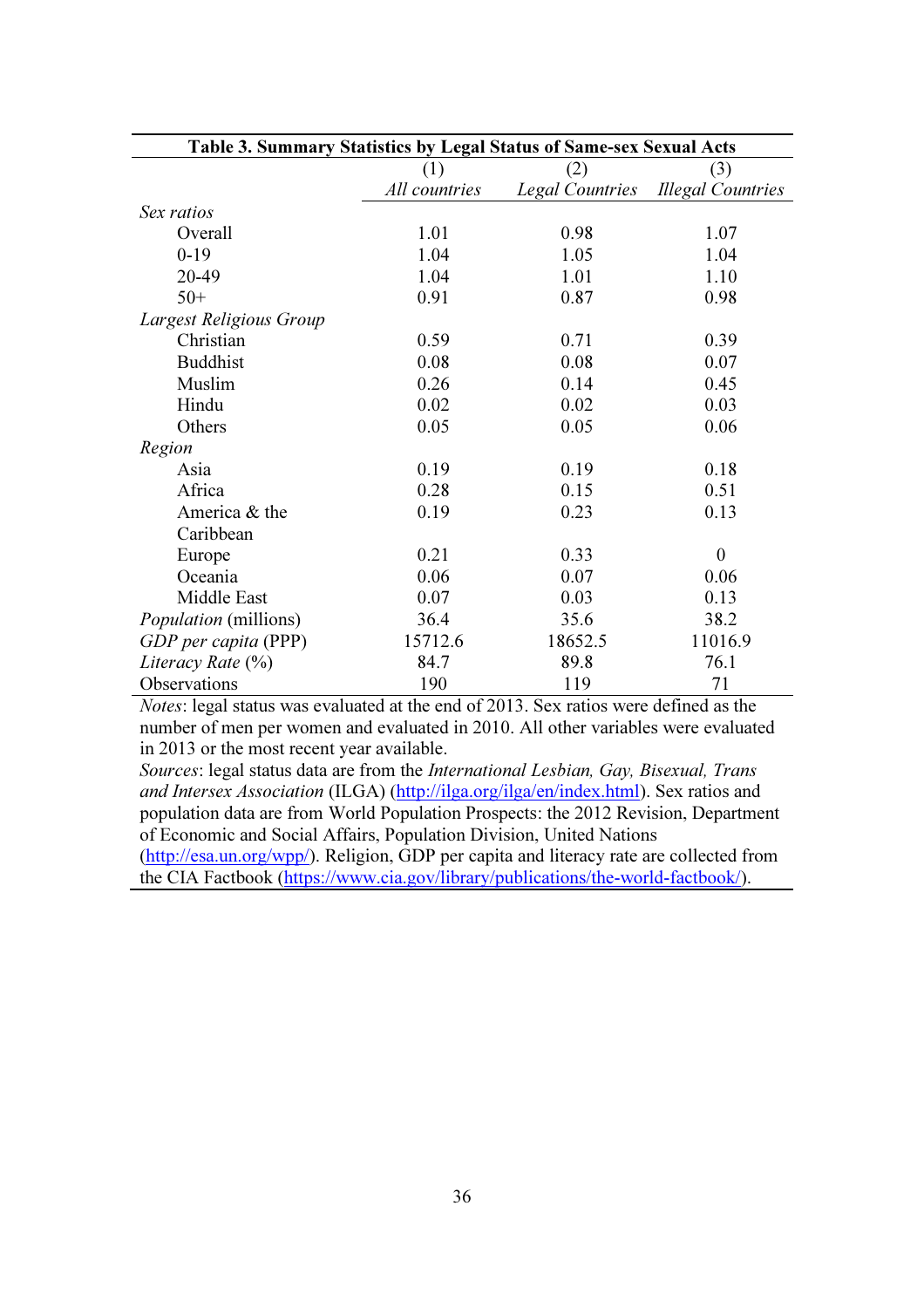| <b>Table 4. Regressions of Legal Status on Sex Ratios</b> |                                                       |                                              |            |           |
|-----------------------------------------------------------|-------------------------------------------------------|----------------------------------------------|------------|-----------|
|                                                           | Dependent variable is a dummy indicating at least one |                                              |            |           |
|                                                           |                                                       | same-sex relation is illegal (mean= $0.37$ ) |            |           |
|                                                           | (1)                                                   | (2)                                          | (3)        | (4)       |
|                                                           | Overall                                               | Age $0-19$                                   | Age 20-49  | Age $50+$ |
| Sex ratio                                                 | $0.218**$                                             | $-0.116$                                     | $0.126***$ | $0.279*$  |
|                                                           | (0.078)                                               | (1.372)                                      | (0.029)    | (0.129)   |
| Largest religious group                                   |                                                       |                                              |            |           |
| Christian                                                 | $-0.062$                                              | $-0.061$                                     | $-0.062$   | $-0.053$  |
|                                                           | (0.059)                                               | (0.043)                                      | (0.060)    | (0.053)   |
| Muslim                                                    | $0.086**$                                             | 0.096                                        | $0.090**$  | $0.081**$ |
|                                                           | (0.028)                                               | (0.062)                                      | (0.028)    | (0.026)   |
| Hindu                                                     | 0.076                                                 | 0.082                                        | 0.078      | 0.076     |
|                                                           | (0.161)                                               | (0.163)                                      | (0.162)    | (0.157)   |
| Others                                                    | $-0.122$                                              | $-0.129$                                     | $-0.123$   | $-0.109$  |
|                                                           | (0.108)                                               | (0.108)                                      | (0.107)    | (0.103)   |
| Observations                                              | 190                                                   | 190                                          | 190        | 190       |

Notes: same-sex relations include male-to-male and female-to-female relation. The dependent variable equals one if at least one relation is illegal in the country and zero if both are legal. Sex ratio in column  $(1)$ ,  $(2)$ ,  $(3)$  and  $(4)$  are for overall population, age 0-19, age 20-49 and age 50 and older respectively. All regressions additionally control for literacy rate, log of GDP per capita adjusted for purchasing power parity, log of population and a full set of region dummies. The reference religious group is Buddhist. Robust standard errors clustered at region are in parentheses.  $\ast$ ,  $\ast\ast$  and  $\ast\ast\ast$  denotes significant at 10%, 5% and 1% respectively.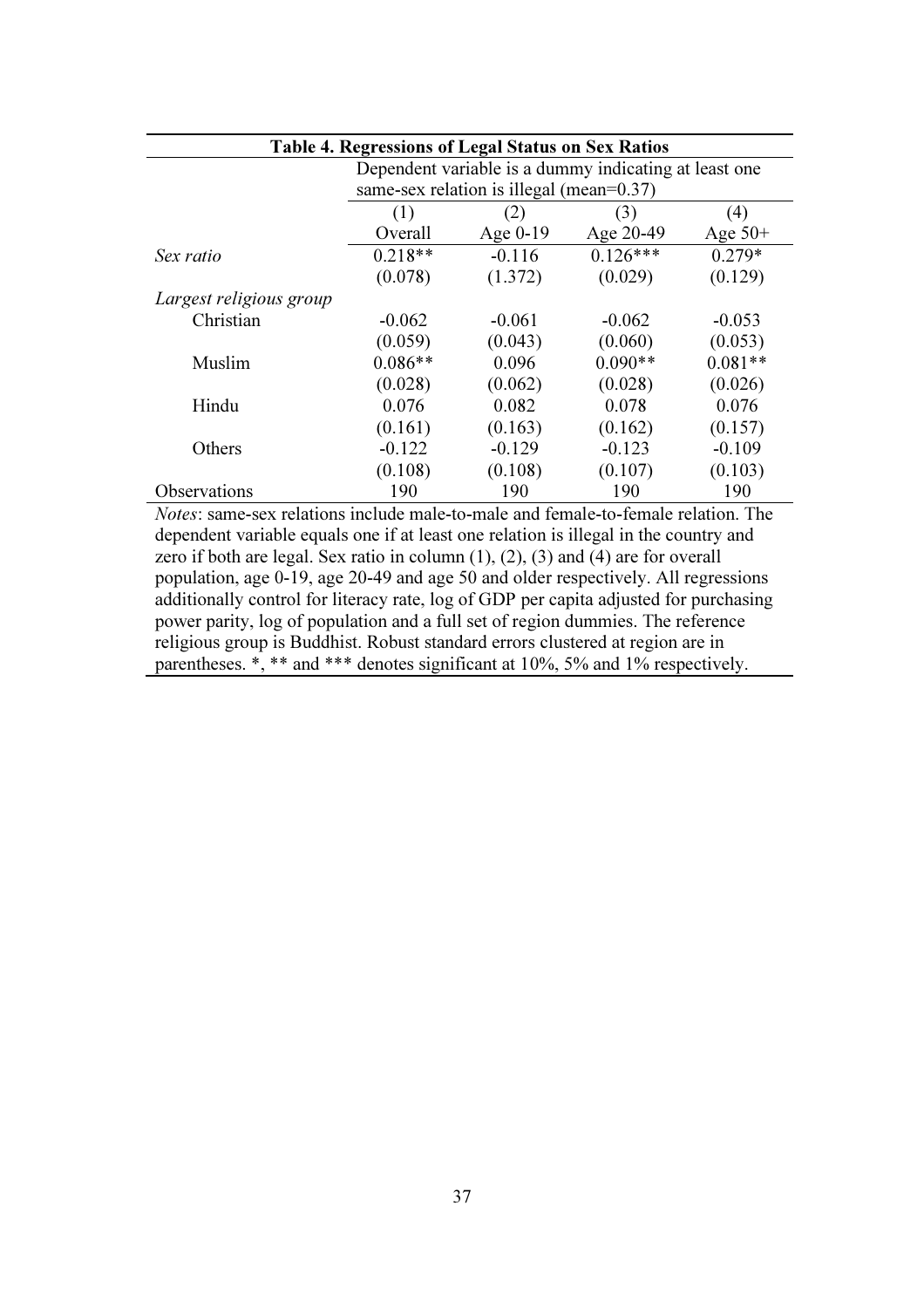|                              |            |            | Table 5. Interaction of Sex Ratios and Regime Types |            |
|------------------------------|------------|------------|-----------------------------------------------------|------------|
|                              |            |            | Panel A: Original OLS Estimates                     |            |
|                              | (1)        | (2)        | (3)                                                 | (4)        |
|                              | Overall    | Age $0-19$ | Age 20-49                                           | Age $50+$  |
| Sex ratio                    | $0.193***$ | $-0.259$   | $0.117***$                                          | $0.235***$ |
|                              | (0.055)    | (2.396)    | (0.033)                                             | (0.055)    |
| Anocracy                     | $-0.264$   | $-0.704$   | 0.485                                               | $-0.417$   |
|                              | (0.382)    | (2.202)    | (0.827)                                             | (0.225)    |
| Democracy                    | $-1.405$   | 0.444      | $-0.622$                                            | $-0.519$   |
|                              | (1.076)    | (3.166)    | (0.605)                                             | (0.421)    |
| Sex ratio $\times$ Anocracy  | 0.155      | 0.539      | $-0.600$                                            | 0.326      |
|                              | (0.498)    | (2.123)    | (1.001)                                             | (0.450)    |
| Sex ratio $\times$ Democracy | 1.355      | $-0.543$   | 0.550                                               | 0.499      |
|                              | (1.072)    | (3.138)    | (0.552)                                             | (0.432)    |
| Observations                 | 161        | 161        | 161                                                 | 161        |
| Regime type                  |            |            | Panel B: Average Marginal Effects of Sex Ratios     |            |
| Autocracy                    | $0.193***$ | $-0.259$   | $0.117***$                                          | $0.235***$ |
|                              | (0.055)    | (2.396)    | (0.033)                                             | (0.055)    |
| Anocracy                     | 0.347      | 0.279      | $-0.482$                                            | 0.561      |
|                              | (0.544)    | (1.741)    | (1.016)                                             | (0.483)    |
| Democracy                    | 1.547      | $-0.802$   | 0.667                                               | $0.733*$   |
|                              | (1.079)    | (2.500)    | (0.549)                                             | (0.443)    |

*Notes*: sex ratio in column  $(1)$ ,  $(2)$ ,  $(3)$  and  $(4)$  are for overall population, age 0-19, age 20-49 and age 50 and older respectively. The reference political group is autocracy. All regressions in panel A additionally include literacy rate, log of GDP per capita (PPP), log of population and a full set of religion and region dummies. Panel B reports the average marginal effects of sex ratios under each regime type based on the coefficients in Panel A.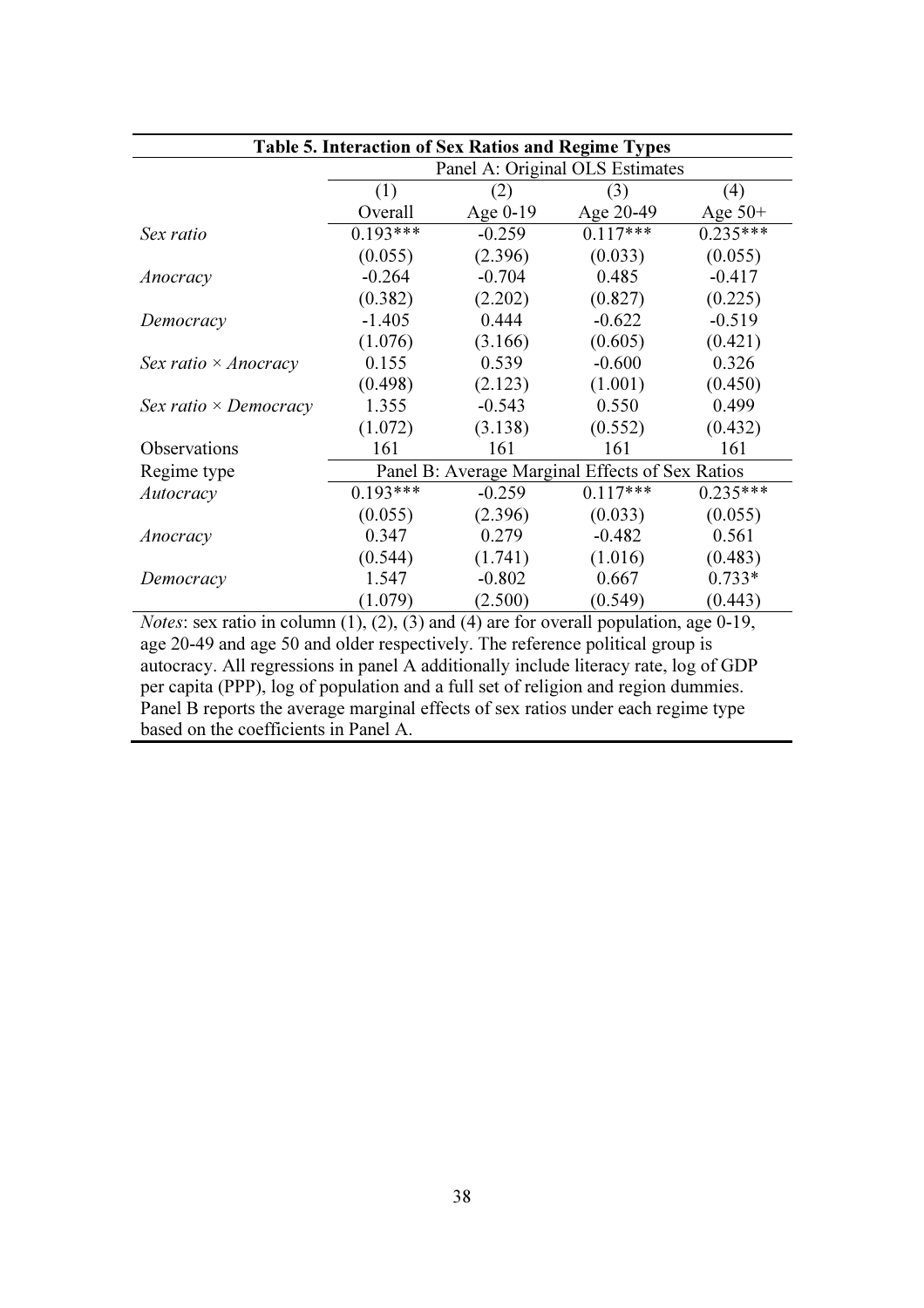| Table 6. 2SLS Estimates of Legal Status on Sex Ratios |           |            |                               |            |
|-------------------------------------------------------|-----------|------------|-------------------------------|------------|
|                                                       |           |            | Panel A: 2SLS Estimate        |            |
|                                                       | (1)       | (2)        | (3)                           | (4)        |
|                                                       | Overall   | Age $0-19$ | Age 20-49                     | Age $50+$  |
| Sex ratio                                             | $2.941**$ | 70.464     | 2.586                         | $2.085**$  |
|                                                       | (1.496)   | (160.477)  | (1.583)                       | (0.824)    |
| Observations                                          | 190       | 190        | 190                           | 190        |
|                                                       |           |            | Panel B: First Stage Estimate |            |
| Average temperature $({}^{\circ}C)$                   | $0.005**$ | 0.0002     | $0.005*$                      | $0.007***$ |
|                                                       | (0.002)   | (0.0005)   | (0.003)                       | (0.002)    |
| F                                                     | 4.86      | 0.18       | 2.92                          | 8.00       |
| p-value                                               | [0.03]    | [0.67]     | [0.09]                        | [0.01]     |

Notes: sex ratio in column  $(1)$ ,  $(2)$ ,  $(3)$  and  $(4)$  are for overall population, age 0-19, age 20-49 and age 50 and older respectively. Average temperature is the average of monthly temperatures over 1990-2009. All regressions additionally include literacy rate, log of GDP per capita (PPP), log population, a full set of religion and region dummies. Robust standard errors are in parentheses. \*, \*\* and \*\*\* denotes significant at 10%, 5% and 1% respectively.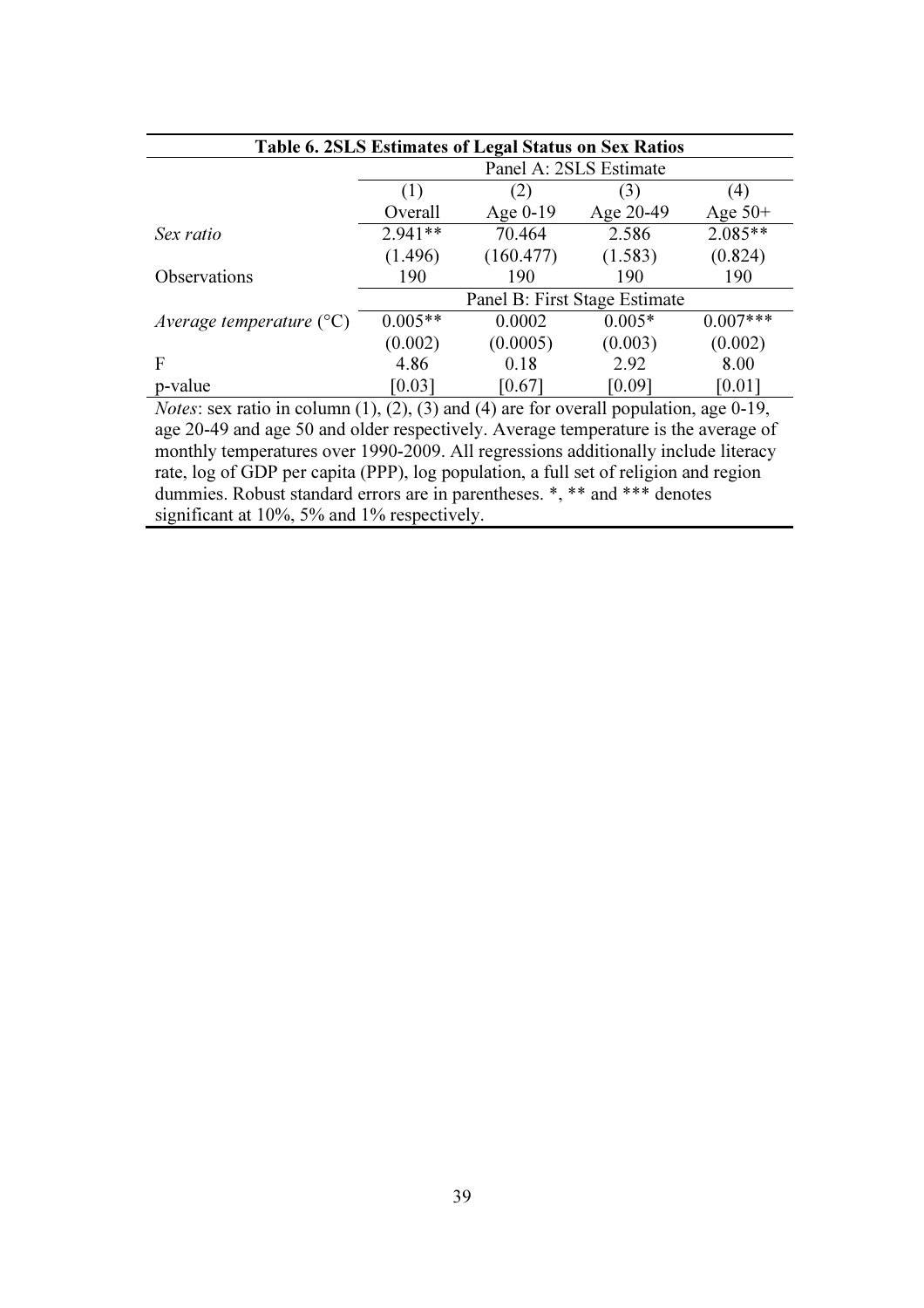| Table 7. Regression of HIV Adult (15-49) Prevalence Rate on Sex Ratios                                   |                                                   |            |           |           |
|----------------------------------------------------------------------------------------------------------|---------------------------------------------------|------------|-----------|-----------|
|                                                                                                          | Dependent variable: HIV adult prevalence rate (%) |            |           |           |
|                                                                                                          | (1)<br>4)<br>(3)<br>(2)                           |            |           |           |
|                                                                                                          | Overall                                           | Age $0-19$ | Age 20-49 | Age $50+$ |
| Sex ratio                                                                                                | 0.129                                             | $-11.069$  | 0.235     | $-1.332$  |
|                                                                                                          | (0.370)                                           | (7.586)    | (0.169)   | (2.185)   |
| Observations                                                                                             | 167                                               | 167        | 167       | 167       |
| <i>Notes</i> : sex ratio in column $(1)$ , $(2)$ , $(3)$ and $(4)$ are for overall population, age 0-19, |                                                   |            |           |           |
| age 20-49 and age 50 and older respectively. All regressions additionally include                        |                                                   |            |           |           |

literacy rate, log of GDP per capita (PPP), log of population, a full set of religion and region dummies. Robust standard errors clustered at region are in parentheses.

40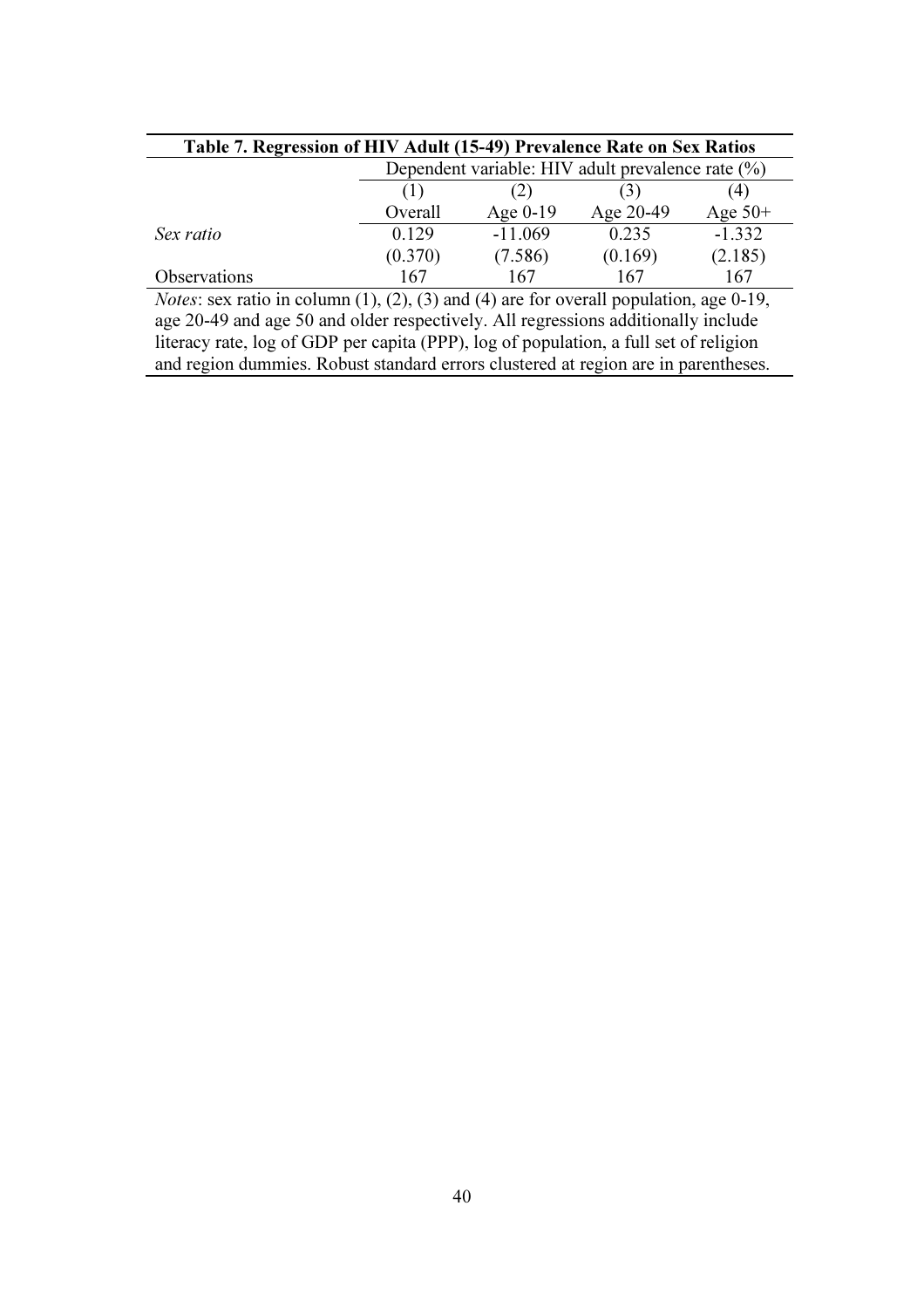| Table 8. Fixed Effect Estimation of State Sodomy Law Repeal in the US |                     |                     |
|-----------------------------------------------------------------------|---------------------|---------------------|
|                                                                       | (1)                 |                     |
|                                                                       | Sodomy law repealed | Sodomy law repealed |
| State sex ratio                                                       | $-1.826*$           | $-1.846*$           |
|                                                                       | (0.998)             | (0.981)             |
| Year dummies                                                          | Yes                 | Yes                 |
| Other controls                                                        | No                  | Yes                 |
| <b>Observations</b>                                                   | 250                 | 250                 |

Notes: the panel data contain 50 states for 5 decennial years, i.e. 1960, 1970, 1980, 1990 and 2000. Dependent variable in both columns is a dummy variable indicating whether the state sodomy law has been repealed in a given decennial year. Other controls include percentage of black people, percentage of adults of age 25 and older who have completed at least high school and logarithm of state GDP per capita. Robust standard errors clustered at state in parentheses. \* indicates statistically significant at 10%. Sources: dependent variable is constructed based on Cane (2007). Sex ratio, percentage of black people, percentage of adults of age 25 and older who have completed at least high school are acquired from US Census of Population and Housing 1960, 1970, 1980, 1990 and 2000. Data are available at http://www.census.gov/prod/www/decennial.html#y1970. GDP per capita is

collected from Bureau of Economic Analysis. Data are available at http://www.bea.gov/iTable/index\_regional.cfm.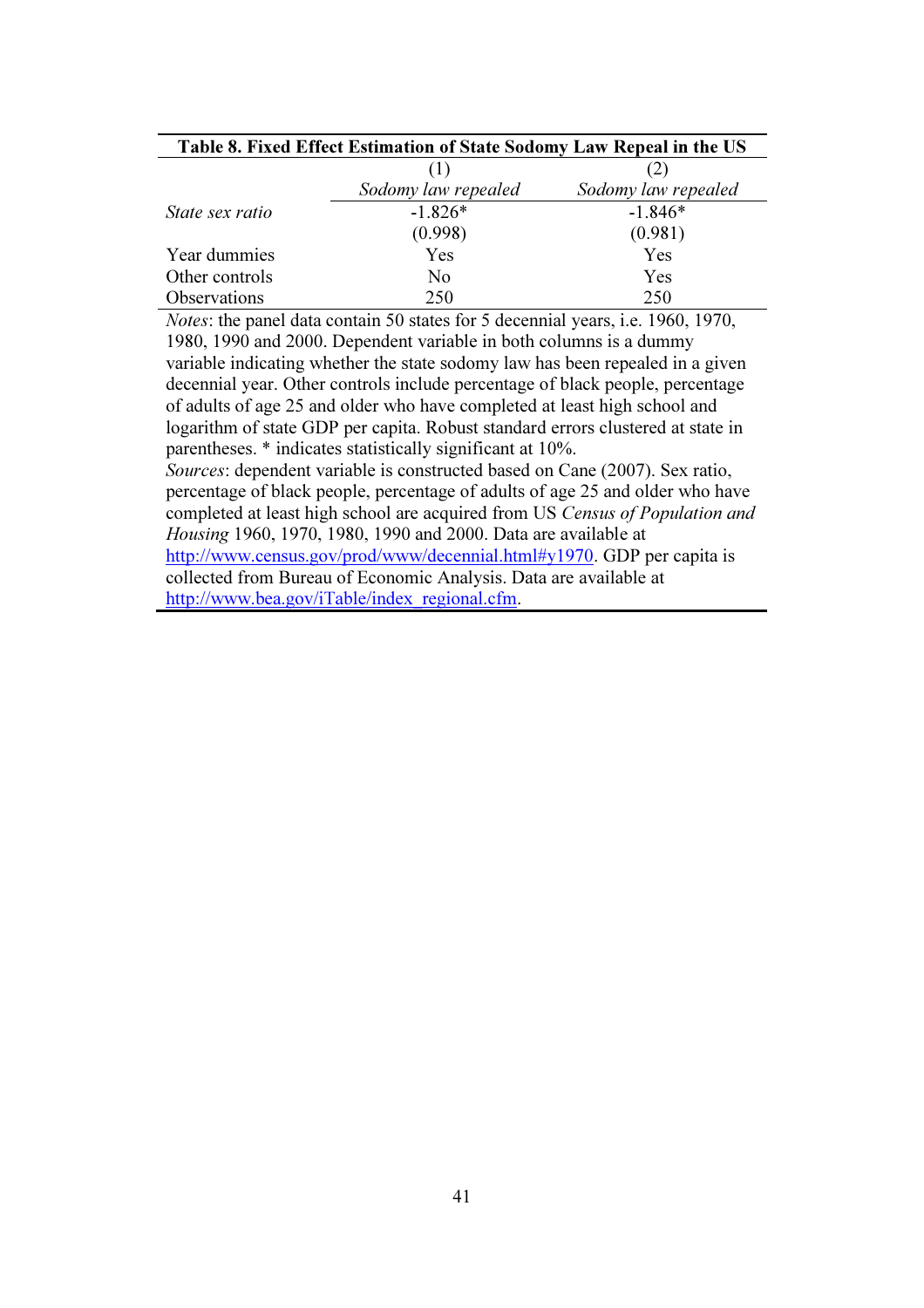#### Online Appendix

| Table A1. Ordered Probit Estimates of the Sex Ratio Effects on Maximum |            |                        |           |            |
|------------------------------------------------------------------------|------------|------------------------|-----------|------------|
|                                                                        |            | <b>Penalty</b>         |           |            |
|                                                                        | (1)        | (2)                    | (3)       | (4)        |
|                                                                        | Ordered    | <b>AME</b>             | AME       | AME        |
|                                                                        | Probit     | for                    | for       | for        |
| Sex ratio                                                              | estimates  | up to $14 \text{ yrs}$ | 14-life   | death      |
| Overall                                                                | $0.769***$ | $0.096*$               | $0.055*$  | $0.058***$ |
|                                                                        | (0.256)    | (0.050)                | (0.028)   | (0.010)    |
| $0-19$                                                                 | 0.140      | 0.017                  | 0.010     | 0.011      |
|                                                                        | (3.747)    | (0.460)                | (0.270)   | (0.291)    |
| 20-49                                                                  | $0.467***$ | $0.058**$              | $0.034**$ | $0.035***$ |
|                                                                        | (0.117)    | (0.027)                | (0.014)   | (0.007)    |
| $50+$                                                                  | $0.971**$  | $0.121**$              | $0.069*$  | $0.072***$ |
|                                                                        | (0.381)    | (0.062)                | (0.041)   | (0.016)    |

#### A1. Ordered Probit Estimates

Notes: the dependent variable is a categorical variable indicating maximum penalties on same-sex relations, which include in ascending order 1) no penalty, 2) up to 14 years in prison, 3) 14 years to life in prison and 4) death penalty. All regressions additionally include literacy rate, logarithmic of GDP per capita (PPP), logarithmic population, a full set of religion dummies and a full set of region dummies. Column (1) reports the original ordered Probit estimates. Average marginal effects (AME) for the second, third and fourth penalty outcome are reported in column (2), (3) and (4). Robust standard errors clustered at region are in parentheses. \*, \*\* and \*\*\* denotes significant at 10%, 5% and 1% respectively.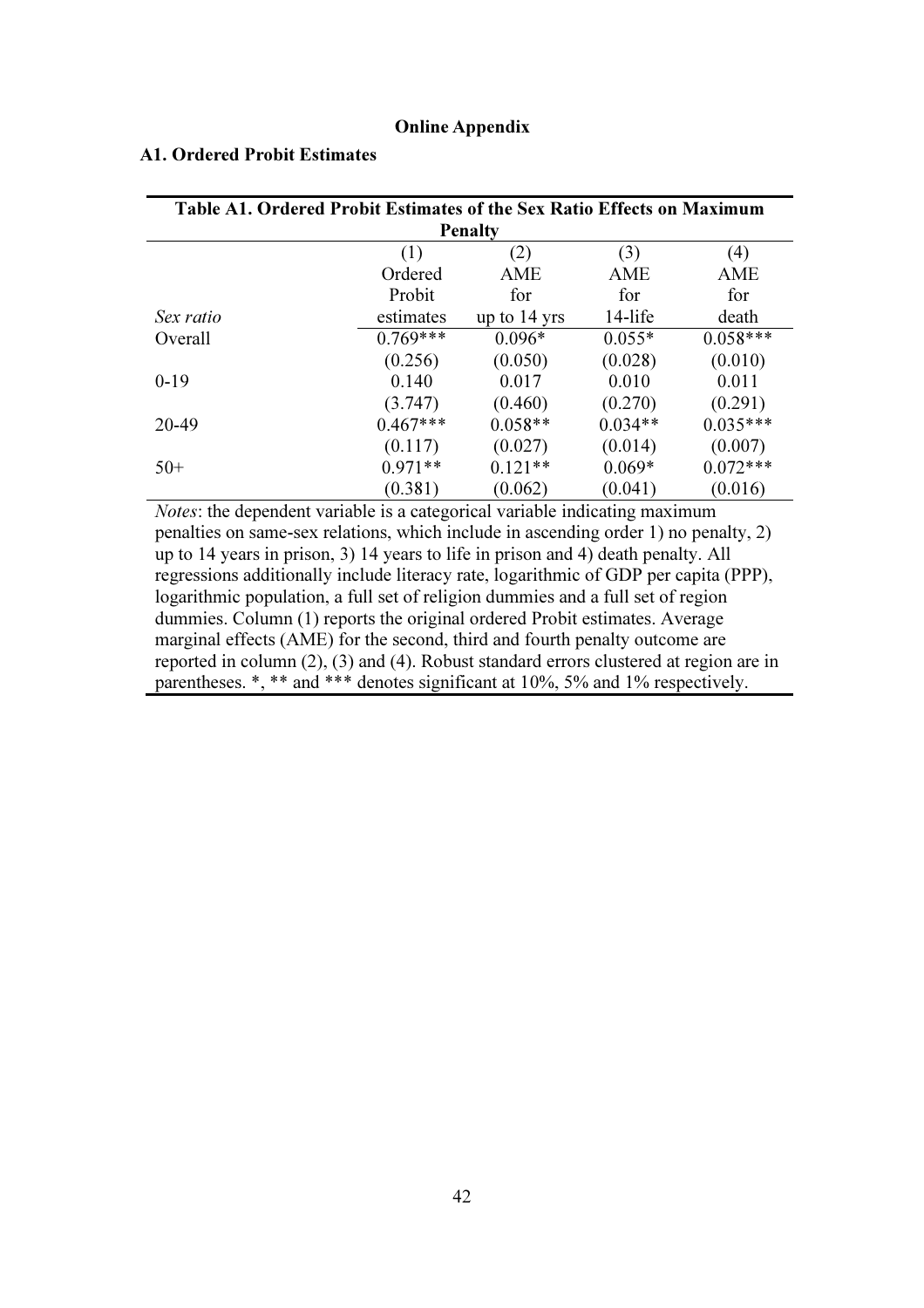| Table A2. Sodomy Law Decriminalization in the US                 |      |  |
|------------------------------------------------------------------|------|--|
| <b>State</b>                                                     | Year |  |
| Illinois                                                         | 1961 |  |
| Connecticut                                                      | 1969 |  |
| Colorado                                                         | 1971 |  |
| Oregon                                                           | 1971 |  |
| Delaware                                                         | 1972 |  |
| Hawaii                                                           | 1972 |  |
| Ohio                                                             | 1972 |  |
| New Hampshire                                                    | 1973 |  |
| North Dakota                                                     | 1973 |  |
| California                                                       | 1975 |  |
| Maine                                                            | 1975 |  |
| New Mexico                                                       | 1975 |  |
| Washington                                                       | 1975 |  |
| Indiana                                                          | 1976 |  |
| Iowa                                                             | 1976 |  |
| South Dakota                                                     | 1976 |  |
| West Virginia                                                    | 1976 |  |
| Nebraska                                                         | 1977 |  |
| Vermont                                                          | 1977 |  |
| Wyoming                                                          | 1977 |  |
| Alaska                                                           | 1978 |  |
| New Jersey                                                       | 1978 |  |
| New York                                                         | 1980 |  |
| Pennsylvania                                                     | 1980 |  |
| Wisconsin                                                        | 1983 |  |
| Kentucky                                                         | 1992 |  |
| Nevada                                                           | 1993 |  |
| Tennessee                                                        | 1996 |  |
| Montana                                                          | 1997 |  |
| Georgia                                                          | 1998 |  |
| Rhode Island                                                     | 1998 |  |
| Maryland                                                         | 1999 |  |
| Arizona                                                          | 2001 |  |
| Minnesota                                                        | 2001 |  |
| Arkansas                                                         | 2002 |  |
| Massachusetts                                                    | 2002 |  |
| Notes: this table is adapted from Table 1 in Kane (2007). Sodomy |      |  |

### A2. Time Line of State Sodomy Law Repeals in the US

laws in states that are not listed were automatically repealed after the Supreme Court decision on *Lawrence and Garner v. Texas* in 2003.